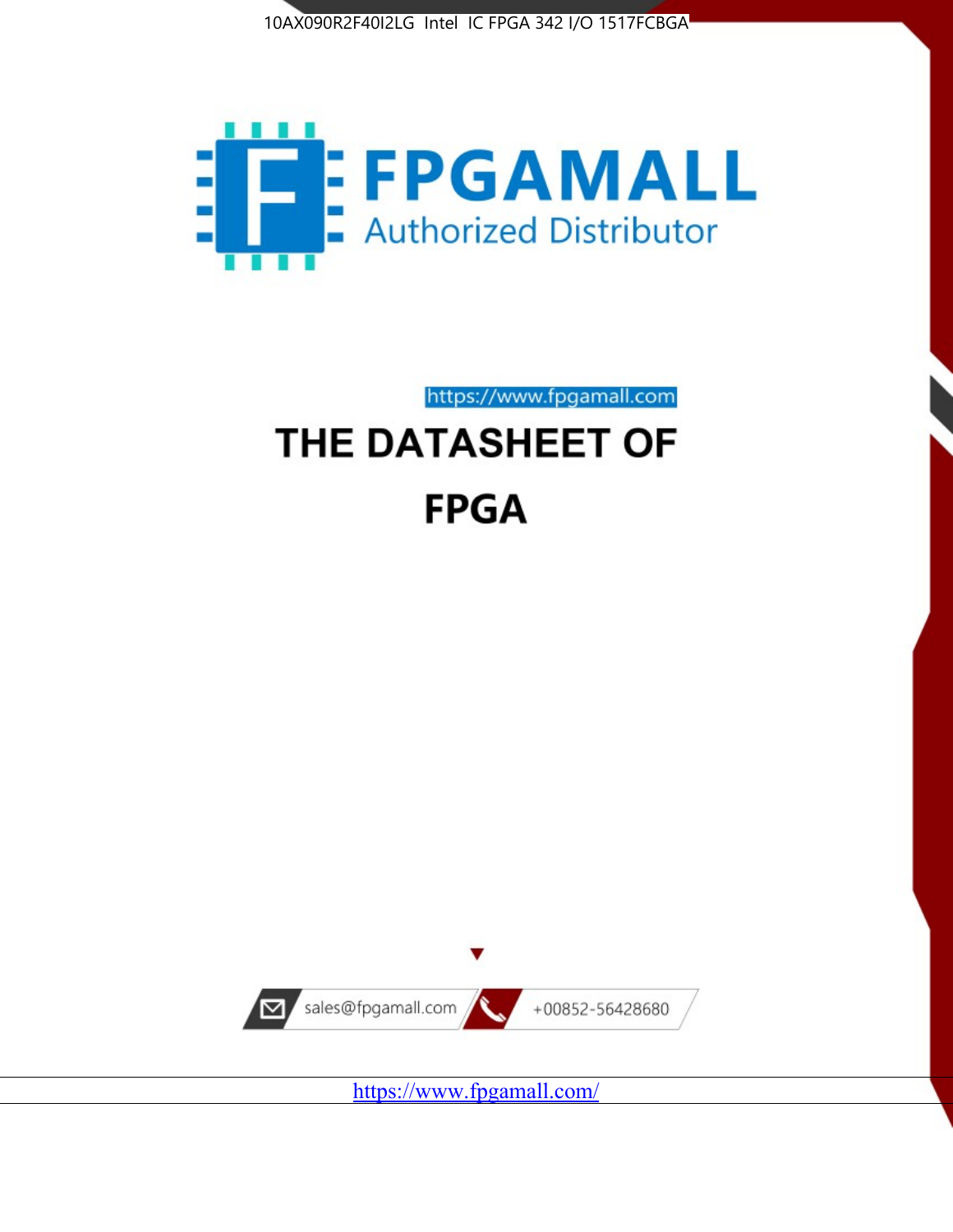10AX090R2F40I2LG Intel IC FPGA 342 I/O 1517FCBGA



# **Intel® Arria® 10 Device Overview**



**A10-OVERVIEW | 2018.12.06** Latest document on the web: **[PDF](https://www.intel.com/content/dam/www/programmable/us/en/pdfs/literature/hb/arria-10/a10_overview.pdf)** | **[HTML](https://www.intel.com/content/www/us/en/programmable/documentation/sam1403480274650.html)**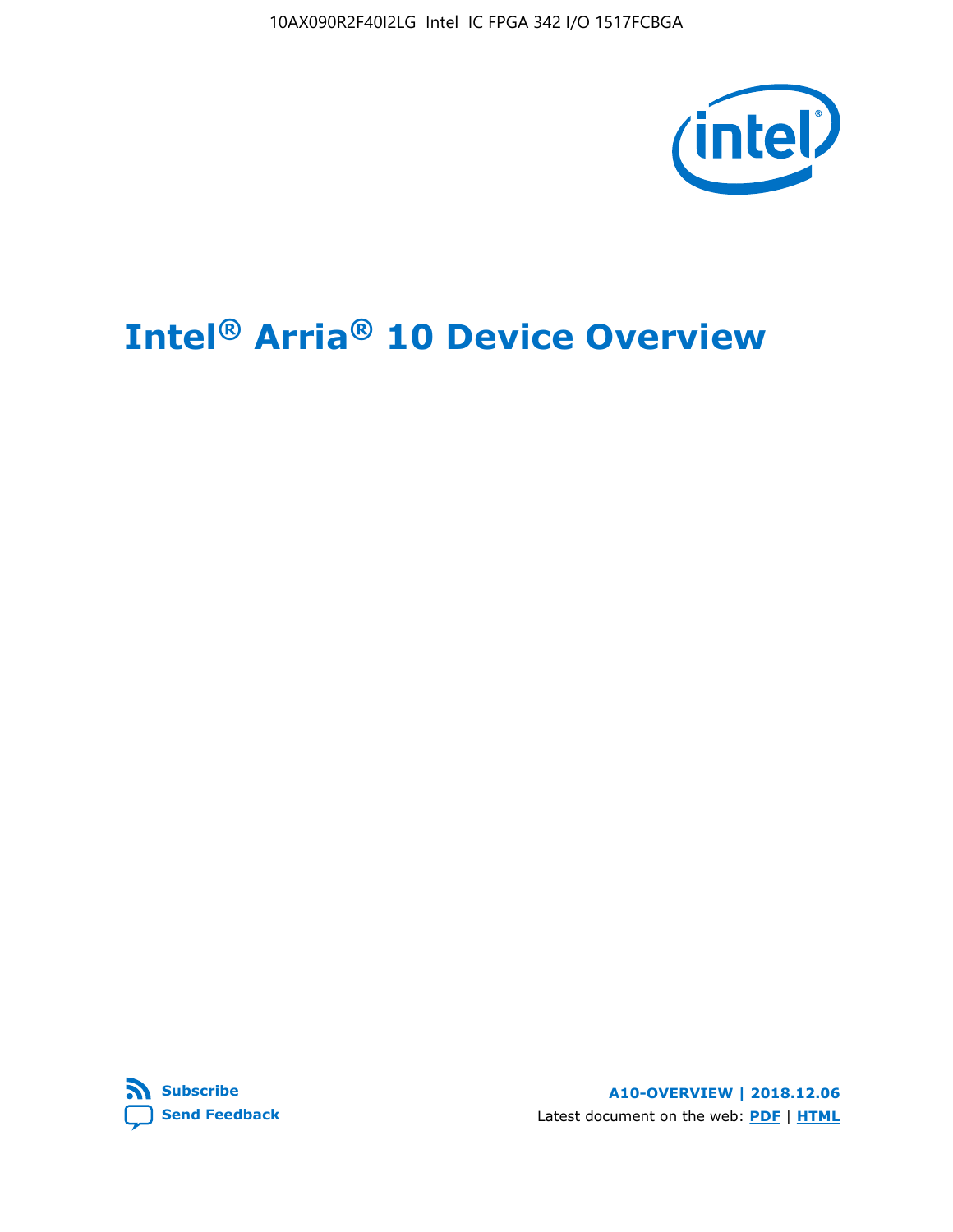

**Contents** 

# **Contents**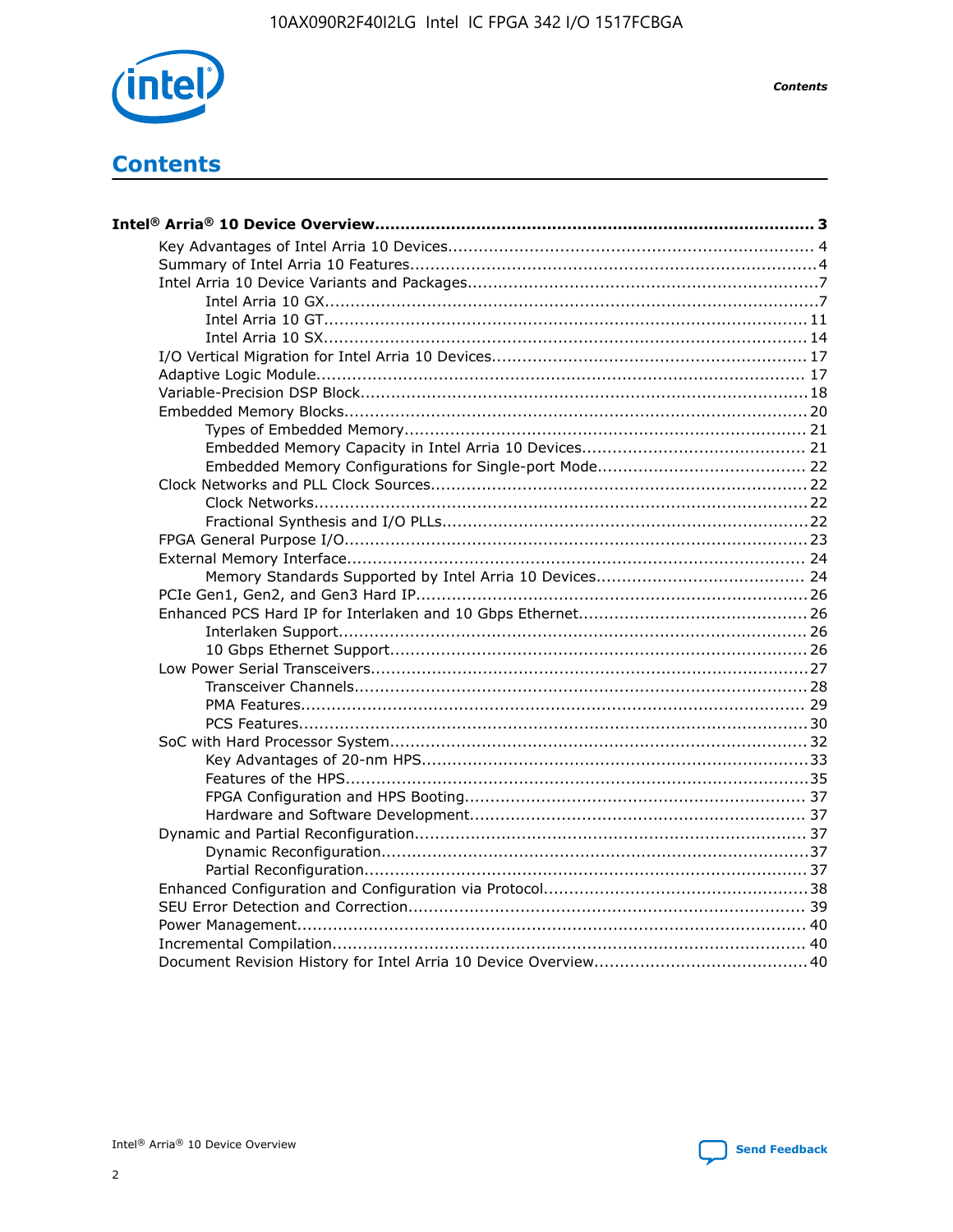**A10-OVERVIEW | 2018.12.06**

**[Send Feedback](mailto:FPGAtechdocfeedback@intel.com?subject=Feedback%20on%20Intel%20Arria%2010%20Device%20Overview%20(A10-OVERVIEW%202018.12.06)&body=We%20appreciate%20your%20feedback.%20In%20your%20comments,%20also%20specify%20the%20page%20number%20or%20paragraph.%20Thank%20you.)**



# **Intel® Arria® 10 Device Overview**

The Intel<sup>®</sup> Arria<sup>®</sup> 10 device family consists of high-performance and power-efficient 20 nm mid-range FPGAs and SoCs.

Intel Arria 10 device family delivers:

- Higher performance than the previous generation of mid-range and high-end FPGAs.
- Power efficiency attained through a comprehensive set of power-saving technologies.

The Intel Arria 10 devices are ideal for high performance, power-sensitive, midrange applications in diverse markets.

| <b>Market</b>         | <b>Applications</b>                                                                                               |
|-----------------------|-------------------------------------------------------------------------------------------------------------------|
| Wireless              | Channel and switch cards in remote radio heads<br>٠<br>Mobile backhaul<br>٠                                       |
| Wireline              | 40G/100G muxponders and transponders<br>٠<br>100G line cards<br>٠<br><b>Bridging</b><br>٠<br>Aggregation<br>٠     |
| <b>Broadcast</b>      | Studio switches<br>٠<br>Servers and transport<br>٠<br>Videoconferencing<br>٠<br>Professional audio and video<br>٠ |
| Computing and Storage | Flash cache<br>٠<br>Cloud computing servers<br>٠<br>Server acceleration<br>٠                                      |
| Medical               | Diagnostic scanners<br>٠<br>Diagnostic imaging<br>٠                                                               |
| Military              | Missile guidance and control<br>٠<br>Radar<br>٠<br>Electronic warfare<br>٠<br>Secure communications<br>٠          |

#### **Table 1. Sample Markets and Ideal Applications for Intel Arria 10 Devices**

#### **Related Information**

- [Intel Arria 10 Device Handbook: Known Issues](http://www.altera.com/support/kdb/solutions/rd07302013_646.html) Lists the planned updates to the *Intel Arria 10 Device Handbook* chapters.
- [Intel Arria 10 GX/GT Device Errata and Design Recommendations](https://www.intel.com/content/www/us/en/programmable/documentation/agz1493851706374.html#yqz1494433888646)
- [Intel Arria 10 SX Device Errata and Design Recommendations](https://www.intel.com/content/www/us/en/programmable/documentation/cru1462832385668.html#cru1462832558642)

Intel Corporation. All rights reserved. Intel, the Intel logo, Altera, Arria, Cyclone, Enpirion, MAX, Nios, Quartus and Stratix words and logos are trademarks of Intel Corporation or its subsidiaries in the U.S. and/or other countries. Intel warrants performance of its FPGA and semiconductor products to current specifications in accordance with Intel's standard warranty, but reserves the right to make changes to any products and services at any time without notice. Intel assumes no responsibility or liability arising out of the application or use of any information, product, or service described herein except as expressly agreed to in writing by Intel. Intel customers are advised to obtain the latest version of device specifications before relying on any published information and before placing orders for products or services. \*Other names and brands may be claimed as the property of others.

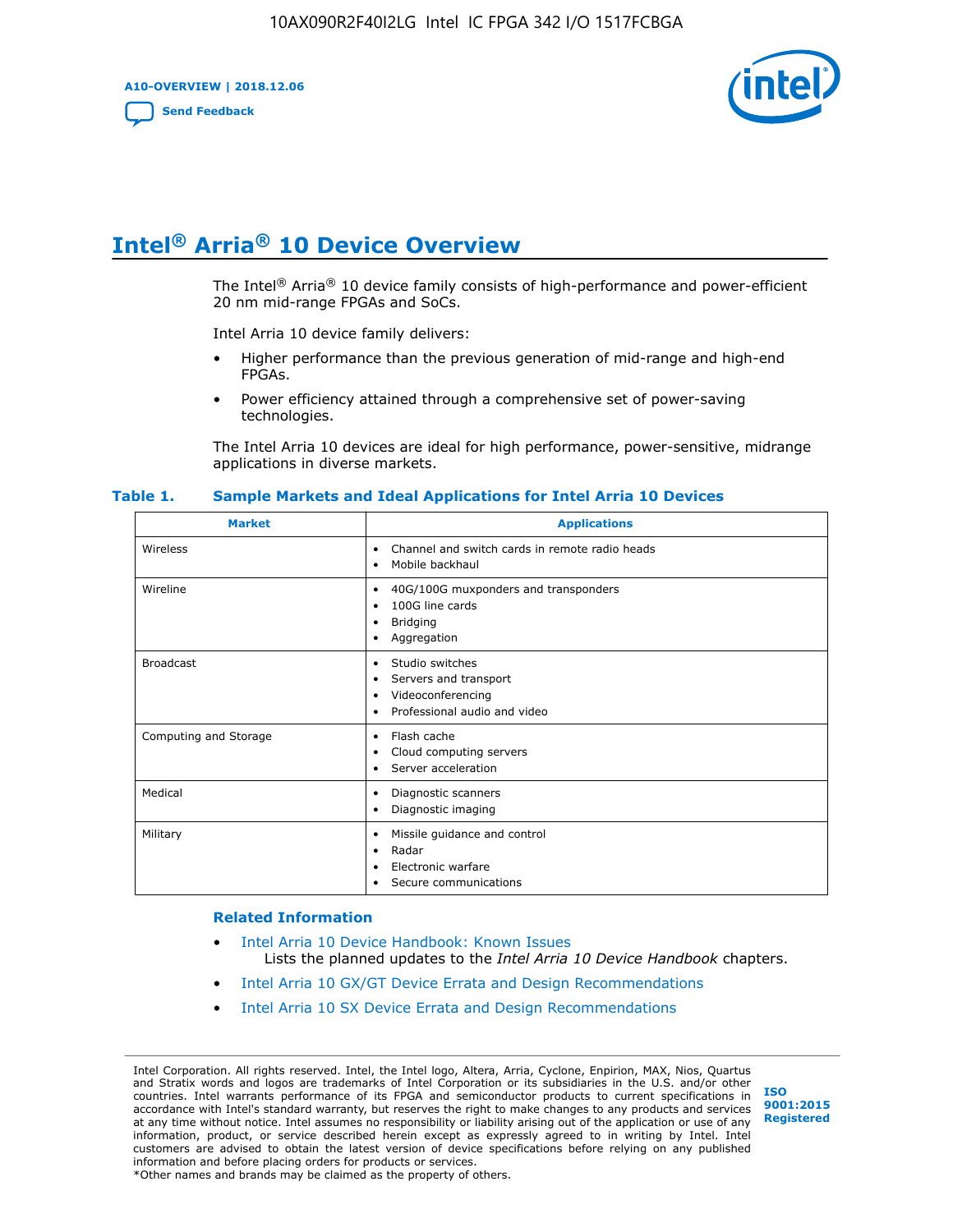

# **Key Advantages of Intel Arria 10 Devices**

## **Table 2. Key Advantages of the Intel Arria 10 Device Family**

| <b>Advantage</b>                                                                                          | <b>Supporting Feature</b>                                                                                                                                                                                                                                                                                                |  |  |  |  |  |
|-----------------------------------------------------------------------------------------------------------|--------------------------------------------------------------------------------------------------------------------------------------------------------------------------------------------------------------------------------------------------------------------------------------------------------------------------|--|--|--|--|--|
| Enhanced core architecture                                                                                | Built on TSMC's 20 nm process technology<br>٠<br>60% higher performance than the previous generation of mid-range FPGAs<br>٠<br>15% higher performance than the fastest previous-generation FPGA<br>٠                                                                                                                    |  |  |  |  |  |
| High-bandwidth integrated<br>transceivers                                                                 | Short-reach rates up to 25.8 Gigabits per second (Gbps)<br>٠<br>Backplane capability up to 12.5 Gbps<br>٠<br>Integrated 10GBASE-KR and 40GBASE-KR4 Forward Error Correction (FEC)<br>٠                                                                                                                                   |  |  |  |  |  |
| Improved logic integration and<br>hard IP blocks                                                          | 8-input adaptive logic module (ALM)<br>٠<br>Up to 65.6 megabits (Mb) of embedded memory<br>٠<br>Variable-precision digital signal processing (DSP) blocks<br>Fractional synthesis phase-locked loops (PLLs)<br>Hard PCI Express Gen3 IP blocks<br>Hard memory controllers and PHY up to 2,400 Megabits per second (Mbps) |  |  |  |  |  |
| Second generation hard<br>processor system (HPS) with<br>integrated ARM* Cortex*-A9*<br>MPCore* processor | Tight integration of a dual-core ARM Cortex-A9 MPCore processor, hard IP, and an<br>٠<br>FPGA in a single Intel Arria 10 system-on-a-chip (SoC)<br>Supports over 128 Gbps peak bandwidth with integrated data coherency between<br>$\bullet$<br>the processor and the FPGA fabric                                        |  |  |  |  |  |
| Advanced power savings                                                                                    | Comprehensive set of advanced power saving features<br>٠<br>Power-optimized MultiTrack routing and core architecture<br>٠<br>Up to 40% lower power compared to previous generation of mid-range FPGAs<br>Up to 60% lower power compared to previous generation of high-end FPGAs                                         |  |  |  |  |  |

# **Summary of Intel Arria 10 Features**

## **Table 3. Summary of Features for Intel Arria 10 Devices**

| <b>Feature</b>                  | <b>Description</b>                                                                                                                                                                                                                                                                                                                                                                                 |
|---------------------------------|----------------------------------------------------------------------------------------------------------------------------------------------------------------------------------------------------------------------------------------------------------------------------------------------------------------------------------------------------------------------------------------------------|
| Technology                      | TSMC's 20-nm SoC process technology<br>Allows operation at a lower $V_{\text{CC}}$ level of 0.82 V instead of the 0.9 V standard $V_{\text{CC}}$ core voltage                                                                                                                                                                                                                                      |
| Packaging                       | 1.0 mm ball-pitch Fineline BGA packaging<br>٠<br>0.8 mm ball-pitch Ultra Fineline BGA packaging<br>Multiple devices with identical package footprints for seamless migration between different<br><b>FPGA</b> densities<br>Devices with compatible package footprints allow migration to next generation high-end<br>Stratix $@10$ devices<br>RoHS, leaded $(1)$ , and lead-free (Pb-free) options |
| High-performance<br>FPGA fabric | Enhanced 8-input ALM with four registers<br>Improved multi-track routing architecture to reduce congestion and improve compilation time<br>Hierarchical core clocking architecture<br>Fine-grained partial reconfiguration                                                                                                                                                                         |
| Internal memory<br>blocks       | M20K-20-Kb memory blocks with hard error correction code (ECC)<br>Memory logic array block (MLAB)-640-bit memory                                                                                                                                                                                                                                                                                   |
|                                 | continued                                                                                                                                                                                                                                                                                                                                                                                          |



<sup>(1)</sup> Contact Intel for availability.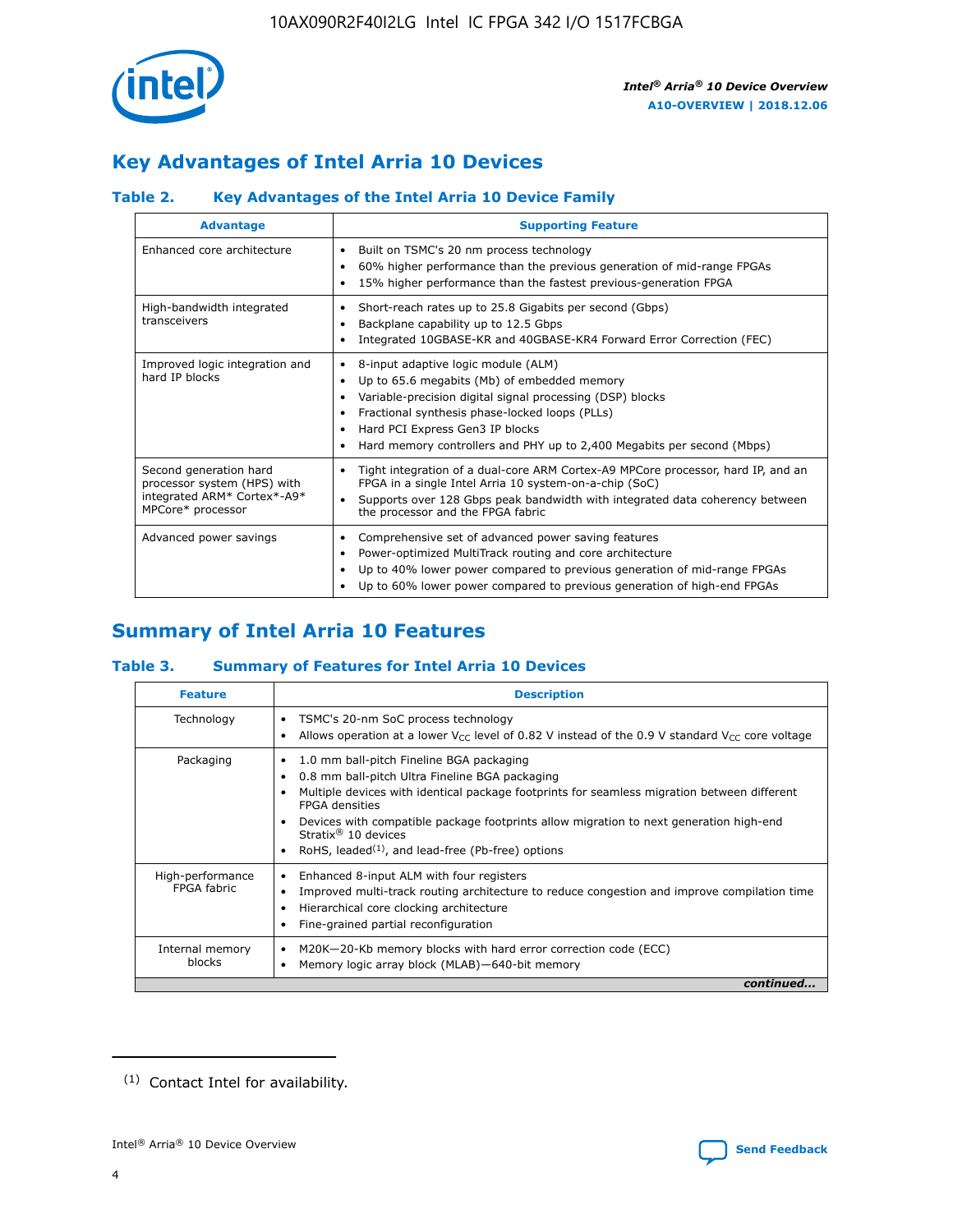$\mathbf{r}$ 



| <b>Feature</b>                         | <b>Description</b>                                                                                             |                                                                                                                                                                                                                                                                                                                                                                                                                                                                                                                                                                                                                                                                                                                                                                                                                                                                  |  |  |  |  |  |
|----------------------------------------|----------------------------------------------------------------------------------------------------------------|------------------------------------------------------------------------------------------------------------------------------------------------------------------------------------------------------------------------------------------------------------------------------------------------------------------------------------------------------------------------------------------------------------------------------------------------------------------------------------------------------------------------------------------------------------------------------------------------------------------------------------------------------------------------------------------------------------------------------------------------------------------------------------------------------------------------------------------------------------------|--|--|--|--|--|
| Embedded Hard IP<br>blocks             | Variable-precision DSP                                                                                         | Native support for signal processing precision levels from $18 \times 19$ to<br>$\bullet$<br>54 x 54<br>Native support for 27 x 27 multiplier mode<br>$\bullet$<br>64-bit accumulator and cascade for systolic finite impulse responses<br>(FIRs)<br>Internal coefficient memory banks<br>$\bullet$<br>Preadder/subtractor for improved efficiency<br>Additional pipeline register to increase performance and reduce<br>power<br>Supports floating point arithmetic:<br>- Perform multiplication, addition, subtraction, multiply-add,<br>multiply-subtract, and complex multiplication.<br>- Supports multiplication with accumulation capability, cascade<br>summation, and cascade subtraction capability.<br>- Dynamic accumulator reset control.<br>- Support direct vector dot and complex multiplication chaining<br>multiply floating point DSP blocks. |  |  |  |  |  |
|                                        | Memory controller                                                                                              | DDR4, DDR3, and DDR3L                                                                                                                                                                                                                                                                                                                                                                                                                                                                                                                                                                                                                                                                                                                                                                                                                                            |  |  |  |  |  |
|                                        | PCI Express*                                                                                                   | PCI Express (PCIe*) Gen3 (x1, x2, x4, or x8), Gen2 (x1, x2, x4, or x8)<br>and Gen1 (x1, x2, x4, or x8) hard IP with complete protocol stack,<br>endpoint, and root port                                                                                                                                                                                                                                                                                                                                                                                                                                                                                                                                                                                                                                                                                          |  |  |  |  |  |
|                                        | Transceiver I/O                                                                                                | 10GBASE-KR/40GBASE-KR4 Forward Error Correction (FEC)<br>PCS hard IPs that support:<br>- 10-Gbps Ethernet (10GbE)<br>- PCIe PIPE interface<br>- Interlaken<br>- Gbps Ethernet (GbE)<br>- Common Public Radio Interface (CPRI) with deterministic latency<br>support<br>- Gigabit-capable passive optical network (GPON) with fast lock-<br>time support<br>13.5G JESD204b<br>$\bullet$<br>8B/10B, 64B/66B, 64B/67B encoders and decoders<br>Custom mode support for proprietary protocols                                                                                                                                                                                                                                                                                                                                                                        |  |  |  |  |  |
| Core clock networks                    | $\bullet$                                                                                                      | Up to 800 MHz fabric clocking, depending on the application:<br>- 667 MHz external memory interface clocking with 2,400 Mbps DDR4 interface<br>- 800 MHz LVDS interface clocking with 1,600 Mbps LVDS interface<br>Global, regional, and peripheral clock networks<br>Clock networks that are not used can be gated to reduce dynamic power                                                                                                                                                                                                                                                                                                                                                                                                                                                                                                                      |  |  |  |  |  |
| Phase-locked loops<br>(PLLs)           | High-resolution fractional synthesis PLLs:<br>$\bullet$<br>Integer PLLs:<br>- Adjacent to general purpose I/Os | - Precision clock synthesis, clock delay compensation, and zero delay buffering (ZDB)<br>- Support integer mode and fractional mode<br>- Fractional mode support with third-order delta-sigma modulation<br>- Support external memory and LVDS interfaces                                                                                                                                                                                                                                                                                                                                                                                                                                                                                                                                                                                                        |  |  |  |  |  |
| FPGA General-purpose<br>$I/Os$ (GPIOs) | On-chip termination (OCT)<br>$\bullet$                                                                         | 1.6 Gbps LVDS-every pair can be configured as receiver or transmitter<br>1.2 V to 3.0 V single-ended LVTTL/LVCMOS interfacing                                                                                                                                                                                                                                                                                                                                                                                                                                                                                                                                                                                                                                                                                                                                    |  |  |  |  |  |
| <b>External Memory</b><br>Interface    | $\bullet$                                                                                                      | Hard memory controller- DDR4, DDR3, and DDR3L support<br>$-$ DDR4-speeds up to 1,200 MHz/2,400 Mbps<br>- DDR3-speeds up to 1,067 MHz/2,133 Mbps<br>Soft memory controller—provides support for RLDRAM $3^{(2)}$ , QDR IV $^{(2)}$ , and QDR II+<br>continued                                                                                                                                                                                                                                                                                                                                                                                                                                                                                                                                                                                                     |  |  |  |  |  |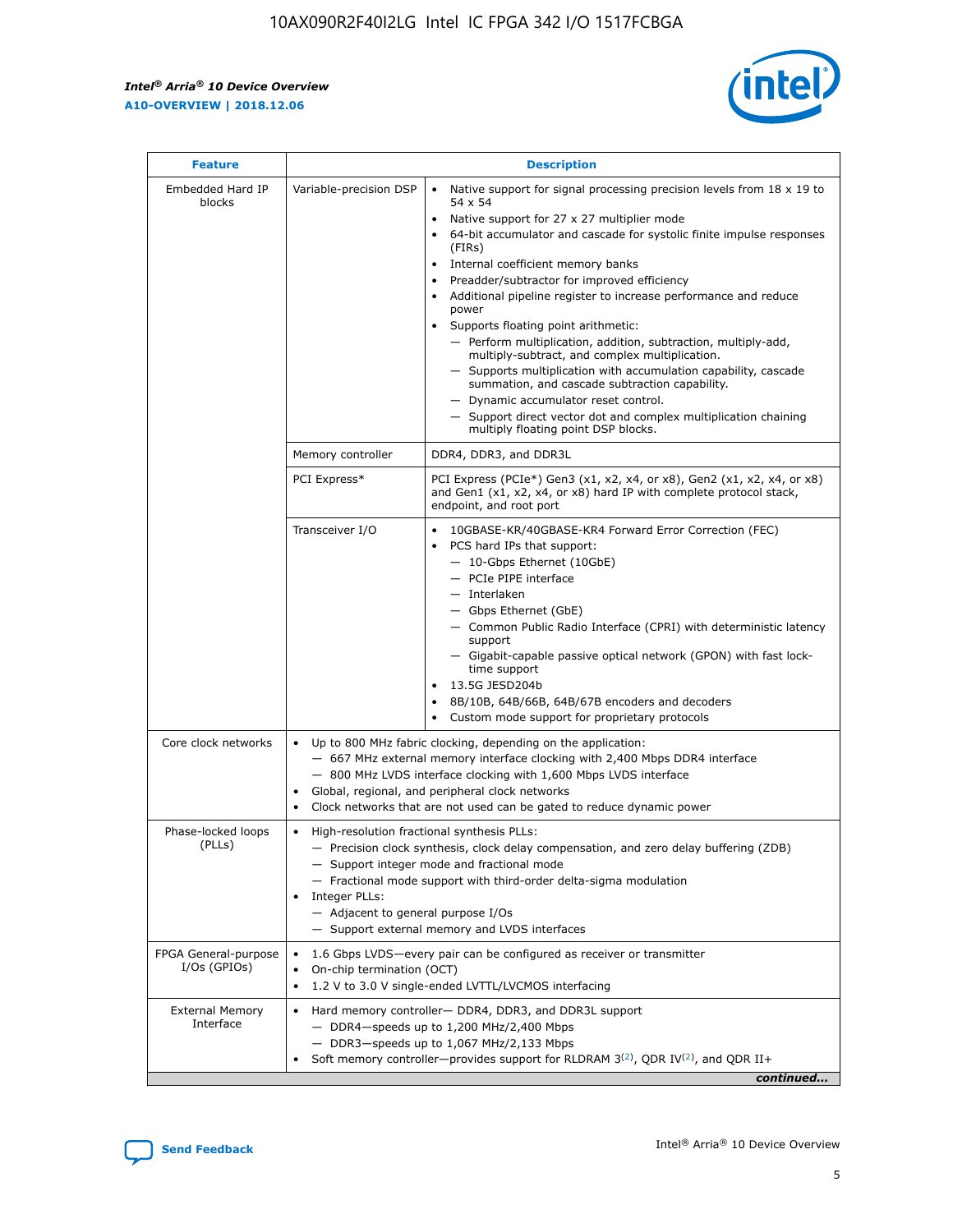

| <b>Feature</b>                                    | <b>Description</b>                                                                                                                                                                                                                                                                                                                                                                                                                                                                                                                                                                                                                                  |  |  |  |  |  |  |  |
|---------------------------------------------------|-----------------------------------------------------------------------------------------------------------------------------------------------------------------------------------------------------------------------------------------------------------------------------------------------------------------------------------------------------------------------------------------------------------------------------------------------------------------------------------------------------------------------------------------------------------------------------------------------------------------------------------------------------|--|--|--|--|--|--|--|
| Low-power serial<br>transceivers                  | • Continuous operating range:<br>- Intel Arria 10 GX-1 Gbps to 17.4 Gbps<br>- Intel Arria 10 GT-1 Gbps to 25.8 Gbps<br>Backplane support:<br>- Intel Arria 10 GX-up to 12.5<br>- Intel Arria 10 GT-up to 12.5<br>Extended range down to 125 Mbps with oversampling<br>ATX transmit PLLs with user-configurable fractional synthesis capability<br>Electronic Dispersion Compensation (EDC) support for XFP, SFP+, QSFP, and CFP optical<br>module<br>Adaptive linear and decision feedback equalization<br>$\bullet$<br>Transmitter pre-emphasis and de-emphasis<br>$\bullet$<br>Dynamic partial reconfiguration of individual transceiver channels |  |  |  |  |  |  |  |
| <b>HPS</b><br>(Intel Arria 10 SX<br>devices only) | Dual-core ARM Cortex-A9 MPCore processor-1.2 GHz CPU with<br>Processor and system<br>$\bullet$<br>1.5 GHz overdrive capability<br>256 KB on-chip RAM and 64 KB on-chip ROM<br>System peripherals—general-purpose timers, watchdog timers, direct<br>memory access (DMA) controller, FPGA configuration manager, and<br>clock and reset managers<br>Security features-anti-tamper, secure boot, Advanced Encryption<br>Standard (AES) and authentication (SHA)<br>ARM CoreSight* JTAG debug access port, trace port, and on-chip<br>trace storage                                                                                                    |  |  |  |  |  |  |  |
|                                                   | <b>External interfaces</b><br>Hard memory interface-Hard memory controller (2,400 Mbps DDR4,<br>$\bullet$<br>and 2,133 Mbps DDR3), Quad serial peripheral interface (QSPI) flash<br>controller, NAND flash controller, direct memory access (DMA)<br>controller, Secure Digital/MultiMediaCard (SD/MMC) controller<br>Communication interface-10/100/1000 Ethernet media access<br>control (MAC), USB On-The-GO (OTG) controllers, I <sup>2</sup> C controllers,<br>UART 16550, serial peripheral interface (SPI), and up to 62<br>HPS GPIO interfaces (48 direct-share I/Os)                                                                       |  |  |  |  |  |  |  |
|                                                   | High-performance ARM AMBA* AXI bus bridges that support<br>Interconnects to core<br>$\bullet$<br>simultaneous read and write<br>HPS-FPGA bridges-include the FPGA-to-HPS, HPS-to-FPGA, and<br>$\bullet$<br>lightweight HPS-to-FPGA bridges that allow the FPGA fabric to issue<br>transactions to slaves in the HPS, and vice versa<br>Configuration bridge that allows HPS configuration manager to<br>configure the core logic via dedicated 32-bit configuration port<br>FPGA-to-HPS SDRAM controller bridge-provides configuration<br>interfaces for the multiport front end (MPFE) of the HPS SDRAM<br>controller                              |  |  |  |  |  |  |  |
| Configuration                                     | Tamper protection—comprehensive design protection to protect your valuable IP investments<br>Enhanced 256-bit advanced encryption standard (AES) design security with authentication<br>٠<br>Configuration via protocol (CvP) using PCIe Gen1, Gen2, or Gen3<br>continued                                                                                                                                                                                                                                                                                                                                                                           |  |  |  |  |  |  |  |

<sup>(2)</sup> Intel Arria 10 devices support this external memory interface using hard PHY with soft memory controller.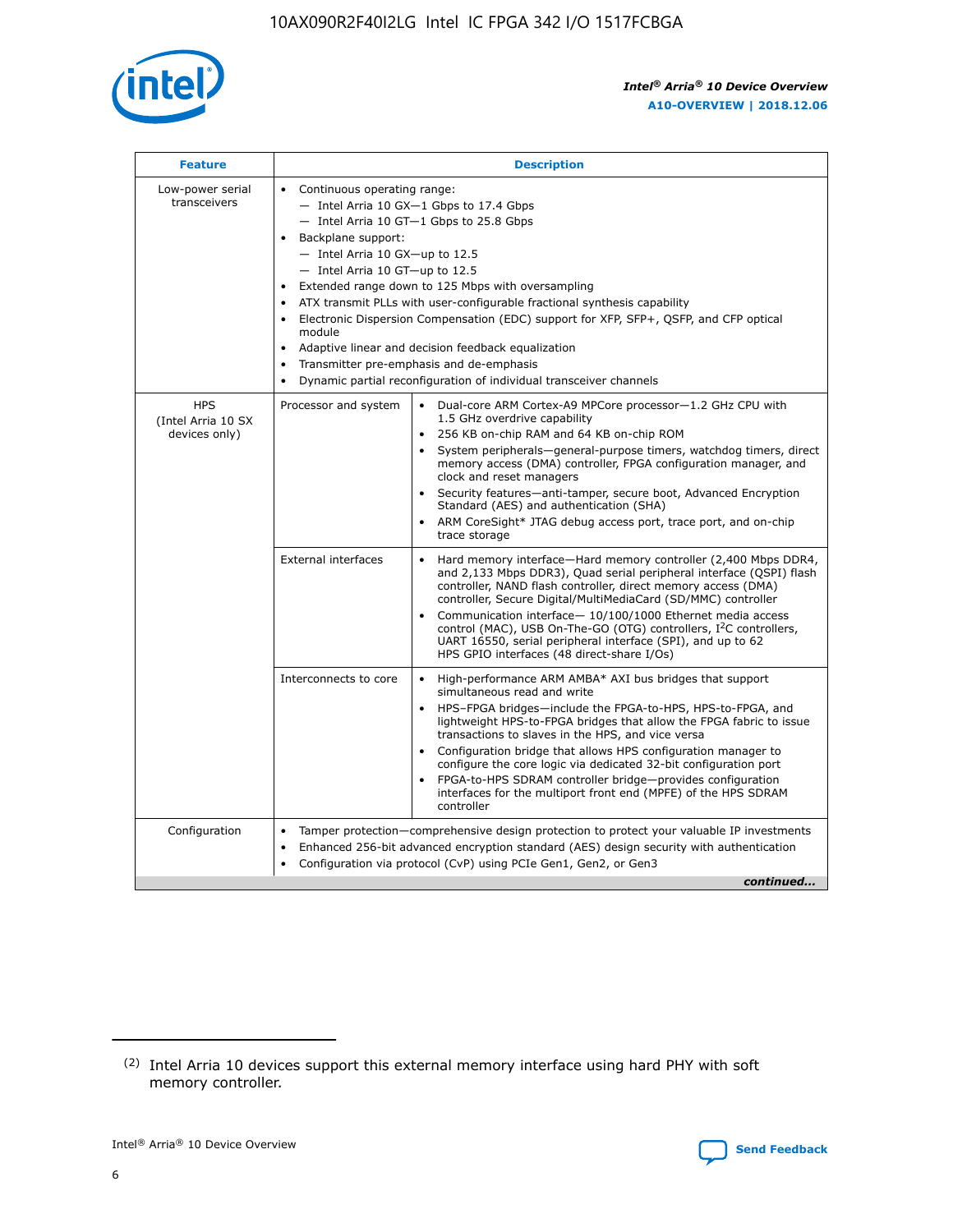

| <b>Feature</b>     | <b>Description</b>                                                                                                                                                                                               |
|--------------------|------------------------------------------------------------------------------------------------------------------------------------------------------------------------------------------------------------------|
|                    | Dynamic reconfiguration of the transceivers and PLLs<br>Fine-grained partial reconfiguration of the core fabric<br>Active Serial x4 Interface<br>$\bullet$                                                       |
| Power management   | SmartVID<br>Low static power device options<br>Programmable Power Technology<br>Intel Quartus <sup>®</sup> Prime integrated power analysis                                                                       |
| Software and tools | Intel Quartus Prime design suite<br>Transceiver toolkit<br>Platform Designer system integration tool<br>DSP Builder for Intel FPGAs<br>OpenCL <sup>™</sup> support<br>Intel SoC FPGA Embedded Design Suite (EDS) |

## **Related Information**

[Intel Arria 10 Transceiver PHY Overview](https://www.intel.com/content/www/us/en/programmable/documentation/nik1398707230472.html#nik1398706768037) Provides details on Intel Arria 10 transceivers.

## **Intel Arria 10 Device Variants and Packages**

#### **Table 4. Device Variants for the Intel Arria 10 Device Family**

| <b>Variant</b>    | <b>Description</b>                                                                                                                                                                                                     |
|-------------------|------------------------------------------------------------------------------------------------------------------------------------------------------------------------------------------------------------------------|
| Intel Arria 10 GX | FPGA featuring 17.4 Gbps transceivers for short reach applications with 12.5 backplane driving<br>capability.                                                                                                          |
| Intel Arria 10 GT | FPGA featuring:<br>17.4 Gbps transceivers for short reach applications with 12.5 backplane driving capability.<br>25.8 Gbps transceivers for supporting CAUI-4 and CEI-25G applications with CFP2 and CFP4<br>modules. |
| Intel Arria 10 SX | SoC integrating ARM-based HPS and FPGA featuring 17.4 Gbps transceivers for short reach<br>applications with 12.5 backplane driving capability.                                                                        |

## **Intel Arria 10 GX**

This section provides the available options, maximum resource counts, and package plan for the Intel Arria 10 GX devices.

The information in this section is correct at the time of publication. For the latest information and to get more details, refer to the Intel FPGA Product Selector.

#### **Related Information**

#### [Intel FPGA Product Selector](http://www.altera.com/products/selector/psg-selector.html) Provides the latest information on Intel products.

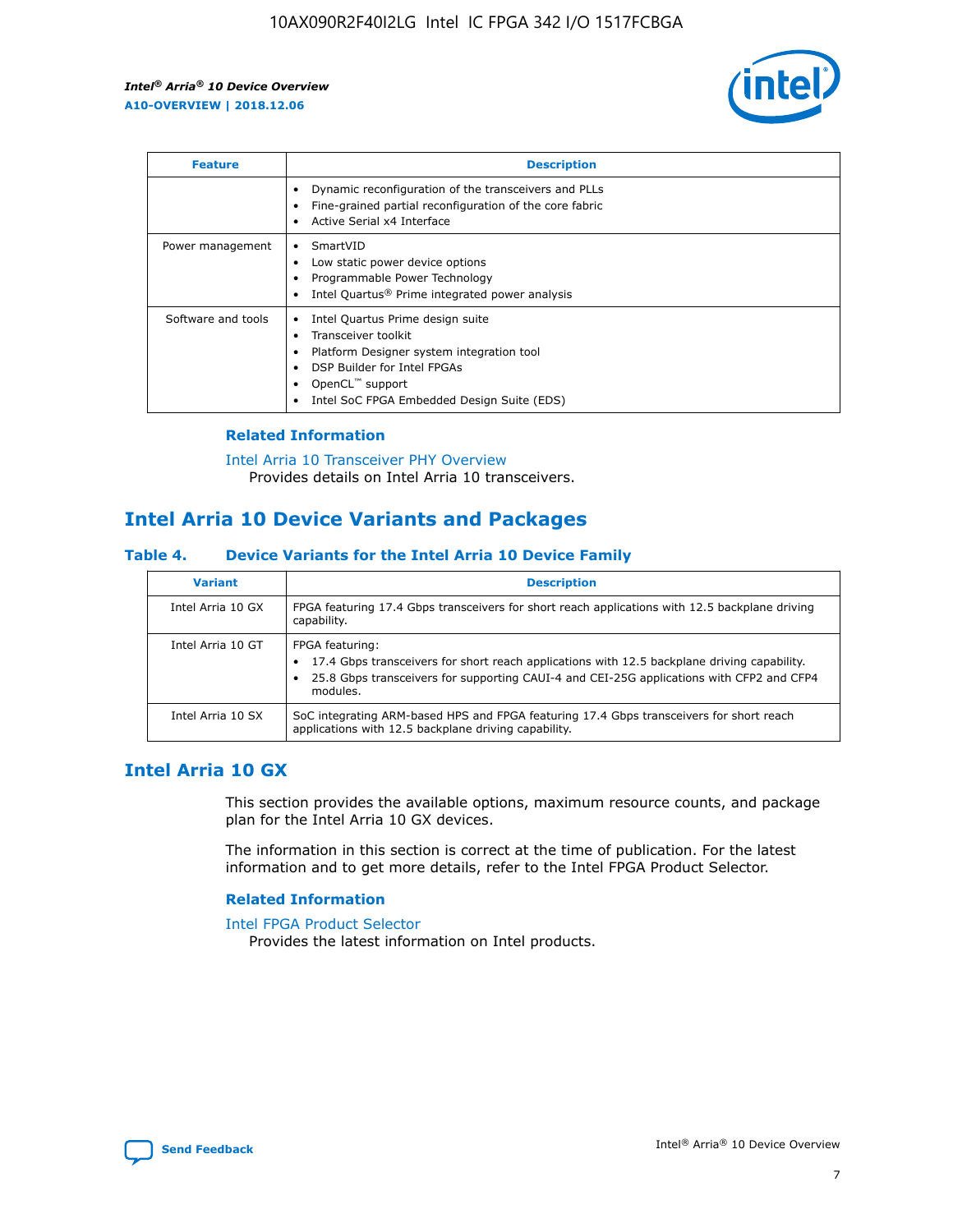

## **Available Options**





#### **Related Information**

[Transceiver Performance for Intel Arria 10 GX/SX Devices](https://www.intel.com/content/www/us/en/programmable/documentation/mcn1413182292568.html#mcn1413213965502) Provides more information about the transceiver speed grade.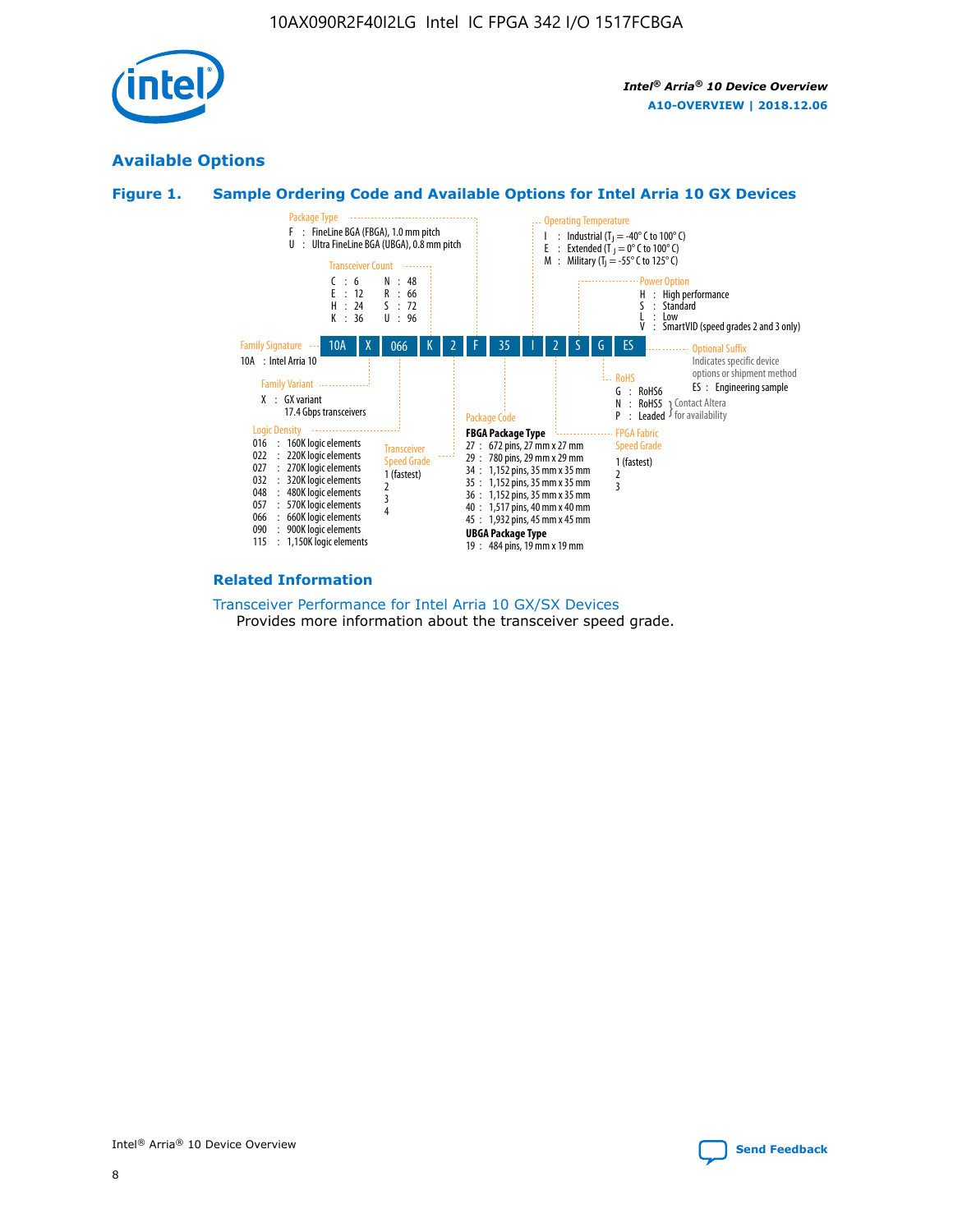

## **Maximum Resources**

#### **Table 5. Maximum Resource Counts for Intel Arria 10 GX Devices (GX 160, GX 220, GX 270, GX 320, and GX 480)**

| <b>Resource</b>              |                         | <b>Product Line</b> |                                                 |                |                |                |  |  |  |
|------------------------------|-------------------------|---------------------|-------------------------------------------------|----------------|----------------|----------------|--|--|--|
|                              |                         | <b>GX 160</b>       | <b>GX 220</b><br><b>GX 270</b><br><b>GX 320</b> |                |                | <b>GX 480</b>  |  |  |  |
| Logic Elements (LE) (K)      |                         | 160                 | 220                                             | 270            | 320            | 480            |  |  |  |
| <b>ALM</b>                   |                         | 61,510              | 80,330                                          | 101,620        | 119,900        | 183,590        |  |  |  |
| Register                     |                         | 246,040             | 406,480<br>321,320                              |                | 479,600        | 734,360        |  |  |  |
| Memory (Kb)                  | M <sub>20</sub> K       | 8,800               | 11,740                                          | 15,000         | 17,820         | 28,620         |  |  |  |
|                              | <b>MLAB</b>             | 1,050               | 1,690                                           | 2,452          | 2,727          | 4,164          |  |  |  |
| Variable-precision DSP Block |                         | 156                 | 192                                             | 830            | 985            | 1,368          |  |  |  |
| 18 x 19 Multiplier           |                         | 312                 | 384                                             | 1,970<br>1,660 |                | 2,736          |  |  |  |
| PLL                          | Fractional<br>Synthesis | 6                   | 6                                               | 8              | 8              | 12             |  |  |  |
|                              | I/O                     | 6                   | 6                                               | 8              | 8              | 12             |  |  |  |
| 17.4 Gbps Transceiver        |                         | 12                  | 12                                              | 24             | 24             | 36             |  |  |  |
| GPIO <sup>(3)</sup>          |                         | 288                 | 288                                             | 384<br>384     |                | 492            |  |  |  |
| LVDS Pair $(4)$              |                         | 120                 | 120                                             | 168            | 168            | 222            |  |  |  |
| PCIe Hard IP Block           |                         | 1                   | 1                                               | 2              | $\overline{2}$ | $\overline{2}$ |  |  |  |
| Hard Memory Controller       |                         | 6                   | 6                                               | 8              | 8              | 12             |  |  |  |

<sup>(4)</sup> Each LVDS I/O pair can be used as differential input or output.



<sup>(3)</sup> The number of GPIOs does not include transceiver I/Os. In the Intel Quartus Prime software, the number of user I/Os includes transceiver I/Os.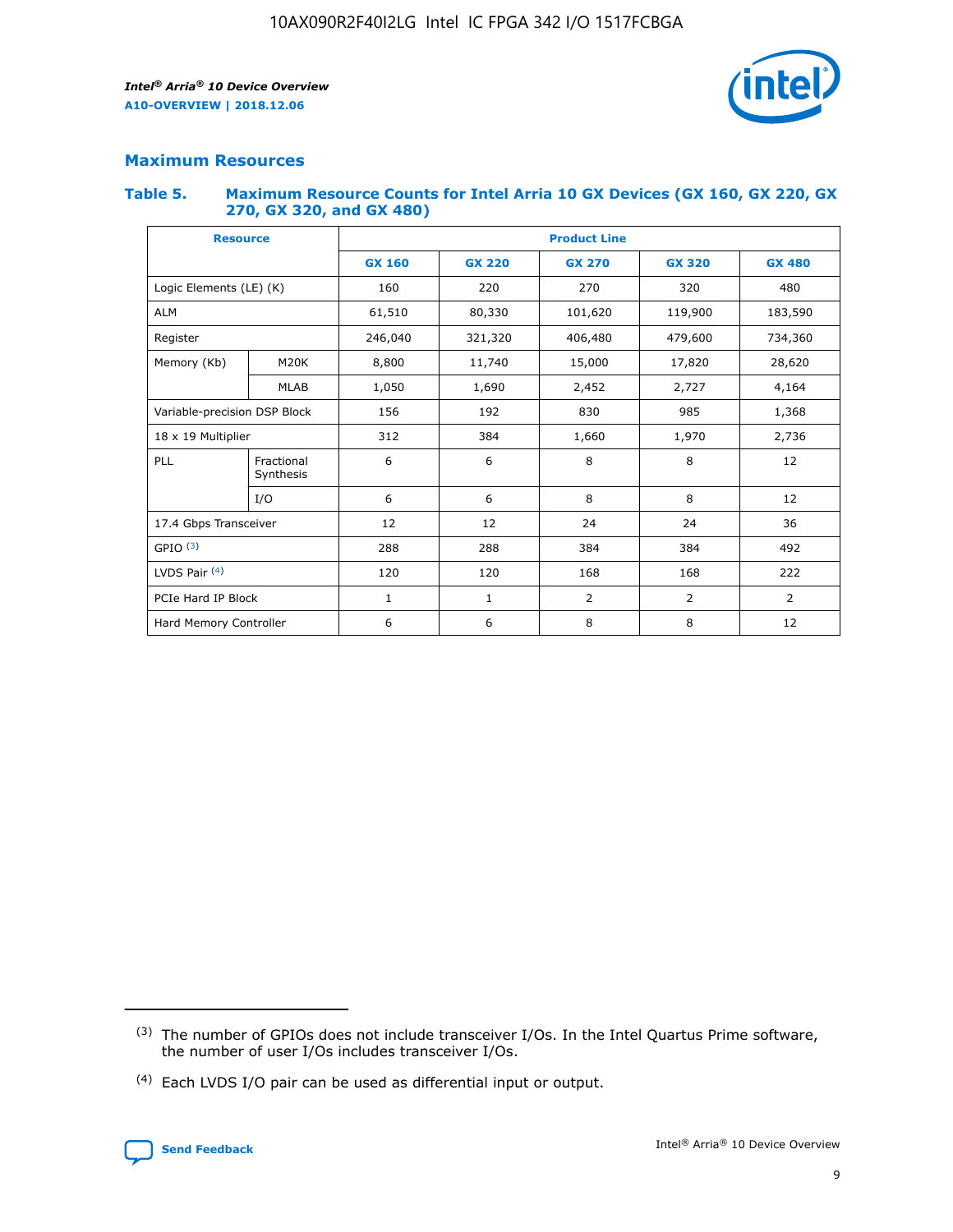

### **Table 6. Maximum Resource Counts for Intel Arria 10 GX Devices (GX 570, GX 660, GX 900, and GX 1150)**

|                              | <b>Resource</b>         | <b>Product Line</b> |                |                |                |  |  |  |
|------------------------------|-------------------------|---------------------|----------------|----------------|----------------|--|--|--|
|                              |                         | <b>GX 570</b>       | <b>GX 660</b>  | <b>GX 900</b>  | <b>GX 1150</b> |  |  |  |
| Logic Elements (LE) (K)      |                         | 570                 | 660            | 900            | 1,150          |  |  |  |
| <b>ALM</b>                   |                         | 217,080             | 251,680        | 339,620        | 427,200        |  |  |  |
| Register                     |                         | 868,320             | 1,006,720      |                | 1,708,800      |  |  |  |
| Memory (Kb)                  | <b>M20K</b>             | 36,000              | 42,620         | 48,460         | 54,260         |  |  |  |
|                              | <b>MLAB</b>             | 5,096               | 5,788          | 9,386          | 12,984         |  |  |  |
| Variable-precision DSP Block |                         | 1,523               | 1,687          | 1,518          | 1,518          |  |  |  |
| 18 x 19 Multiplier           |                         | 3,046               | 3,374          | 3,036          | 3,036          |  |  |  |
| PLL                          | Fractional<br>Synthesis | 16                  | 16             | 32             | 32             |  |  |  |
|                              | I/O                     | 16                  | 16             | 16             | 16             |  |  |  |
| 17.4 Gbps Transceiver        |                         | 48                  | 48<br>96       |                | 96             |  |  |  |
| GPIO <sup>(3)</sup>          |                         | 696                 | 696            | 768            | 768            |  |  |  |
| LVDS Pair $(4)$              |                         | 324                 | 324            | 384            | 384            |  |  |  |
| PCIe Hard IP Block           |                         | 2                   | $\overline{2}$ | $\overline{4}$ | $\overline{4}$ |  |  |  |
| Hard Memory Controller       |                         | 16                  | 16             | 16             | 16             |  |  |  |

## **Package Plan**

## **Table 7. Package Plan for Intel Arria 10 GX Devices (U19, F27, and F29)**

Refer to I/O and High Speed I/O in Intel Arria 10 Devices chapter for the number of 3 V I/O, LVDS I/O, and LVDS channels in each device package.

| <b>Product Line</b> | U <sub>19</sub><br>$(19 \text{ mm} \times 19 \text{ mm})$<br>484-pin UBGA) |          |             |         | <b>F27</b><br>(27 mm × 27 mm,<br>672-pin FBGA) |             | <b>F29</b><br>$(29 \text{ mm} \times 29 \text{ mm})$<br>780-pin FBGA) |          |             |  |
|---------------------|----------------------------------------------------------------------------|----------|-------------|---------|------------------------------------------------|-------------|-----------------------------------------------------------------------|----------|-------------|--|
|                     | 3 V I/O                                                                    | LVDS I/O | <b>XCVR</b> | 3 V I/O | <b>LVDS I/O</b>                                | <b>XCVR</b> | 3 V I/O                                                               | LVDS I/O | <b>XCVR</b> |  |
| GX 160              | 48                                                                         | 192      | 6           | 48      | 192                                            | 12          | 48                                                                    | 240      | 12          |  |
| GX 220              | 48                                                                         | 192      | 6           | 48      | 192                                            | 12          | 48                                                                    | 240      | 12          |  |
| GX 270              |                                                                            |          |             | 48      | 192                                            | 12          | 48                                                                    | 312      | 12          |  |
| GX 320              |                                                                            |          |             | 48      | 192                                            | 12          | 48                                                                    | 312      | 12          |  |
| GX 480              |                                                                            |          |             |         |                                                |             | 48                                                                    | 312      | 12          |  |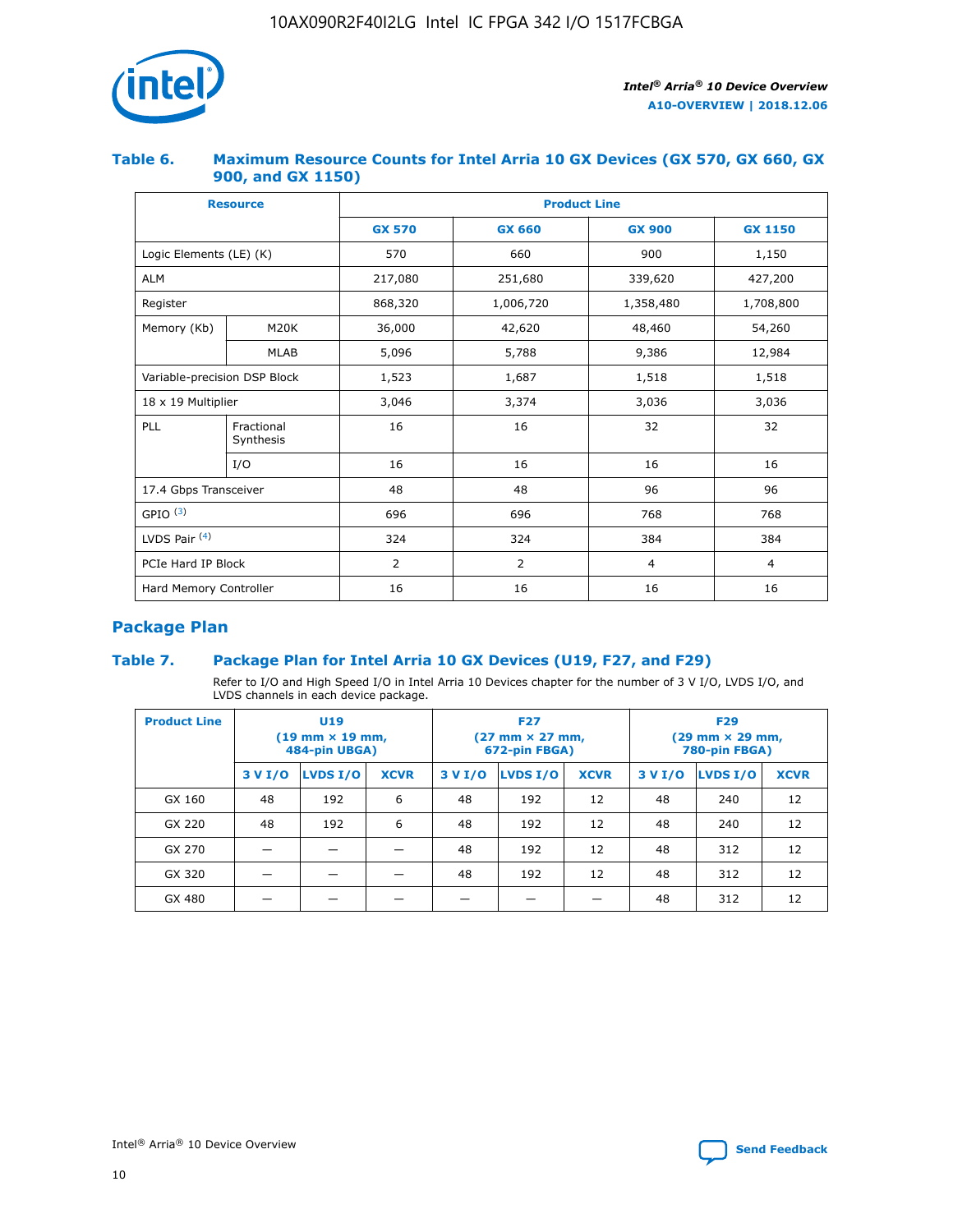

#### **Table 8. Package Plan for Intel Arria 10 GX Devices (F34, F35, NF40, and KF40)**

Refer to I/O and High Speed I/O in Intel Arria 10 Devices chapter for the number of 3 V I/O, LVDS I/O, and LVDS channels in each device package.

| <b>Product Line</b> | <b>F34</b><br>$(35 \text{ mm} \times 35 \text{ mm})$<br>1152-pin FBGA) |                    | <b>F35</b><br>$(35 \text{ mm} \times 35 \text{ mm})$<br><b>1152-pin FBGA)</b> |           | <b>KF40</b><br>$(40$ mm $\times$ 40 mm,<br>1517-pin FBGA) |             |           | <b>NF40</b><br>$(40$ mm $\times$ 40 mm,<br><b>1517-pin FBGA)</b> |             |            |                    |             |
|---------------------|------------------------------------------------------------------------|--------------------|-------------------------------------------------------------------------------|-----------|-----------------------------------------------------------|-------------|-----------|------------------------------------------------------------------|-------------|------------|--------------------|-------------|
|                     | 3V<br>I/O                                                              | <b>LVDS</b><br>I/O | <b>XCVR</b>                                                                   | 3V<br>I/O | <b>LVDS</b><br>I/O                                        | <b>XCVR</b> | 3V<br>I/O | <b>LVDS</b><br>I/O                                               | <b>XCVR</b> | 3 V<br>I/O | <b>LVDS</b><br>I/O | <b>XCVR</b> |
| GX 270              | 48                                                                     | 336                | 24                                                                            | 48        | 336                                                       | 24          |           |                                                                  |             |            |                    |             |
| GX 320              | 48                                                                     | 336                | 24                                                                            | 48        | 336                                                       | 24          |           |                                                                  |             |            |                    |             |
| GX 480              | 48                                                                     | 444                | 24                                                                            | 48        | 348                                                       | 36          |           |                                                                  |             |            |                    |             |
| GX 570              | 48                                                                     | 444                | 24                                                                            | 48        | 348                                                       | 36          | 96        | 600                                                              | 36          | 48         | 540                | 48          |
| GX 660              | 48                                                                     | 444                | 24                                                                            | 48        | 348                                                       | 36          | 96        | 600                                                              | 36          | 48         | 540                | 48          |
| GX 900              |                                                                        | 504                | 24                                                                            | -         |                                                           |             |           |                                                                  |             |            | 600                | 48          |
| GX 1150             |                                                                        | 504                | 24                                                                            |           |                                                           |             |           |                                                                  |             |            | 600                | 48          |

#### **Table 9. Package Plan for Intel Arria 10 GX Devices (RF40, NF45, SF45, and UF45)**

Refer to I/O and High Speed I/O in Intel Arria 10 Devices chapter for the number of 3 V I/O, LVDS I/O, and LVDS channels in each device package.

| <b>Product Line</b> | <b>RF40</b><br>$(40$ mm $\times$ 40 mm,<br>1517-pin FBGA) |                    | <b>NF45</b><br>$(45 \text{ mm} \times 45 \text{ mm})$<br><b>1932-pin FBGA)</b> |            |                    | <b>SF45</b><br>$(45 \text{ mm} \times 45 \text{ mm})$<br><b>1932-pin FBGA)</b> |            |                    | <b>UF45</b><br>$(45 \text{ mm} \times 45 \text{ mm})$<br><b>1932-pin FBGA)</b> |           |                    |             |
|---------------------|-----------------------------------------------------------|--------------------|--------------------------------------------------------------------------------|------------|--------------------|--------------------------------------------------------------------------------|------------|--------------------|--------------------------------------------------------------------------------|-----------|--------------------|-------------|
|                     | 3V<br>I/O                                                 | <b>LVDS</b><br>I/O | <b>XCVR</b>                                                                    | 3 V<br>I/O | <b>LVDS</b><br>I/O | <b>XCVR</b>                                                                    | 3 V<br>I/O | <b>LVDS</b><br>I/O | <b>XCVR</b>                                                                    | 3V<br>I/O | <b>LVDS</b><br>I/O | <b>XCVR</b> |
| GX 900              |                                                           | 342                | 66                                                                             | _          | 768                | 48                                                                             |            | 624                | 72                                                                             |           | 480                | 96          |
| GX 1150             |                                                           | 342                | 66                                                                             | _          | 768                | 48                                                                             |            | 624                | 72                                                                             |           | 480                | 96          |

#### **Related Information**

[I/O and High-Speed Differential I/O Interfaces in Intel Arria 10 Devices chapter, Intel](https://www.intel.com/content/www/us/en/programmable/documentation/sam1403482614086.html#sam1403482030321) [Arria 10 Device Handbook](https://www.intel.com/content/www/us/en/programmable/documentation/sam1403482614086.html#sam1403482030321)

Provides the number of 3 V and LVDS I/Os, and LVDS channels for each Intel Arria 10 device package.

## **Intel Arria 10 GT**

This section provides the available options, maximum resource counts, and package plan for the Intel Arria 10 GT devices.

The information in this section is correct at the time of publication. For the latest information and to get more details, refer to the Intel FPGA Product Selector.

#### **Related Information**

#### [Intel FPGA Product Selector](http://www.altera.com/products/selector/psg-selector.html)

Provides the latest information on Intel products.

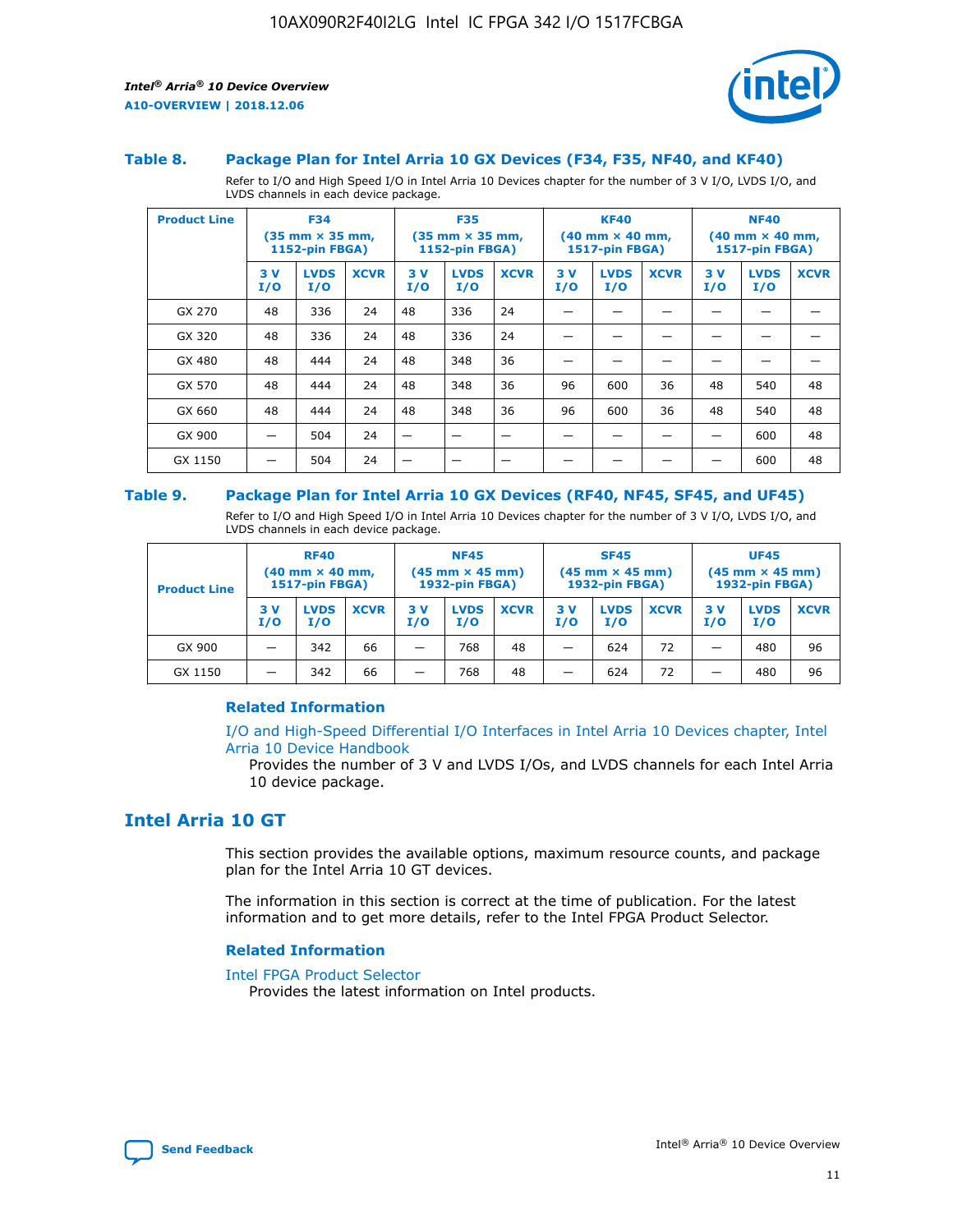

## **Available Options**

## **Figure 2. Sample Ordering Code and Available Options for Intel Arria 10 GT Devices**

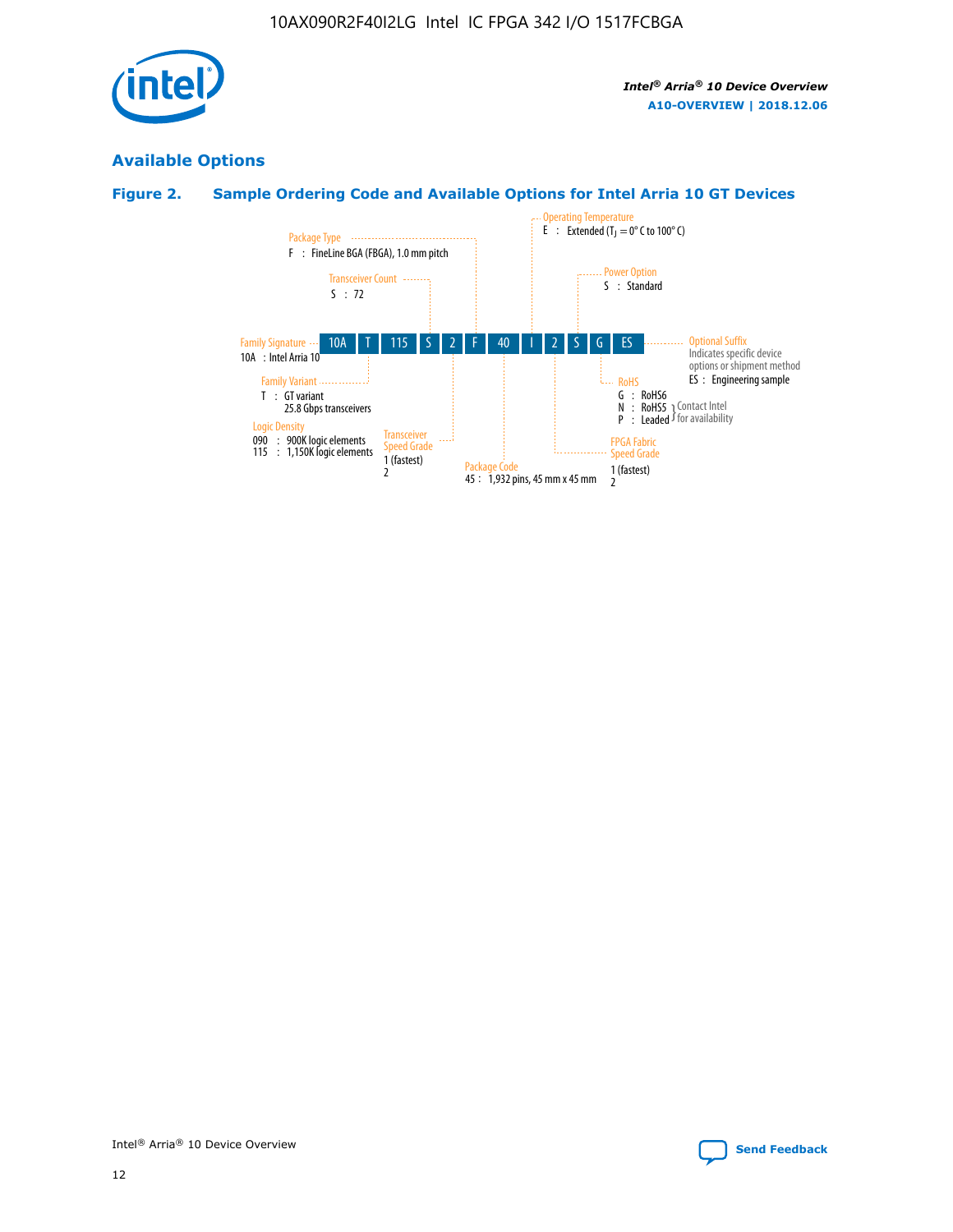

## **Maximum Resources**

#### **Table 10. Maximum Resource Counts for Intel Arria 10 GT Devices**

|                              | <b>Resource</b>      | <b>Product Line</b> |                |  |
|------------------------------|----------------------|---------------------|----------------|--|
|                              |                      | <b>GT 900</b>       | GT 1150        |  |
| Logic Elements (LE) (K)      |                      | 900                 | 1,150          |  |
| <b>ALM</b>                   |                      | 339,620             | 427,200        |  |
| Register                     |                      | 1,358,480           | 1,708,800      |  |
| Memory (Kb)                  | M20K                 | 48,460              | 54,260         |  |
|                              | <b>MLAB</b>          | 9,386               | 12,984         |  |
| Variable-precision DSP Block |                      | 1,518               | 1,518          |  |
| 18 x 19 Multiplier           |                      | 3,036               | 3,036          |  |
| PLL                          | Fractional Synthesis | 32                  | 32             |  |
|                              | I/O                  | 16                  | 16             |  |
| Transceiver                  | 17.4 Gbps            | 72(5)               | 72(5)          |  |
|                              | 25.8 Gbps            | 6                   | 6              |  |
| GPIO <sup>(6)</sup>          |                      | 624                 | 624            |  |
| LVDS Pair $(7)$              |                      | 312                 | 312            |  |
| PCIe Hard IP Block           |                      | $\overline{4}$      | $\overline{4}$ |  |
| Hard Memory Controller       |                      | 16                  | 16             |  |

#### **Related Information**

#### [Intel Arria 10 GT Channel Usage](https://www.intel.com/content/www/us/en/programmable/documentation/nik1398707230472.html#nik1398707008178)

Configuring GT/GX channels in Intel Arria 10 GT devices.

## **Package Plan**

#### **Table 11. Package Plan for Intel Arria 10 GT Devices**

Refer to I/O and High Speed I/O in Intel Arria 10 Devices chapter for the number of 3 V I/O, LVDS I/O, and LVDS channels in each device package.

| <b>Product Line</b> | <b>SF45</b><br>(45 mm × 45 mm, 1932-pin FBGA) |                 |             |  |  |  |
|---------------------|-----------------------------------------------|-----------------|-------------|--|--|--|
|                     | 3 V I/O                                       | <b>LVDS I/O</b> | <b>XCVR</b> |  |  |  |
| GT 900              |                                               | 624             | 72          |  |  |  |
| GT 1150             |                                               | 624             | 72          |  |  |  |

<sup>(7)</sup> Each LVDS I/O pair can be used as differential input or output.



 $(5)$  If all 6 GT channels are in use, 12 of the GX channels are not usable.

<sup>(6)</sup> The number of GPIOs does not include transceiver I/Os. In the Intel Quartus Prime software, the number of user I/Os includes transceiver I/Os.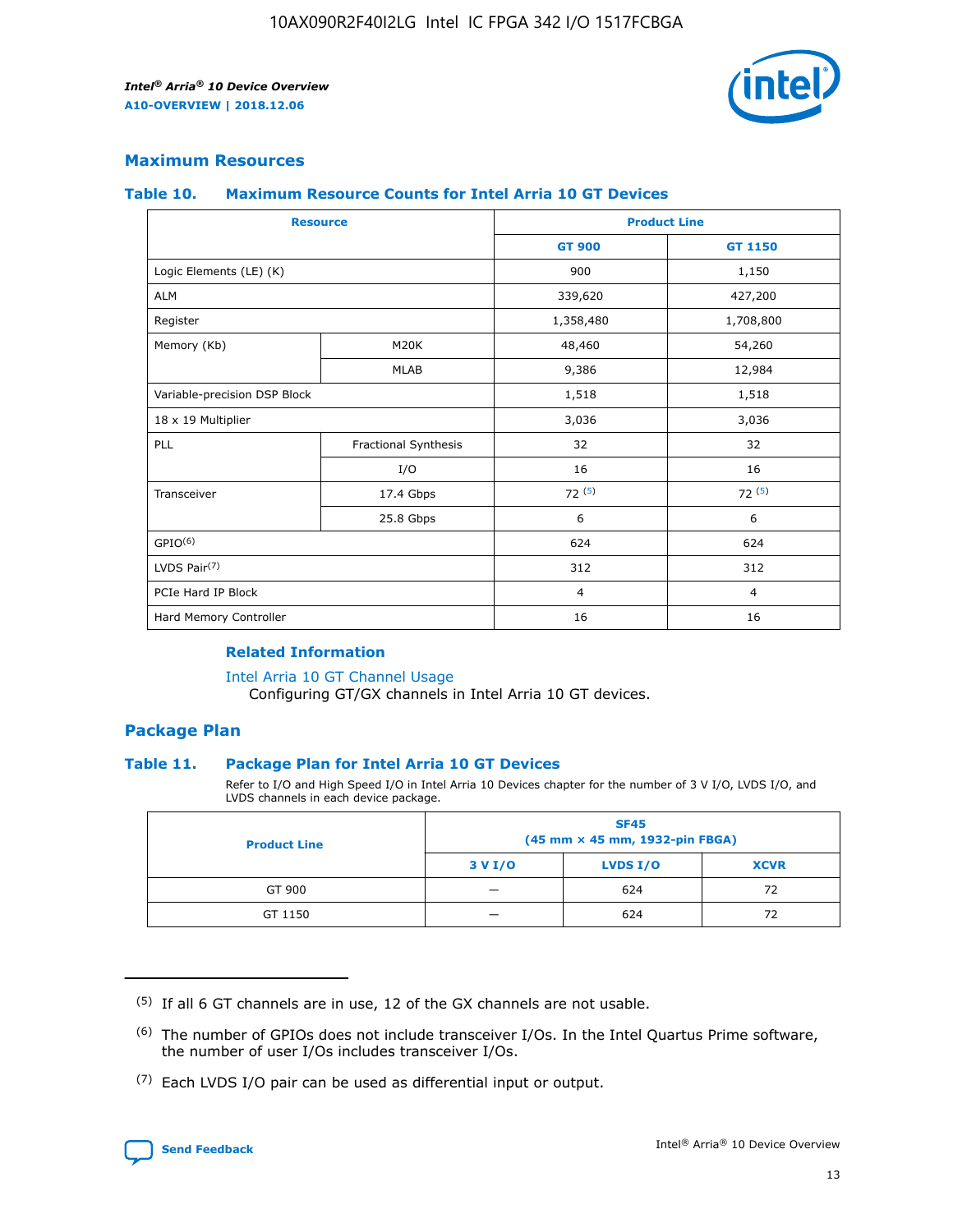

#### **Related Information**

[I/O and High-Speed Differential I/O Interfaces in Intel Arria 10 Devices chapter, Intel](https://www.intel.com/content/www/us/en/programmable/documentation/sam1403482614086.html#sam1403482030321) [Arria 10 Device Handbook](https://www.intel.com/content/www/us/en/programmable/documentation/sam1403482614086.html#sam1403482030321)

Provides the number of 3 V and LVDS I/Os, and LVDS channels for each Intel Arria 10 device package.

## **Intel Arria 10 SX**

This section provides the available options, maximum resource counts, and package plan for the Intel Arria 10 SX devices.

The information in this section is correct at the time of publication. For the latest information and to get more details, refer to the Intel FPGA Product Selector.

#### **Related Information**

[Intel FPGA Product Selector](http://www.altera.com/products/selector/psg-selector.html) Provides the latest information on Intel products.

#### **Available Options**

#### **Figure 3. Sample Ordering Code and Available Options for Intel Arria 10 SX Devices**



#### **Related Information**

[Transceiver Performance for Intel Arria 10 GX/SX Devices](https://www.intel.com/content/www/us/en/programmable/documentation/mcn1413182292568.html#mcn1413213965502) Provides more information about the transceiver speed grade.

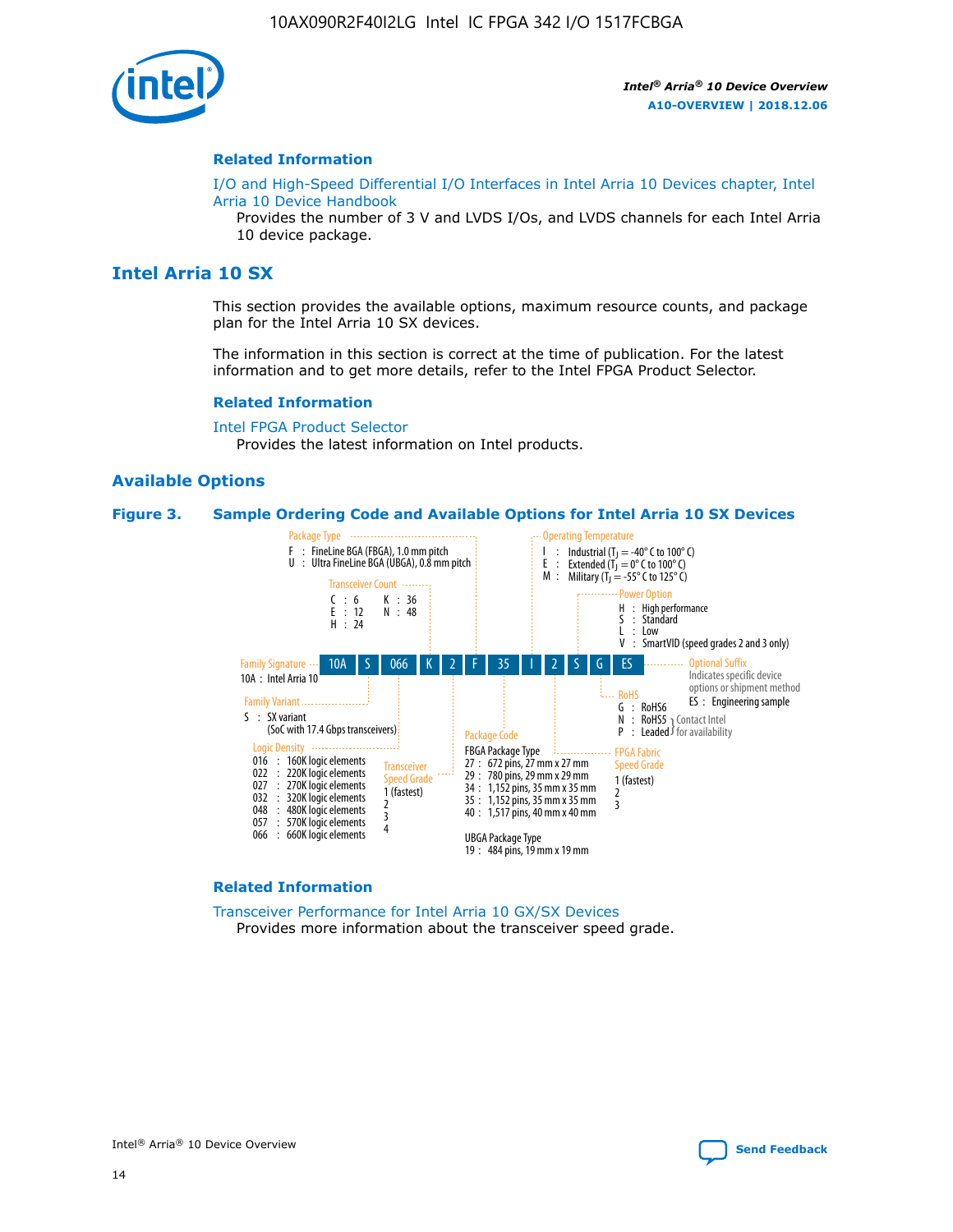

## **Maximum Resources**

#### **Table 12. Maximum Resource Counts for Intel Arria 10 SX Devices**

| <b>Resource</b>                   |                         | <b>Product Line</b> |               |                |                |                |                |                |  |  |  |
|-----------------------------------|-------------------------|---------------------|---------------|----------------|----------------|----------------|----------------|----------------|--|--|--|
|                                   |                         | <b>SX 160</b>       | <b>SX 220</b> | <b>SX 270</b>  | <b>SX 320</b>  | <b>SX 480</b>  | <b>SX 570</b>  | <b>SX 660</b>  |  |  |  |
| Logic Elements (LE) (K)           |                         | 160                 | 220           | 270            | 320            | 480            | 570            | 660            |  |  |  |
| <b>ALM</b>                        |                         | 61,510              | 80,330        | 101,620        | 119,900        | 183,590        | 217,080        | 251,680        |  |  |  |
| Register                          |                         | 246,040             | 321,320       | 406,480        | 479,600        | 734,360        | 868,320        | 1,006,720      |  |  |  |
| Memory (Kb)                       | M <sub>20</sub> K       | 8,800               | 11,740        | 15,000         | 17,820         | 28,620         | 36,000         | 42,620         |  |  |  |
|                                   | <b>MLAB</b>             | 1,050               | 1,690         | 2,452          | 2,727          | 4,164          | 5,096          | 5,788          |  |  |  |
| Variable-precision DSP Block      |                         | 156                 | 192           | 830            | 985            | 1,368          | 1,523          | 1,687          |  |  |  |
| 18 x 19 Multiplier                |                         | 312                 | 384           | 1,660          | 1,970          | 2,736          | 3,046          | 3,374          |  |  |  |
| PLL                               | Fractional<br>Synthesis | 6                   | 6             | 8              | 8              | 12             | 16             | 16             |  |  |  |
|                                   | I/O                     | 6                   | 6             | 8              | 8              | 12             | 16             | 16             |  |  |  |
| 17.4 Gbps Transceiver             |                         | 12                  | 12            | 24             | 24             | 36             | 48             | 48             |  |  |  |
| GPIO <sup>(8)</sup>               |                         | 288                 | 288           | 384            | 384            | 492            | 696            | 696            |  |  |  |
| LVDS Pair $(9)$                   |                         | 120                 | 120           | 168            | 168            | 174            | 324            | 324            |  |  |  |
| PCIe Hard IP Block                |                         | $\mathbf{1}$        | $\mathbf{1}$  | $\overline{2}$ | $\overline{2}$ | $\overline{2}$ | $\overline{2}$ | $\overline{2}$ |  |  |  |
| Hard Memory Controller            |                         | 6                   | 6             | 8              | 8              | 12             | 16             | 16             |  |  |  |
| ARM Cortex-A9 MPCore<br>Processor |                         | Yes                 | Yes           | Yes            | Yes            | Yes            | Yes            | <b>Yes</b>     |  |  |  |

## **Package Plan**

#### **Table 13. Package Plan for Intel Arria 10 SX Devices (U19, F27, F29, and F34)**

Refer to I/O and High Speed I/O in Intel Arria 10 Devices chapter for the number of 3 V I/O, LVDS I/O, and LVDS channels in each device package.

| <b>Product Line</b> | U19<br>$(19 \text{ mm} \times 19 \text{ mm})$ .<br>484-pin UBGA) |                    |             | <b>F27</b><br>$(27 \text{ mm} \times 27 \text{ mm})$<br>672-pin FBGA) |                    | <b>F29</b><br>$(29 \text{ mm} \times 29 \text{ mm})$<br>780-pin FBGA) |           |                    | <b>F34</b><br>$(35 \text{ mm} \times 35 \text{ mm})$<br><b>1152-pin FBGA)</b> |           |                    |             |
|---------------------|------------------------------------------------------------------|--------------------|-------------|-----------------------------------------------------------------------|--------------------|-----------------------------------------------------------------------|-----------|--------------------|-------------------------------------------------------------------------------|-----------|--------------------|-------------|
|                     | 3V<br>I/O                                                        | <b>LVDS</b><br>I/O | <b>XCVR</b> | 3V<br>I/O                                                             | <b>LVDS</b><br>I/O | <b>XCVR</b>                                                           | 3V<br>I/O | <b>LVDS</b><br>I/O | <b>XCVR</b>                                                                   | 3V<br>I/O | <b>LVDS</b><br>I/O | <b>XCVR</b> |
| SX 160              | 48                                                               | 144                | 6           | 48                                                                    | 192                | 12                                                                    | 48        | 240                | 12                                                                            |           |                    |             |
| SX 220              | 48                                                               | 144                | 6           | 48                                                                    | 192                | 12                                                                    | 48        | 240                | 12                                                                            |           |                    |             |
| SX 270              |                                                                  |                    |             | 48                                                                    | 192                | 12                                                                    | 48        | 312                | 12                                                                            | 48        | 336                | 24          |
| SX 320              |                                                                  |                    |             | 48                                                                    | 192                | 12                                                                    | 48        | 312                | 12                                                                            | 48        | 336                | 24          |
|                     | continued                                                        |                    |             |                                                                       |                    |                                                                       |           |                    |                                                                               |           |                    |             |

 $(8)$  The number of GPIOs does not include transceiver I/Os. In the Intel Quartus Prime software, the number of user I/Os includes transceiver I/Os.

 $(9)$  Each LVDS I/O pair can be used as differential input or output.

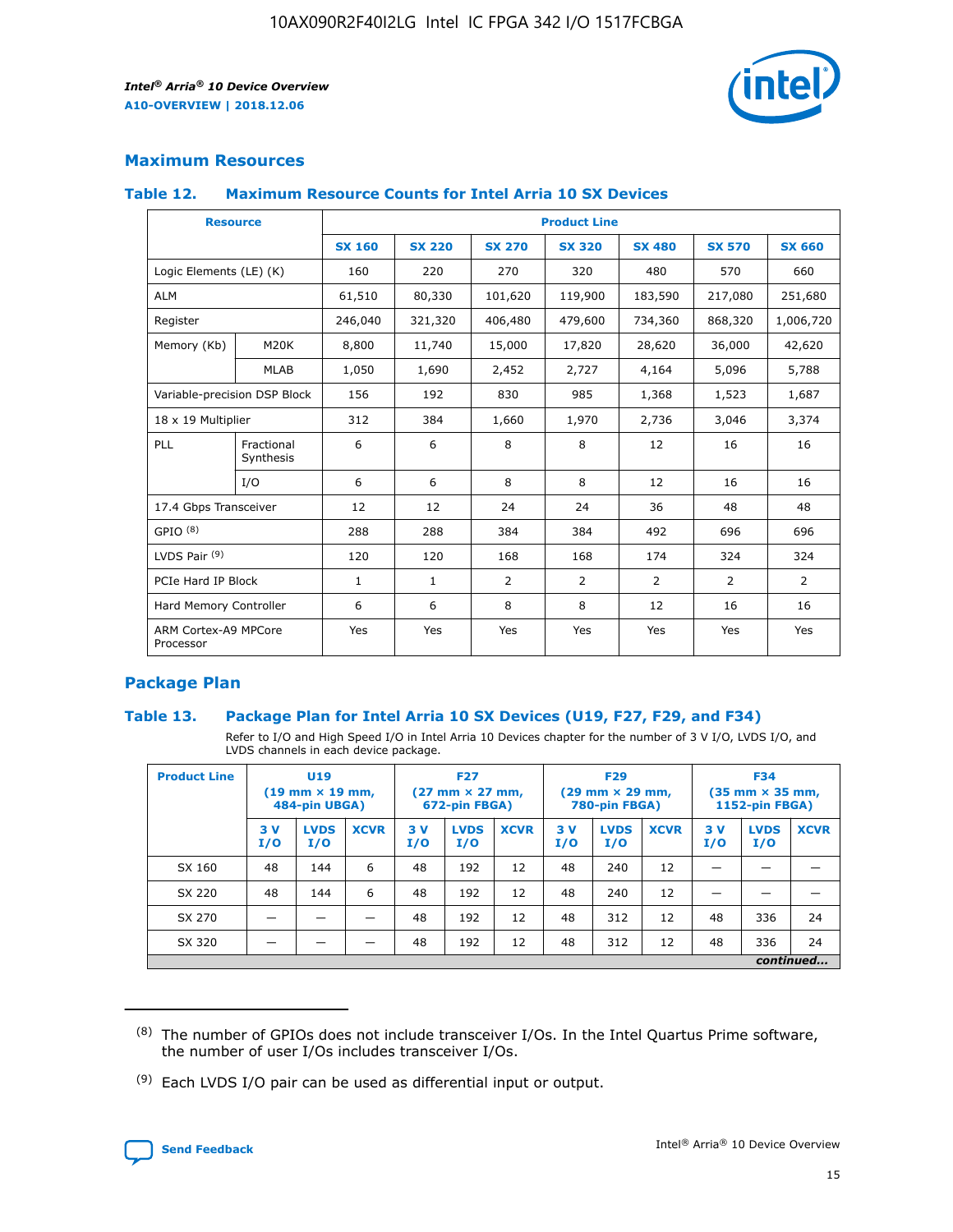

| <b>Product Line</b> | U <sub>19</sub><br>$(19$ mm $\times$ 19 mm,<br>484-pin UBGA) |                    | <b>F27</b><br>$(27 \text{ mm} \times 27 \text{ mm})$<br>672-pin FBGA) |           |                    | <b>F29</b><br>$(29 \text{ mm} \times 29 \text{ mm})$<br>780-pin FBGA) |           |                    | <b>F34</b><br>$(35$ mm $\times$ 35 mm,<br><b>1152-pin FBGA)</b> |           |                    |             |
|---------------------|--------------------------------------------------------------|--------------------|-----------------------------------------------------------------------|-----------|--------------------|-----------------------------------------------------------------------|-----------|--------------------|-----------------------------------------------------------------|-----------|--------------------|-------------|
|                     | 3 V<br>I/O                                                   | <b>LVDS</b><br>I/O | <b>XCVR</b>                                                           | 3V<br>I/O | <b>LVDS</b><br>I/O | <b>XCVR</b>                                                           | 3V<br>I/O | <b>LVDS</b><br>I/O | <b>XCVR</b>                                                     | 3V<br>I/O | <b>LVDS</b><br>I/O | <b>XCVR</b> |
| SX 480              |                                                              |                    |                                                                       |           |                    |                                                                       | 48        | 312                | 12                                                              | 48        | 444                | 24          |
| SX 570              |                                                              |                    |                                                                       |           |                    |                                                                       |           |                    |                                                                 | 48        | 444                | 24          |
| SX 660              |                                                              |                    |                                                                       |           |                    |                                                                       |           |                    |                                                                 | 48        | 444                | 24          |

## **Table 14. Package Plan for Intel Arria 10 SX Devices (F35, KF40, and NF40)**

Refer to I/O and High Speed I/O in Intel Arria 10 Devices chapter for the number of 3 V I/O, LVDS I/O, and LVDS channels in each device package.

| <b>Product Line</b> | <b>F35</b><br>(35 mm × 35 mm,<br>1152-pin FBGA) |          |             |                                           | <b>KF40</b><br>(40 mm × 40 mm,<br>1517-pin FBGA) |    | <b>NF40</b><br>(40 mm × 40 mm,<br>1517-pin FBGA) |          |             |  |
|---------------------|-------------------------------------------------|----------|-------------|-------------------------------------------|--------------------------------------------------|----|--------------------------------------------------|----------|-------------|--|
|                     | 3 V I/O                                         | LVDS I/O | <b>XCVR</b> | <b>LVDS I/O</b><br>3 V I/O<br><b>XCVR</b> |                                                  |    | 3 V I/O                                          | LVDS I/O | <b>XCVR</b> |  |
| SX 270              | 48                                              | 336      | 24          |                                           |                                                  |    |                                                  |          |             |  |
| SX 320              | 48                                              | 336      | 24          |                                           |                                                  |    |                                                  |          |             |  |
| SX 480              | 48                                              | 348      | 36          |                                           |                                                  |    |                                                  |          |             |  |
| SX 570              | 48                                              | 348      | 36          | 96                                        | 600                                              | 36 | 48                                               | 540      | 48          |  |
| SX 660              | 48                                              | 348      | 36          | 96                                        | 600                                              | 36 | 48                                               | 540      | 48          |  |

## **Related Information**

[I/O and High-Speed Differential I/O Interfaces in Intel Arria 10 Devices chapter, Intel](https://www.intel.com/content/www/us/en/programmable/documentation/sam1403482614086.html#sam1403482030321) [Arria 10 Device Handbook](https://www.intel.com/content/www/us/en/programmable/documentation/sam1403482614086.html#sam1403482030321)

Provides the number of 3 V and LVDS I/Os, and LVDS channels for each Intel Arria 10 device package.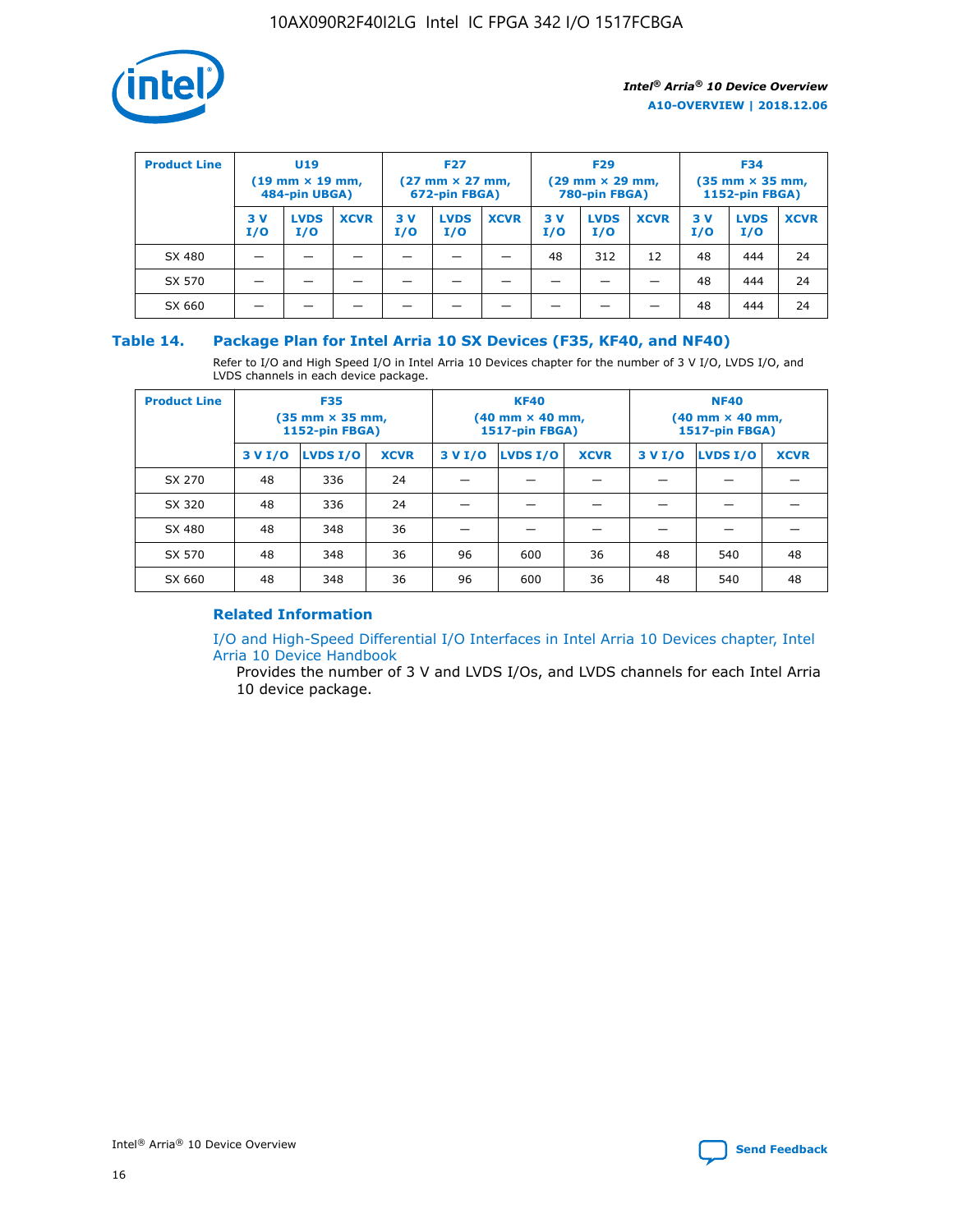

# **I/O Vertical Migration for Intel Arria 10 Devices**

#### **Figure 4. Migration Capability Across Intel Arria 10 Product Lines**

- The arrows indicate the migration paths. The devices included in each vertical migration path are shaded. Devices with fewer resources in the same path have lighter shades.
- To achieve the full I/O migration across product lines in the same migration path, restrict I/Os and transceivers usage to match the product line with the lowest I/O and transceiver counts.
- An LVDS I/O bank in the source device may be mapped to a 3 V I/O bank in the target device. To use memory interface clock frequency higher than 533 MHz, assign external memory interface pins only to banks that are LVDS I/O in both devices.
- There may be nominal 0.15 mm package height difference between some product lines in the same package type.
	- **Variant Product Line Package U19 F27 F29 F34 F35 KF40 NF40 RF40 NF45 SF45 UF45** Intel® Arria® 10 GX GX 160 GX 220 GX 270 GX 320 GX 480 GX 570 GX 660 GX 900 GX 1150 Intel Arria 10 GT GT 900 GT 1150 Intel Arria 10 SX SX 160 SX 220 SX 270 SX 320 SX 480 SX 570 SX 660
- Some migration paths are not shown in the Intel Quartus Prime software **Pin Migration View**.

*Note:* To verify the pin migration compatibility, use the **Pin Migration View** window in the Intel Quartus Prime software Pin Planner.

## **Adaptive Logic Module**

Intel Arria 10 devices use a 20 nm ALM as the basic building block of the logic fabric.

The ALM architecture is the same as the previous generation FPGAs, allowing for efficient implementation of logic functions and easy conversion of IP between the device generations.

The ALM, as shown in following figure, uses an 8-input fracturable look-up table (LUT) with four dedicated registers to help improve timing closure in register-rich designs and achieve an even higher design packing capability than the traditional two-register per LUT architecture.

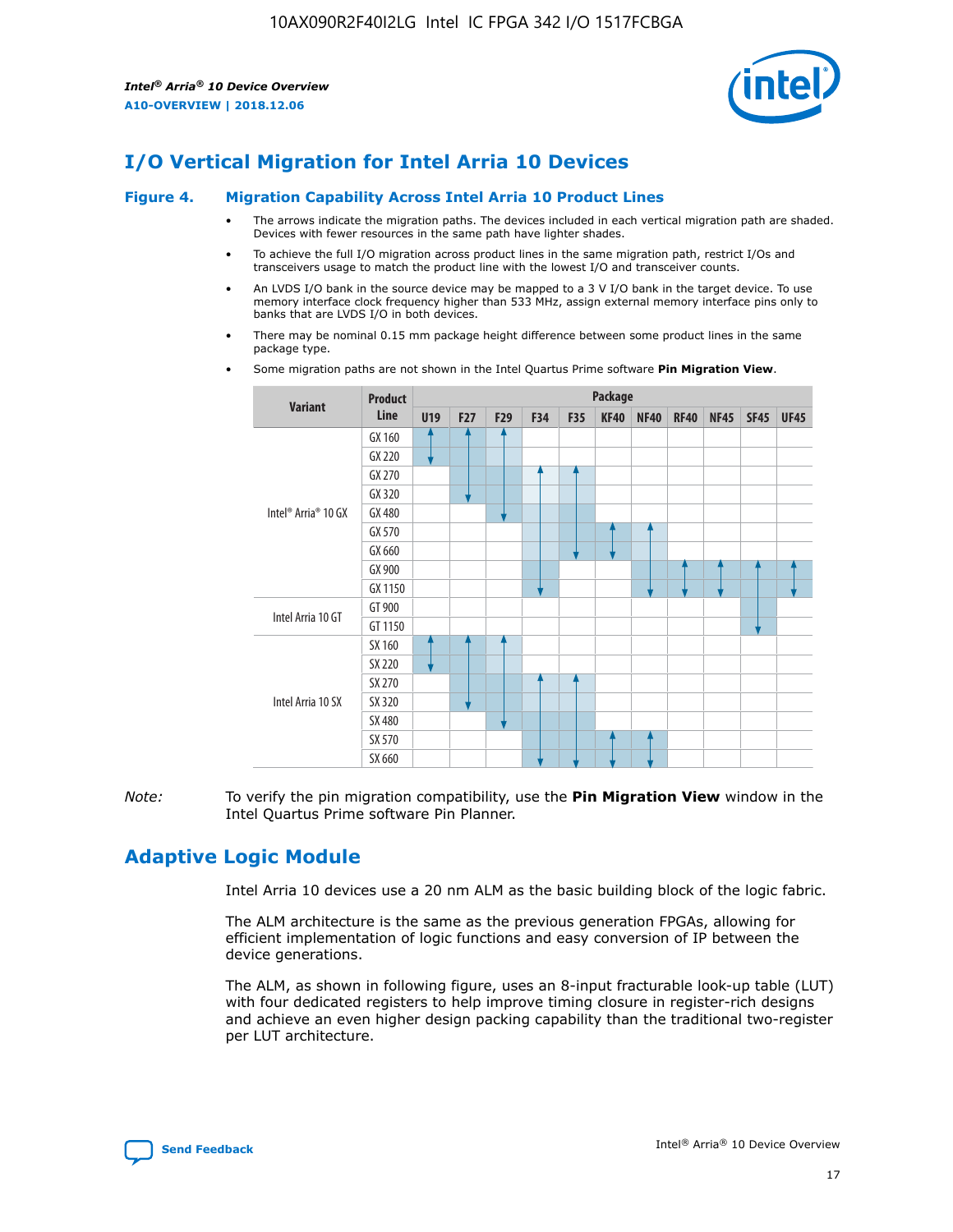

**Figure 5. ALM for Intel Arria 10 Devices**



The Intel Quartus Prime software optimizes your design according to the ALM logic structure and automatically maps legacy designs into the Intel Arria 10 ALM architecture.

## **Variable-Precision DSP Block**

The Intel Arria 10 variable precision DSP blocks support fixed-point arithmetic and floating-point arithmetic.

Features for fixed-point arithmetic:

- High-performance, power-optimized, and fully registered multiplication operations
- 18-bit and 27-bit word lengths
- Two 18 x 19 multipliers or one 27 x 27 multiplier per DSP block
- Built-in addition, subtraction, and 64-bit double accumulation register to combine multiplication results
- Cascading 19-bit or 27-bit when pre-adder is disabled and cascading 18-bit when pre-adder is used to form the tap-delay line for filtering applications
- Cascading 64-bit output bus to propagate output results from one block to the next block without external logic support
- Hard pre-adder supported in 19-bit and 27-bit modes for symmetric filters
- Internal coefficient register bank in both 18-bit and 27-bit modes for filter implementation
- 18-bit and 27-bit systolic finite impulse response (FIR) filters with distributed output adder
- Biased rounding support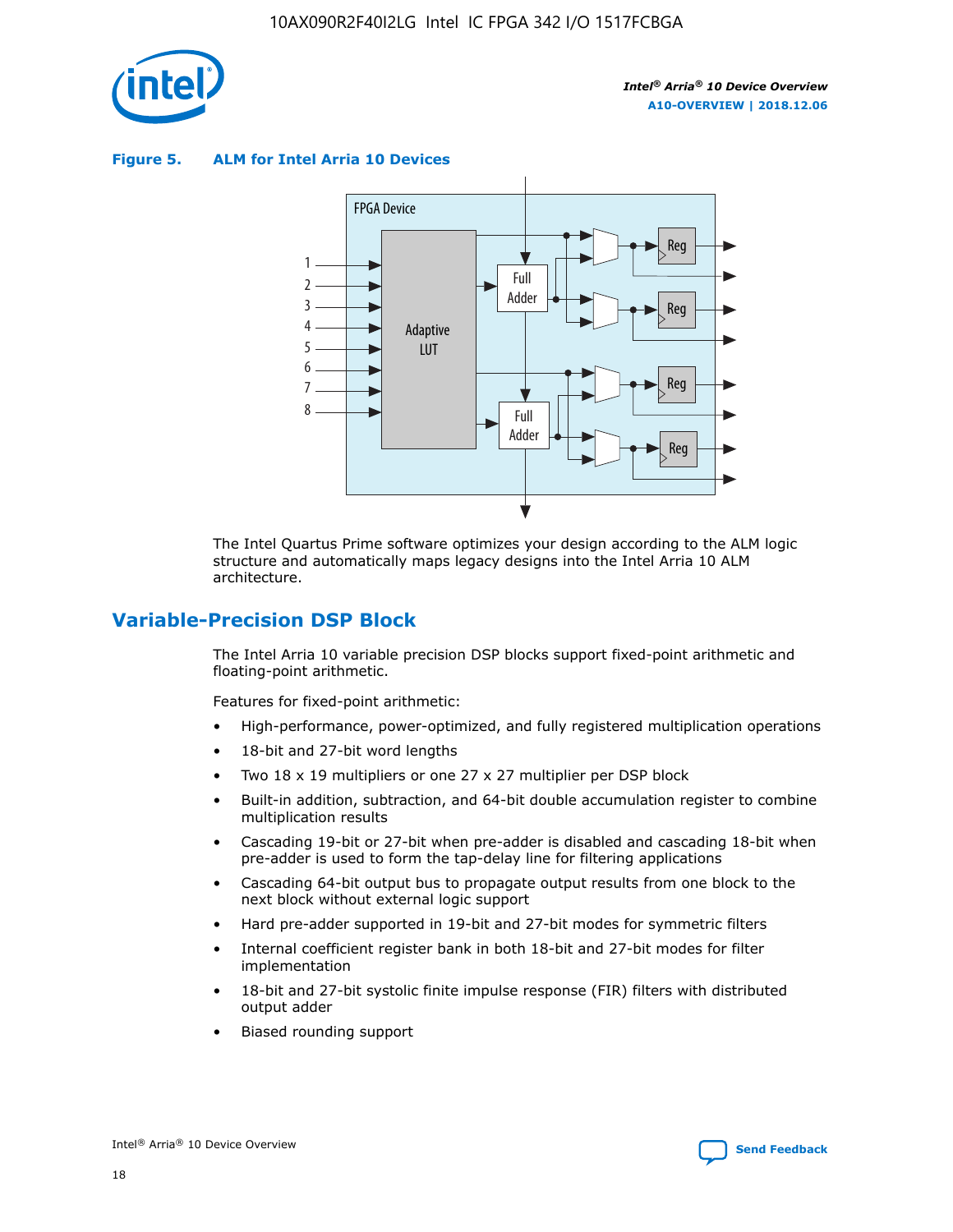

Features for floating-point arithmetic:

- A completely hardened architecture that supports multiplication, addition, subtraction, multiply-add, and multiply-subtract
- Multiplication with accumulation capability and a dynamic accumulator reset control
- Multiplication with cascade summation capability
- Multiplication with cascade subtraction capability
- Complex multiplication
- Direct vector dot product
- Systolic FIR filter

#### **Table 15. Variable-Precision DSP Block Configurations for Intel Arria 10 Devices**

| <b>Usage Example</b>                                       | <b>Multiplier Size (Bit)</b>    | <b>DSP Block Resources</b> |
|------------------------------------------------------------|---------------------------------|----------------------------|
| Medium precision fixed point                               | Two 18 x 19                     |                            |
| High precision fixed or Single precision<br>floating point | One 27 x 27                     |                            |
| Fixed point FFTs                                           | One 19 x 36 with external adder |                            |
| Very high precision fixed point                            | One 36 x 36 with external adder |                            |
| Double precision floating point                            | One 54 x 54 with external adder | 4                          |

#### **Table 16. Resources for Fixed-Point Arithmetic in Intel Arria 10 Devices**

The table lists the variable-precision DSP resources by bit precision for each Intel Arria 10 device.

| <b>Variant</b>        | <b>Product Line</b> | Variable-<br>precision | <b>Independent Input and Output</b><br><b>Multiplications Operator</b> |                                     | $18 \times 19$<br><b>Multiplier</b><br><b>Adder Sum</b> | $18 \times 18$<br><b>Multiplier</b>                |
|-----------------------|---------------------|------------------------|------------------------------------------------------------------------|-------------------------------------|---------------------------------------------------------|----------------------------------------------------|
|                       |                     | <b>DSP Block</b>       | 18 x 19<br><b>Multiplier</b>                                           | $27 \times 27$<br><b>Multiplier</b> | <b>Mode</b>                                             | <b>Adder</b><br><b>Summed with</b><br>36 bit Input |
| AIntel Arria 10<br>GX | GX 160              | 156                    | 312                                                                    | 156                                 | 156                                                     | 156                                                |
|                       | GX 220              | 192                    | 384                                                                    | 192                                 | 192                                                     | 192                                                |
|                       | GX 270              | 830                    | 1,660                                                                  | 830                                 | 830                                                     | 830                                                |
|                       | GX 320              | 984                    | 1,968                                                                  | 984                                 | 984                                                     | 984                                                |
|                       | GX 480              | 1,368                  | 2,736                                                                  | 1,368                               | 1,368                                                   | 1,368                                              |
|                       | GX 570              | 1,523                  | 3,046                                                                  | 1,523                               | 1,523                                                   | 1,523                                              |
|                       | GX 660              | 1,687                  | 3,374                                                                  | 1,687                               | 1,687                                                   | 1,687                                              |
|                       | GX 900              | 1,518                  | 3,036                                                                  | 1,518                               | 1,518                                                   | 1,518                                              |
|                       | GX 1150             | 1,518                  | 3,036                                                                  | 1,518                               | 1,518                                                   | 1,518                                              |
| Intel Arria 10        | GT 900              | 1,518                  | 3,036                                                                  | 1,518                               | 1,518                                                   | 1,518                                              |
| GT                    | GT 1150             | 1,518                  | 3,036                                                                  | 1,518                               | 1,518                                                   | 1,518                                              |
| Intel Arria 10        | SX 160              | 156                    | 312                                                                    | 156                                 | 156                                                     | 156                                                |
| <b>SX</b>             | SX 220              | 192                    | 384                                                                    | 192                                 | 192                                                     | 192                                                |
|                       | SX 270              | 830                    | 1,660                                                                  | 830                                 | 830                                                     | 830                                                |
|                       |                     |                        |                                                                        |                                     |                                                         | continued                                          |

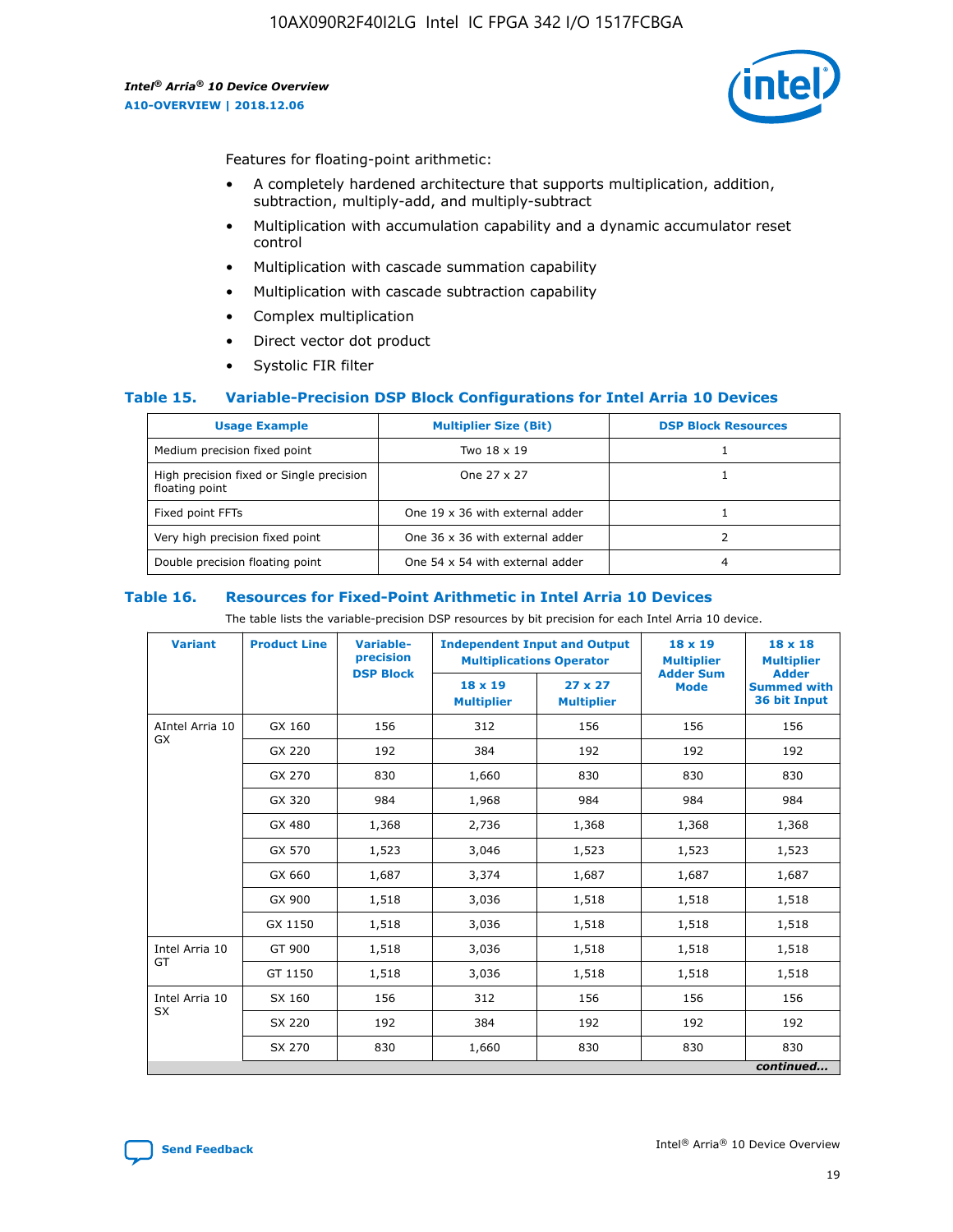

| <b>Variant</b> | <b>Product Line</b> | <b>Variable-</b><br>precision<br><b>DSP Block</b> | <b>Independent Input and Output</b><br><b>Multiplications Operator</b> |                                     | $18 \times 19$<br><b>Multiplier</b><br><b>Adder Sum</b> | $18 \times 18$<br><b>Multiplier</b><br><b>Adder</b> |  |
|----------------|---------------------|---------------------------------------------------|------------------------------------------------------------------------|-------------------------------------|---------------------------------------------------------|-----------------------------------------------------|--|
|                |                     |                                                   | $18 \times 19$<br><b>Multiplier</b>                                    | $27 \times 27$<br><b>Multiplier</b> | <b>Mode</b>                                             | <b>Summed with</b><br>36 bit Input                  |  |
|                | SX 320              | 984                                               | 1,968                                                                  | 984                                 | 984                                                     | 984                                                 |  |
|                | SX 480              | 1,368                                             | 2,736                                                                  | 1,368                               | 1,368                                                   | 1,368                                               |  |
|                | SX 570              | 1,523                                             | 3,046                                                                  | 1,523                               | 1,523                                                   | 1,523                                               |  |
|                | SX 660              | 1,687                                             | 3,374                                                                  | 1,687                               | 1,687                                                   | 1,687                                               |  |

## **Table 17. Resources for Floating-Point Arithmetic in Intel Arria 10 Devices**

The table lists the variable-precision DSP resources by bit precision for each Intel Arria 10 device.

| <b>Variant</b>              | <b>Product Line</b> | <b>Variable-</b><br>precision<br><b>DSP Block</b> | <b>Single</b><br><b>Precision</b><br><b>Floating-Point</b><br><b>Multiplication</b><br><b>Mode</b> | <b>Single-Precision</b><br><b>Floating-Point</b><br><b>Adder Mode</b> | Single-<br><b>Precision</b><br><b>Floating-Point</b><br><b>Multiply</b><br><b>Accumulate</b><br><b>Mode</b> | <b>Peak</b><br><b>Giga Floating-</b><br><b>Point</b><br><b>Operations</b><br>per Second<br>(GFLOPs) |
|-----------------------------|---------------------|---------------------------------------------------|----------------------------------------------------------------------------------------------------|-----------------------------------------------------------------------|-------------------------------------------------------------------------------------------------------------|-----------------------------------------------------------------------------------------------------|
| Intel Arria 10<br><b>GX</b> | GX 160              | 156                                               | 156                                                                                                | 156                                                                   | 156                                                                                                         | 140                                                                                                 |
|                             | GX 220              | 192                                               | 192                                                                                                | 192                                                                   | 192                                                                                                         | 173                                                                                                 |
|                             | GX 270              | 830                                               | 830                                                                                                | 830                                                                   | 830                                                                                                         | 747                                                                                                 |
|                             | GX 320              | 984                                               | 984                                                                                                | 984                                                                   | 984                                                                                                         | 886                                                                                                 |
|                             | GX 480              | 1,369                                             | 1,368                                                                                              | 1,368                                                                 | 1,368                                                                                                       | 1,231                                                                                               |
|                             | GX 570              | 1,523                                             | 1,523                                                                                              | 1,523                                                                 | 1,523                                                                                                       | 1,371                                                                                               |
|                             | GX 660              | 1,687                                             | 1,687                                                                                              | 1,687                                                                 | 1,687                                                                                                       | 1,518                                                                                               |
|                             | GX 900              | 1,518                                             | 1,518                                                                                              | 1,518                                                                 | 1,518                                                                                                       | 1,366                                                                                               |
|                             | GX 1150             | 1,518                                             | 1,518                                                                                              | 1,518                                                                 | 1,518                                                                                                       | 1,366                                                                                               |
| Intel Arria 10              | GT 900              | 1,518                                             | 1,518                                                                                              | 1,518                                                                 | 1,518                                                                                                       | 1,366                                                                                               |
| GT                          | GT 1150             | 1,518                                             | 1,518                                                                                              | 1,518                                                                 | 1,518                                                                                                       | 1,366                                                                                               |
| Intel Arria 10              | SX 160              | 156                                               | 156                                                                                                | 156                                                                   | 156                                                                                                         | 140                                                                                                 |
| <b>SX</b>                   | SX 220              | 192                                               | 192                                                                                                | 192                                                                   | 192                                                                                                         | 173                                                                                                 |
|                             | SX 270              | 830                                               | 830                                                                                                | 830                                                                   | 830                                                                                                         | 747                                                                                                 |
|                             | SX 320              | 984                                               | 984                                                                                                | 984                                                                   | 984                                                                                                         | 886                                                                                                 |
|                             | SX 480              | 1,369                                             | 1,368                                                                                              | 1,368                                                                 | 1,368                                                                                                       | 1,231                                                                                               |
|                             | SX 570              | 1,523                                             | 1,523                                                                                              | 1,523                                                                 | 1,523                                                                                                       | 1,371                                                                                               |
|                             | SX 660              | 1,687                                             | 1,687                                                                                              | 1,687                                                                 | 1,687                                                                                                       | 1,518                                                                                               |

# **Embedded Memory Blocks**

The embedded memory blocks in the devices are flexible and designed to provide an optimal amount of small- and large-sized memory arrays to fit your design requirements.

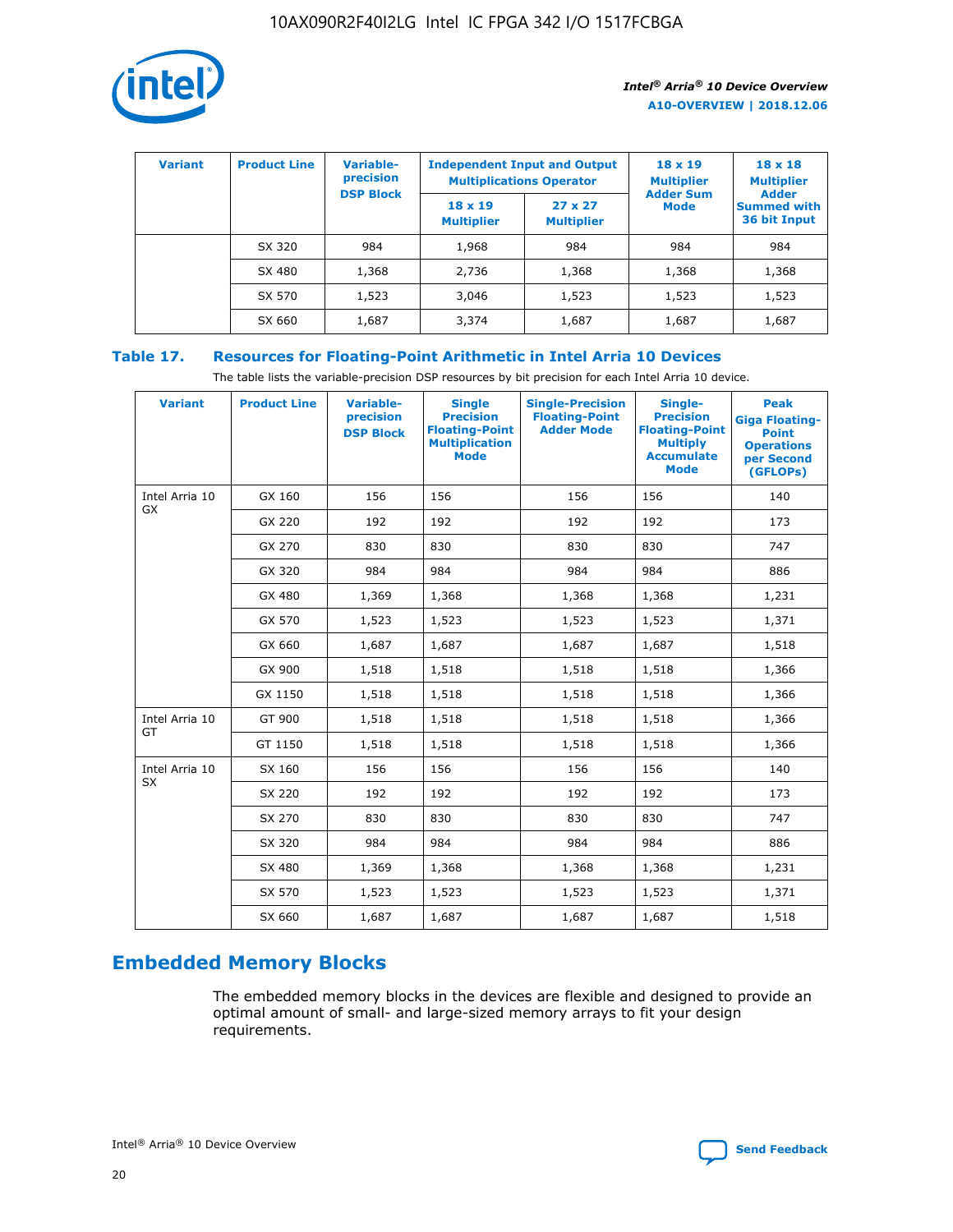

## **Types of Embedded Memory**

The Intel Arria 10 devices contain two types of memory blocks:

- 20 Kb M20K blocks—blocks of dedicated memory resources. The M20K blocks are ideal for larger memory arrays while still providing a large number of independent ports.
- 640 bit memory logic array blocks (MLABs)—enhanced memory blocks that are configured from dual-purpose logic array blocks (LABs). The MLABs are ideal for wide and shallow memory arrays. The MLABs are optimized for implementation of shift registers for digital signal processing (DSP) applications, wide and shallow FIFO buffers, and filter delay lines. Each MLAB is made up of ten adaptive logic modules (ALMs). In the Intel Arria 10 devices, you can configure these ALMs as ten 32 x 2 blocks, giving you one 32 x 20 simple dual-port SRAM block per MLAB.

## **Embedded Memory Capacity in Intel Arria 10 Devices**

|                   | <b>Product</b> |              | <b>M20K</b>         | <b>MLAB</b>  |                     | <b>Total RAM Bit</b> |
|-------------------|----------------|--------------|---------------------|--------------|---------------------|----------------------|
| <b>Variant</b>    | <b>Line</b>    | <b>Block</b> | <b>RAM Bit (Kb)</b> | <b>Block</b> | <b>RAM Bit (Kb)</b> | (Kb)                 |
| Intel Arria 10 GX | GX 160         | 440          | 8,800               | 1,680        | 1,050               | 9,850                |
|                   | GX 220         | 587          | 11,740              | 2,703        | 1,690               | 13,430               |
|                   | GX 270         | 750          | 15,000              | 3,922        | 2,452               | 17,452               |
|                   | GX 320         | 891          | 17,820              | 4,363        | 2,727               | 20,547               |
|                   | GX 480         | 1,431        | 28,620              | 6,662        | 4,164               | 32,784               |
|                   | GX 570         | 1,800        | 36,000              | 8,153        | 5,096               | 41,096               |
|                   | GX 660         | 2,131        | 42,620              | 9,260        | 5,788               | 48,408               |
|                   | GX 900         | 2,423        | 48,460              | 15,017       | 9,386               | 57,846               |
|                   | GX 1150        | 2,713        | 54,260              | 20,774       | 12,984              | 67,244               |
| Intel Arria 10 GT | GT 900         | 2,423        | 48,460              | 15,017       | 9,386               | 57,846               |
|                   | GT 1150        | 2,713        | 54,260              | 20,774       | 12,984              | 67,244               |
| Intel Arria 10 SX | SX 160         | 440          | 8,800               | 1,680        | 1,050               | 9,850                |
|                   | SX 220         | 587          | 11,740              | 2,703        | 1,690               | 13,430               |
|                   | SX 270         | 750          | 15,000              | 3,922        | 2,452               | 17,452               |
|                   | SX 320         | 891          | 17,820              | 4,363        | 2,727               | 20,547               |
|                   | SX 480         | 1,431        | 28,620              | 6,662        | 4,164               | 32,784               |
|                   | SX 570         | 1,800        | 36,000              | 8,153        | 5,096               | 41,096               |
|                   | SX 660         | 2,131        | 42,620              | 9,260        | 5,788               | 48,408               |

#### **Table 18. Embedded Memory Capacity and Distribution in Intel Arria 10 Devices**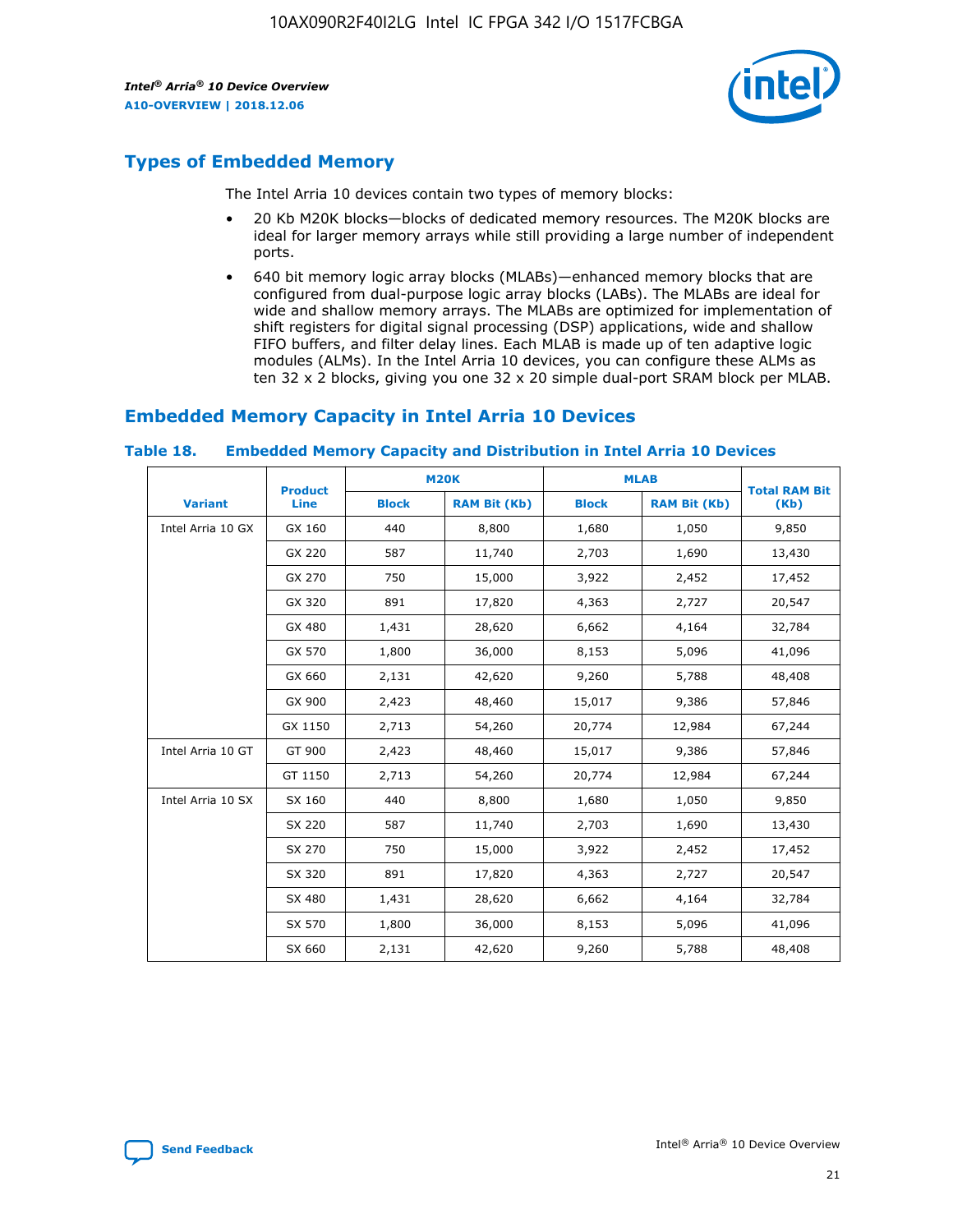

## **Embedded Memory Configurations for Single-port Mode**

#### **Table 19. Single-port Embedded Memory Configurations for Intel Arria 10 Devices**

This table lists the maximum configurations supported for single-port RAM and ROM modes.

| <b>Memory Block</b> | Depth (bits) | <b>Programmable Width</b> |
|---------------------|--------------|---------------------------|
| MLAB                | 32           | x16, x18, or x20          |
|                     | 64(10)       | x8, x9, x10               |
| M20K                | 512          | x40, x32                  |
|                     | 1K           | x20, x16                  |
|                     | 2K           | x10, x8                   |
|                     | 4K           | x5, x4                    |
|                     | 8K           | x2                        |
|                     | 16K          | x1                        |

## **Clock Networks and PLL Clock Sources**

The clock network architecture is based on Intel's global, regional, and peripheral clock structure. This clock structure is supported by dedicated clock input pins, fractional clock synthesis PLLs, and integer I/O PLLs.

## **Clock Networks**

The Intel Arria 10 core clock networks are capable of up to 800 MHz fabric operation across the full industrial temperature range. For the external memory interface, the clock network supports the hard memory controller with speeds up to 2,400 Mbps in a quarter-rate transfer.

To reduce power consumption, the Intel Quartus Prime software identifies all unused sections of the clock network and powers them down.

## **Fractional Synthesis and I/O PLLs**

Intel Arria 10 devices contain up to 32 fractional synthesis PLLs and up to 16 I/O PLLs that are available for both specific and general purpose uses in the core:

- Fractional synthesis PLLs—located in the column adjacent to the transceiver blocks
- I/O PLLs—located in each bank of the 48 I/Os

## **Fractional Synthesis PLLs**

You can use the fractional synthesis PLLs to:

- Reduce the number of oscillators that are required on your board
- Reduce the number of clock pins that are used in the device by synthesizing multiple clock frequencies from a single reference clock source

<sup>(10)</sup> Supported through software emulation and consumes additional MLAB blocks.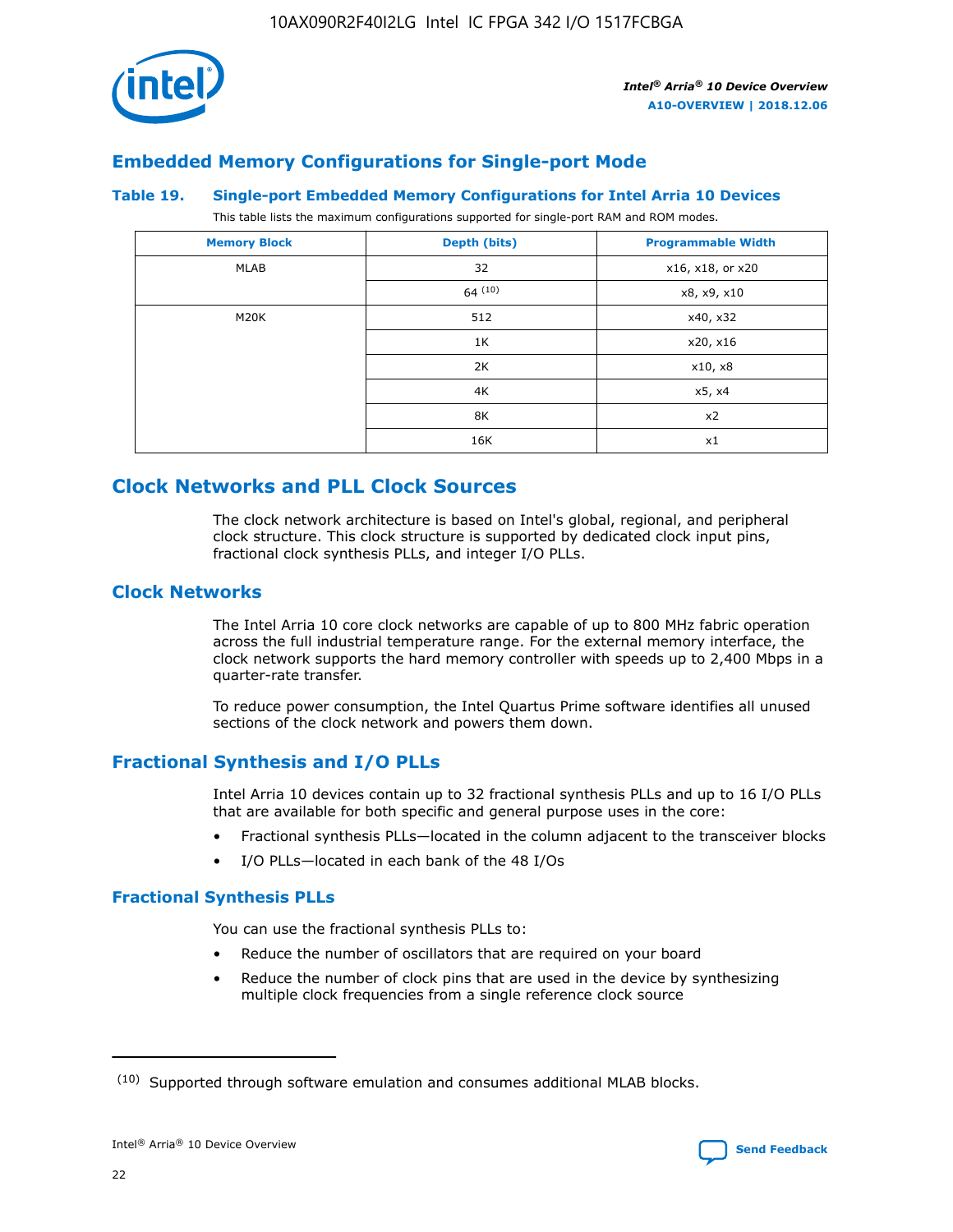

The fractional synthesis PLLs support the following features:

- Reference clock frequency synthesis for transceiver CMU and Advanced Transmit (ATX) PLLs
- Clock network delay compensation
- Zero-delay buffering
- Direct transmit clocking for transceivers
- Independently configurable into two modes:
	- Conventional integer mode equivalent to the general purpose PLL
	- Enhanced fractional mode with third order delta-sigma modulation
- PLL cascading

### **I/O PLLs**

The integer mode I/O PLLs are located in each bank of 48 I/Os. You can use the I/O PLLs to simplify the design of external memory and high-speed LVDS interfaces.

In each I/O bank, the I/O PLLs are adjacent to the hard memory controllers and LVDS SERDES. Because these PLLs are tightly coupled with the I/Os that need to use them, it makes it easier to close timing.

You can use the I/O PLLs for general purpose applications in the core such as clock network delay compensation and zero-delay buffering.

Intel Arria 10 devices support PLL-to-PLL cascading.

## **FPGA General Purpose I/O**

Intel Arria 10 devices offer highly configurable GPIOs. Each I/O bank contains 48 general purpose I/Os and a high-efficiency hard memory controller.

The following list describes the features of the GPIOs:

- Consist of 3 V I/Os for high-voltage application and LVDS I/Os for differential signaling
	- Up to two 3 V I/O banks, available in some devices, that support up to 3 V I/O standards
	- LVDS I/O banks that support up to 1.8 V I/O standards
- Support a wide range of single-ended and differential I/O interfaces
- LVDS speeds up to 1.6 Gbps
- Each LVDS pair of pins has differential input and output buffers, allowing you to configure the LVDS direction for each pair.
- Programmable bus hold and weak pull-up
- Programmable differential output voltage  $(V_{OD})$  and programmable pre-emphasis

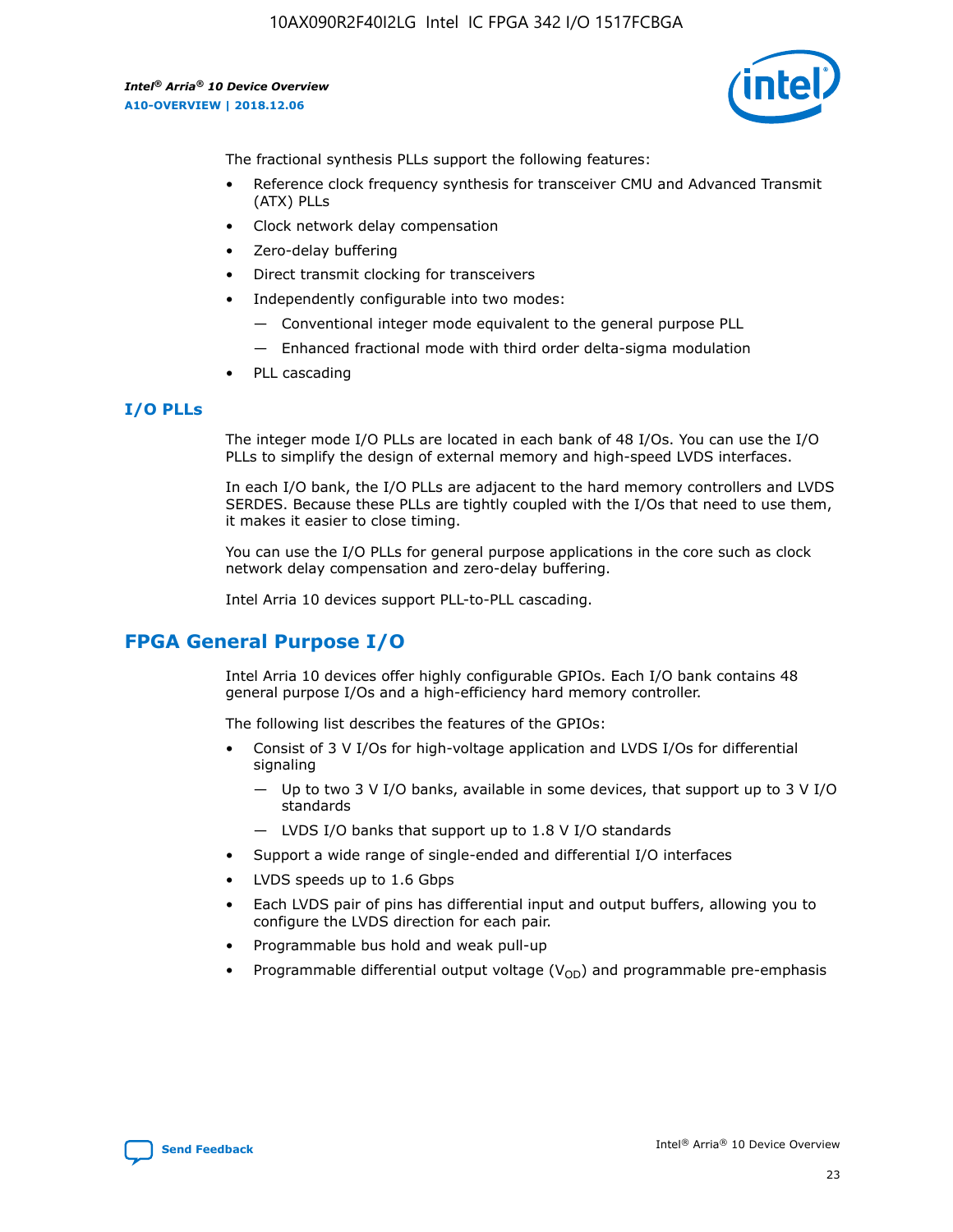

- Series (R<sub>S</sub>) and parallel (R<sub>T</sub>) on-chip termination (OCT) for all I/O banks with OCT calibration to limit the termination impedance variation
- On-chip dynamic termination that has the ability to swap between series and parallel termination, depending on whether there is read or write on a common bus for signal integrity
- Easy timing closure support using the hard read FIFO in the input register path, and delay-locked loop (DLL) delay chain with fine and coarse architecture

## **External Memory Interface**

Intel Arria 10 devices offer massive external memory bandwidth, with up to seven 32 bit DDR4 memory interfaces running at up to 2,400 Mbps. This bandwidth provides additional ease of design, lower power, and resource efficiencies of hardened highperformance memory controllers.

The memory interface within Intel Arria 10 FPGAs and SoCs delivers the highest performance and ease of use. You can configure up to a maximum width of 144 bits when using the hard or soft memory controllers. If required, you can bypass the hard memory controller and use a soft controller implemented in the user logic.

Each I/O contains a hardened DDR read/write path (PHY) capable of performing key memory interface functionality such as read/write leveling, FIFO buffering to lower latency and improve margin, timing calibration, and on-chip termination.

The timing calibration is aided by the inclusion of hard microcontrollers based on Intel's Nios® II technology, specifically tailored to control the calibration of multiple memory interfaces. This calibration allows the Intel Arria 10 device to compensate for any changes in process, voltage, or temperature either within the Intel Arria 10 device itself, or within the external memory device. The advanced calibration algorithms ensure maximum bandwidth and robust timing margin across all operating conditions.

In addition to parallel memory interfaces, Intel Arria 10 devices support serial memory technologies such as the Hybrid Memory Cube (HMC). The HMC is supported by the Intel Arria 10 high-speed serial transceivers which connect up to four HMC links, with each link running at data rates up to 15 Gbps.

#### **Related Information**

#### [External Memory Interface Spec Estimator](http://www.altera.com/technology/memory/estimator/mem-emif-index.html)

Provides a parametric tool that allows you to find and compare the performance of the supported external memory interfaces in IntelFPGAs.

## **Memory Standards Supported by Intel Arria 10 Devices**

The I/Os are designed to provide high performance support for existing and emerging external memory standards.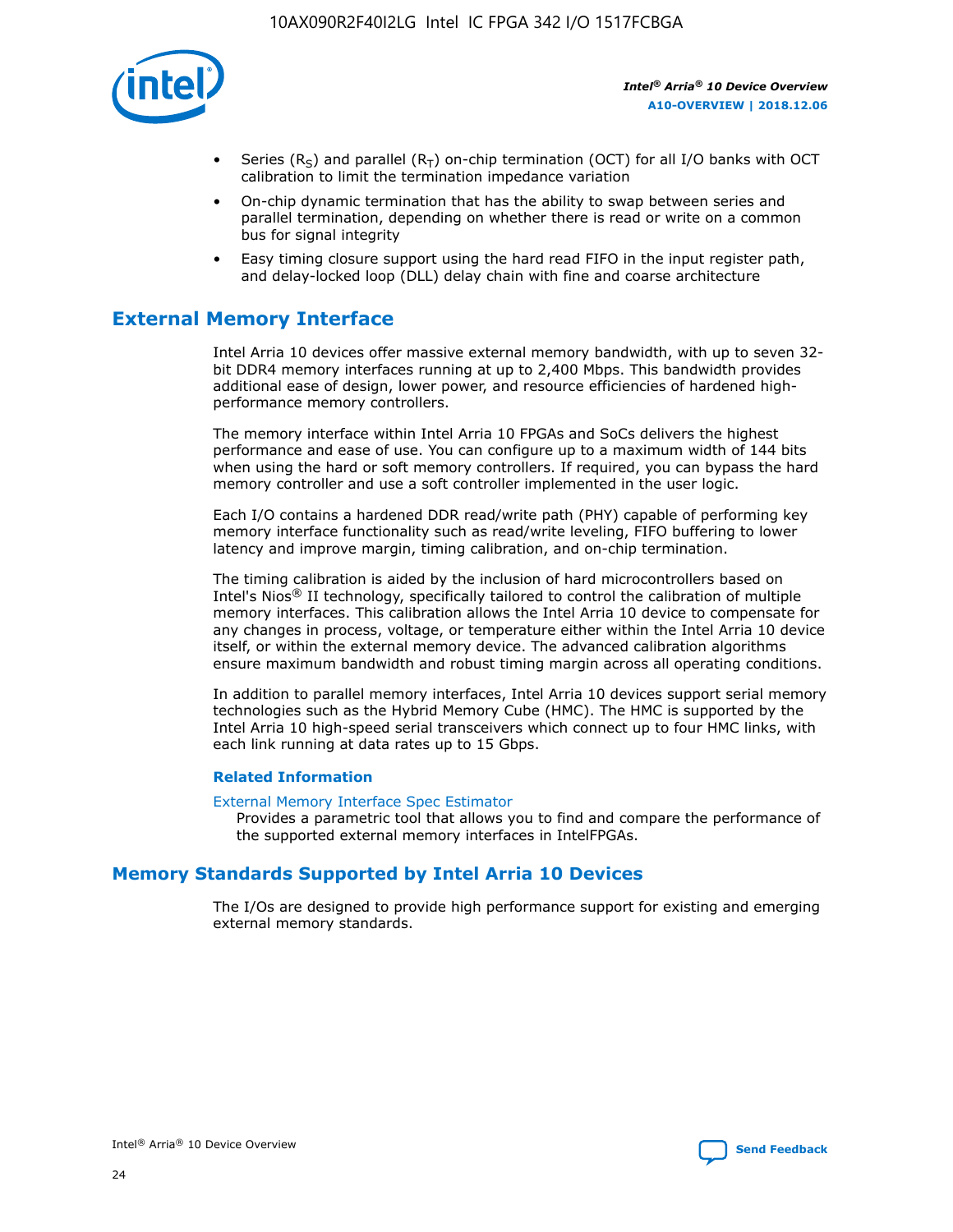

#### **Table 20. Memory Standards Supported by the Hard Memory Controller**

This table lists the overall capability of the hard memory controller. For specific details, refer to the External Memory Interface Spec Estimator and Intel Arria 10 Device Datasheet.

| <b>Memory Standard</b> | <b>Rate Support</b> | <b>Ping Pong PHY Support</b> | <b>Maximum Frequency</b><br>(MHz) |
|------------------------|---------------------|------------------------------|-----------------------------------|
| <b>DDR4 SDRAM</b>      | Quarter rate        | Yes                          | 1,067                             |
|                        |                     |                              | 1,200                             |
| <b>DDR3 SDRAM</b>      | Half rate           | Yes                          | 533                               |
|                        |                     |                              | 667                               |
|                        | Quarter rate        | Yes                          | 1,067                             |
|                        |                     |                              | 1,067                             |
| <b>DDR3L SDRAM</b>     | Half rate           | Yes                          | 533                               |
|                        |                     |                              | 667                               |
|                        | Quarter rate        | Yes                          | 933                               |
|                        |                     |                              | 933                               |
| LPDDR3 SDRAM           | Half rate           |                              | 533                               |
|                        | Quarter rate        |                              | 800                               |

#### **Table 21. Memory Standards Supported by the Soft Memory Controller**

| <b>Memory Standard</b>      | <b>Rate Support</b> | <b>Maximum Frequency</b><br>(MHz) |
|-----------------------------|---------------------|-----------------------------------|
| <b>RLDRAM 3 (11)</b>        | Quarter rate        | 1,200                             |
| ODR IV SRAM <sup>(11)</sup> | Quarter rate        | 1,067                             |
| <b>ODR II SRAM</b>          | Full rate           | 333                               |
|                             | Half rate           | 633                               |
| <b>ODR II+ SRAM</b>         | Full rate           | 333                               |
|                             | Half rate           | 633                               |
| <b>ODR II+ Xtreme SRAM</b>  | Full rate           | 333                               |
|                             | Half rate           | 633                               |

#### **Table 22. Memory Standards Supported by the HPS Hard Memory Controller**

The hard processor system (HPS) is available in Intel Arria 10 SoC devices only.

| <b>Memory Standard</b> | <b>Rate Support</b> | <b>Maximum Frequency</b><br>(MHz) |
|------------------------|---------------------|-----------------------------------|
| <b>DDR4 SDRAM</b>      | Half rate           | 1,200                             |
| <b>DDR3 SDRAM</b>      | Half rate           | 1,067                             |
| <b>DDR3L SDRAM</b>     | Half rate           | 933                               |

<sup>(11)</sup> Intel Arria 10 devices support this external memory interface using hard PHY with soft memory controller.

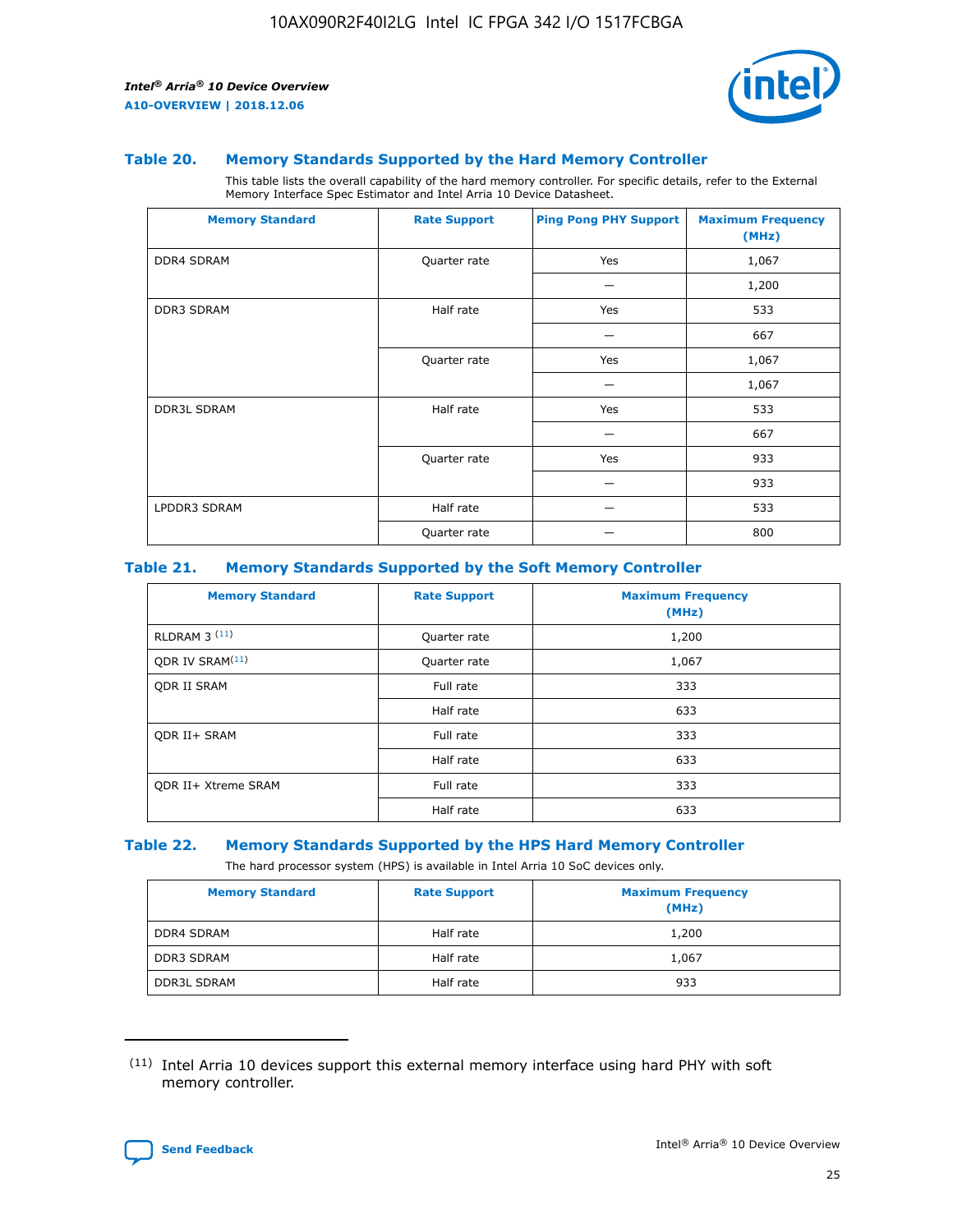

#### **Related Information**

#### [Intel Arria 10 Device Datasheet](https://www.intel.com/content/www/us/en/programmable/documentation/mcn1413182292568.html#mcn1413182153340)

Lists the memory interface performance according to memory interface standards, rank or chip select configurations, and Intel Arria 10 device speed grades.

# **PCIe Gen1, Gen2, and Gen3 Hard IP**

Intel Arria 10 devices contain PCIe hard IP that is designed for performance and ease-of-use:

- Includes all layers of the PCIe stack—transaction, data link and physical layers.
- Supports PCIe Gen3, Gen2, and Gen1 Endpoint and Root Port in x1, x2, x4, or x8 lane configuration.
- Operates independently from the core logic—optional configuration via protocol (CvP) allows the PCIe link to power up and complete link training in less than 100 ms while the Intel Arria 10 device completes loading the programming file for the rest of the FPGA.
- Provides added functionality that makes it easier to support emerging features such as Single Root I/O Virtualization (SR-IOV) and optional protocol extensions.
- Provides improved end-to-end datapath protection using ECC.
- Supports FPGA configuration via protocol (CvP) using PCIe at Gen3, Gen2, or Gen1 speed.

#### **Related Information**

PCS Features on page 30

## **Enhanced PCS Hard IP for Interlaken and 10 Gbps Ethernet**

## **Interlaken Support**

The Intel Arria 10 enhanced PCS hard IP provides integrated Interlaken PCS supporting rates up to 25.8 Gbps per lane.

The Interlaken PCS is based on the proven functionality of the PCS developed for Intel's previous generation FPGAs, which demonstrated interoperability with Interlaken ASSP vendors and third-party IP suppliers. The Interlaken PCS is present in every transceiver channel in Intel Arria 10 devices.

#### **Related Information**

PCS Features on page 30

## **10 Gbps Ethernet Support**

The Intel Arria 10 enhanced PCS hard IP supports 10GBASE-R PCS compliant with IEEE 802.3 10 Gbps Ethernet (10GbE). The integrated hard IP support for 10GbE and the 10 Gbps transceivers save external PHY cost, board space, and system power.

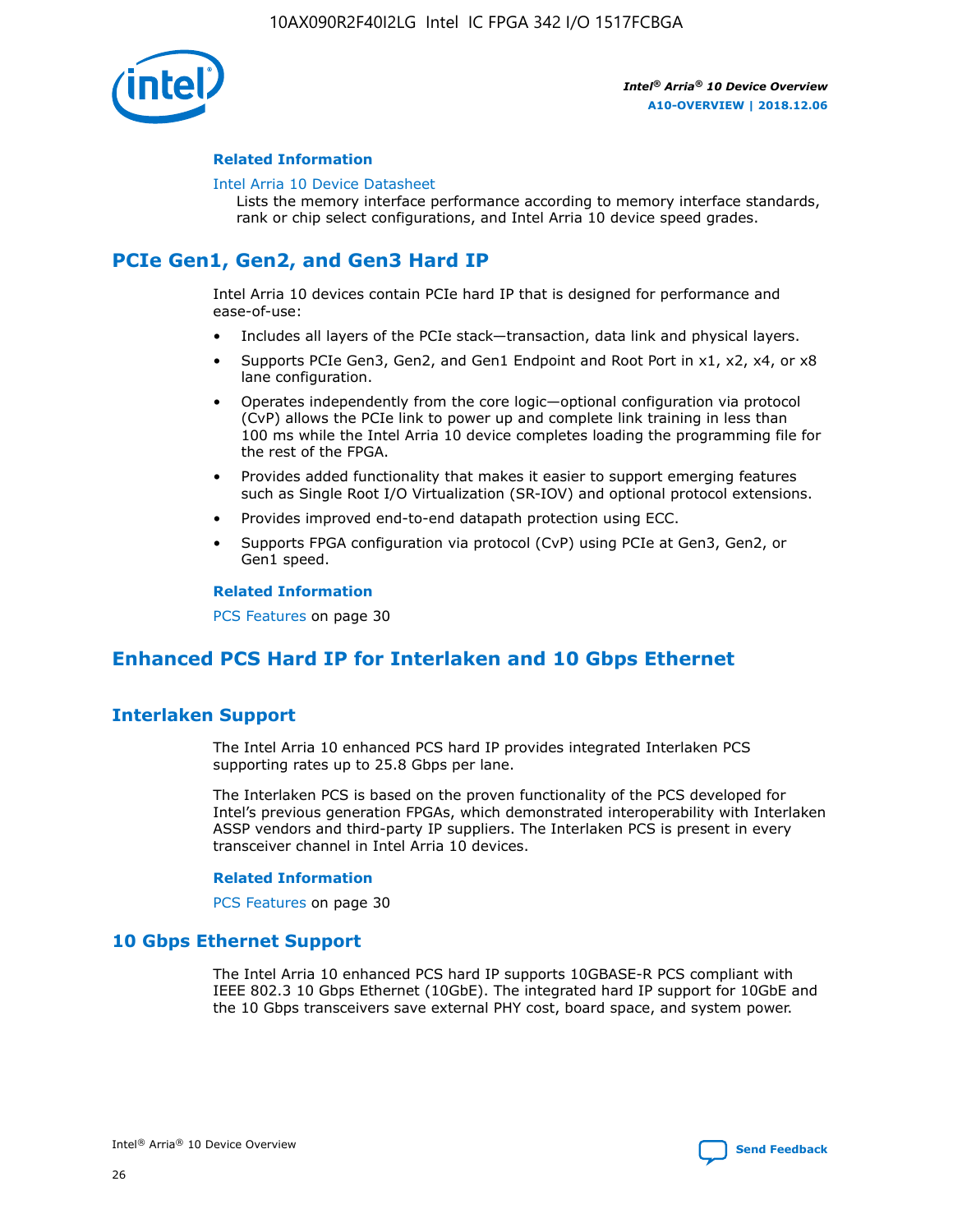

The scalable hard IP supports multiple independent 10GbE ports while using a single PLL for all the 10GBASE-R PCS instantiations, which saves on core logic resources and clock networks:

- Simplifies multiport 10GbE systems compared to XAUI interfaces that require an external XAUI-to-10G PHY.
- Incorporates Electronic Dispersion Compensation (EDC), which enables direct connection to standard 10 Gbps XFP and SFP+ pluggable optical modules.
- Supports backplane Ethernet applications and includes a hard 10GBASE-KR Forward Error Correction (FEC) circuit that you can use for 10 Gbps and 40 Gbps applications.

The 10 Gbps Ethernet PCS hard IP and 10GBASE-KR FEC are present in every transceiver channel.

#### **Related Information**

PCS Features on page 30

## **Low Power Serial Transceivers**

Intel Arria 10 FPGAs and SoCs include lowest power transceivers that deliver high bandwidth, throughput and low latency.

Intel Arria 10 devices deliver the industry's lowest power consumption per transceiver channel:

- 12.5 Gbps transceivers at as low as 242 mW
- 10 Gbps transceivers at as low as 168 mW
- 6 Gbps transceivers at as low as 117 mW

Intel Arria 10 transceivers support various data rates according to application:

- Chip-to-chip and chip-to-module applications—from 1 Gbps up to 25.8 Gbps
- Long reach and backplane applications—from 1 Gbps up to 12.5 with advanced adaptive equalization
- Critical power sensitive applications—from 1 Gbps up to 11.3 Gbps using lower power modes

The combination of 20 nm process technology and architectural advances provide the following benefits:

- Significant reduction in die area and power consumption
- Increase of up to two times in transceiver I/O density compared to previous generation devices while maintaining optimal signal integrity
- Up to 72 total transceiver channels—you can configure up to 6 of these channels to run as fast as 25.8 Gbps
- All channels feature continuous data rate support up to the maximum rated speed

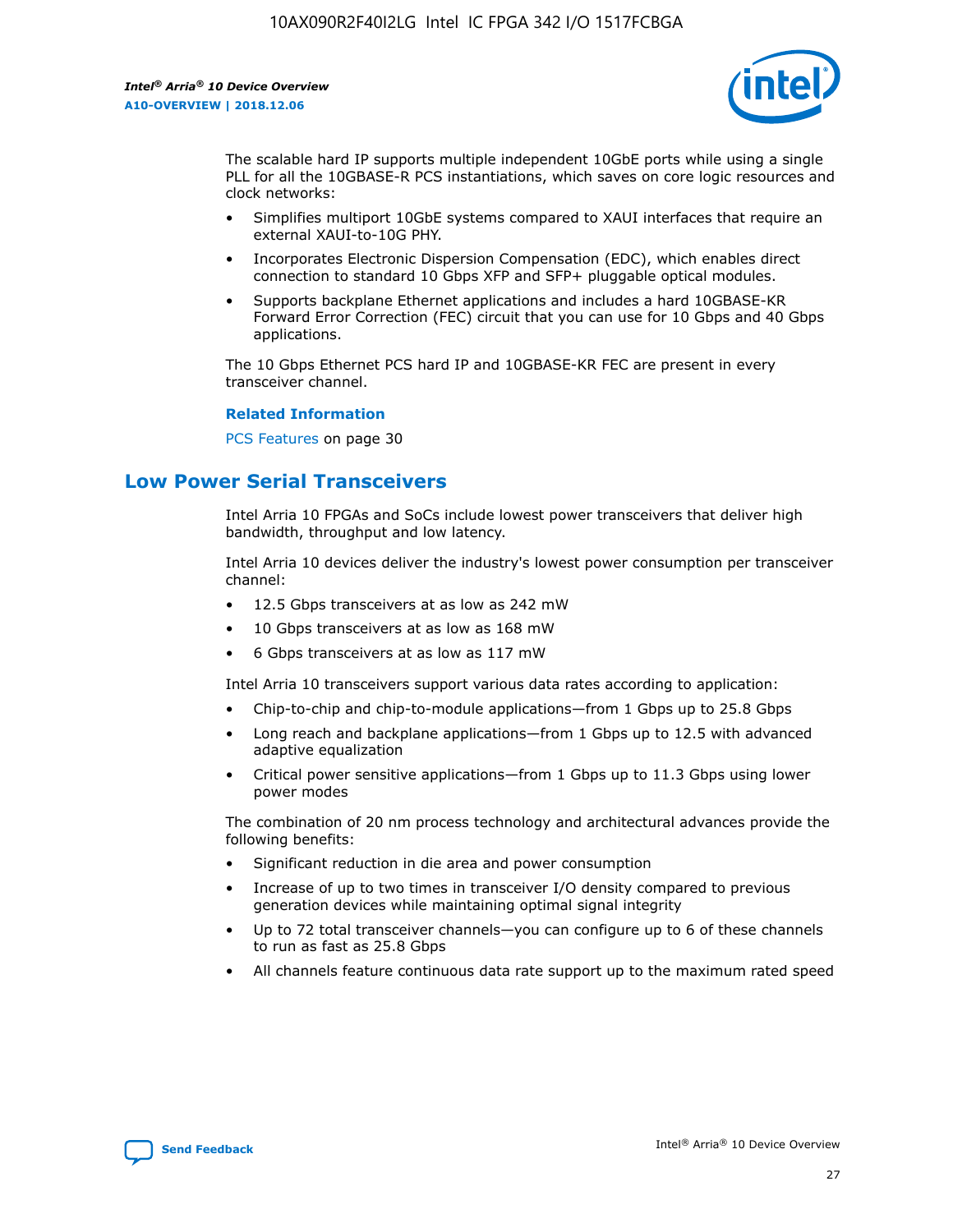

## Transceiver PMA TX/RX PCS ATX PLL Transceiver PMA TX/RX PCS fPLL Network Flexible Clock Distribution Network PCS Transceiver PMA TX/RX FPGA **Clock Distribution** Fabric PCS Transceiver PMA TX/RX ATX Flexible PLL PCS Transceiver PMA TX/RX ▲ fPLL Transceiver PMA TX/RX PCS 4

### **Figure 6. Intel Arria 10 Transceiver Block Architecture**

## **Transceiver Channels**

All transceiver channels feature a dedicated Physical Medium Attachment (PMA) and a hardened Physical Coding Sublayer (PCS).

- The PMA provides primary interfacing capabilities to physical channels.
- The PCS typically handles encoding/decoding, word alignment, and other preprocessing functions before transferring data to the FPGA core fabric.

A transceiver channel consists of a PMA and a PCS block. Most transceiver banks have 6 channels. There are some transceiver banks that contain only 3 channels.

A wide variety of bonded and non-bonded data rate configurations is possible using a highly configurable clock distribution network. Up to 80 independent transceiver data rates can be configured.

The following figures are graphical representations of top views of the silicon die, which correspond to reverse views for flip chip packages. Different Intel Arria 10 devices may have different floorplans than the ones shown in the figures.

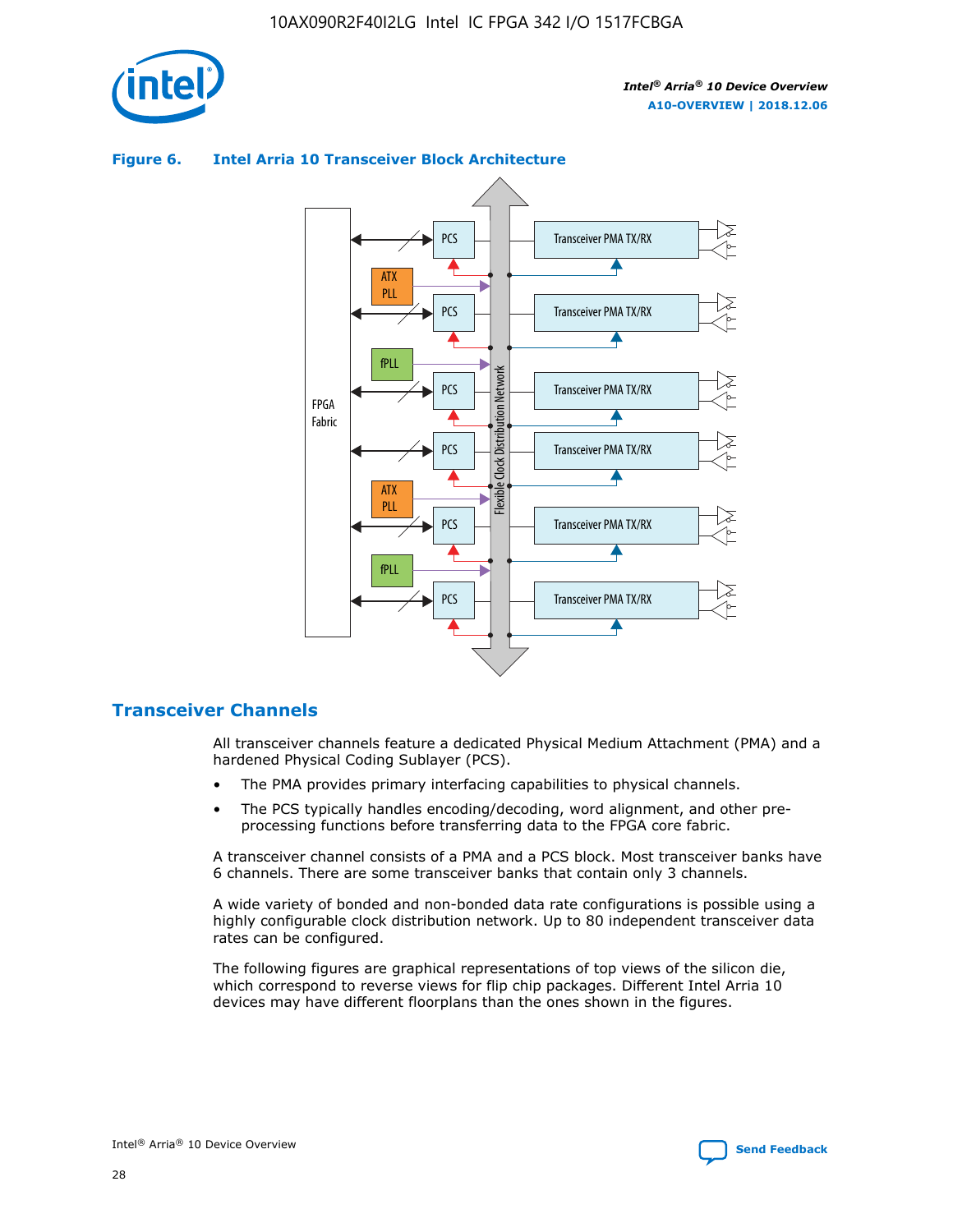

## **Figure 7. Device Chip Overview for Intel Arria 10 GX and GT Devices**



M20K Internal Memory Blocks Core Logic Fabric Transceiver Channels Hard IP Per Transceiver: Standard PCS and Enhanced PCS Hard IPs PCI Express Gen3 Hard IP Fractional PLLs M20K Internal Memory Blocks PCI Express Gen3 Hard IP Variable Precision DSP Blocks I/O PLLs Hard Memory Controllers, General-Purpose I/O Cells, LVDS Hard Processor Subsystem, Dual-Core ARM Cortex A9 M20K Internal Memory Blocks Variable Precision DSP Blocks M20K Internal Memory Blocks Core Logic Fabric I/O PLLs Hard Memory Controllers, General-Purpose I/O Cells, LVDS M20K Internal Memory Blocks Variable Precision DSP Blocks M20K Internal Memory Blocks Transceiver Channels Hard IP Per Transceiver: Standard PCS and Enhanced PCS Hard IPs PCI Express Gen3 Hard IP Fractional PLLs PCI Express Gen3 Hard IP  $\ddot{\cdot}$ Hard PCS Transceiver PMA fPLL ATX (LC) Hard PCS Transceiver PMA **Transmit** Hard PCS Transceiver PMA PLL fPLL Hard PCS Transceiver PMA Transceiver Clock Networks ATX (LC) Hard PCS Transceiver PMA Transmi Hard PCS Transceiver PMA PLL fPLL Hard PCS Transceiver PMA Transceiver PMA Hard PCS ATX (LC) **Transmit** Hard PCS Transceiver PMA PLL Unused transceiver chann can be used as additional transceiver transmit PLLs

## **PMA Features**

Intel Arria 10 transceivers provide exceptional signal integrity at data rates up to 25.8 Gbps. Clocking options include ultra-low jitter ATX PLLs (LC tank based), clock multiplier unit (CMU) PLLs, and fractional PLLs.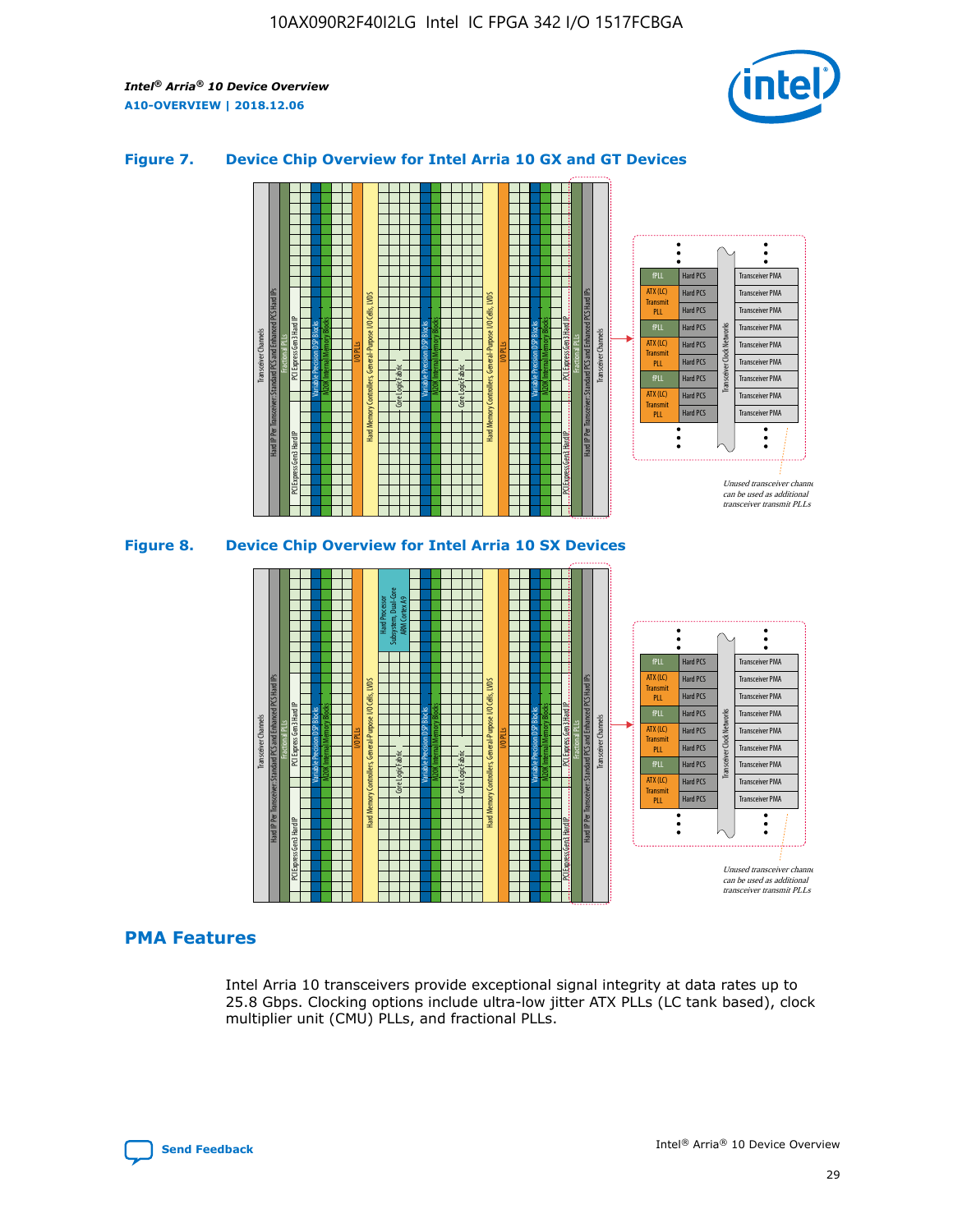

Each transceiver channel contains a channel PLL that can be used as the CMU PLL or clock data recovery (CDR) PLL. In CDR mode, the channel PLL recovers the receiver clock and data in the transceiver channel. Up to 80 independent data rates can be configured on a single Intel Arria 10 device.

## **Table 23. PMA Features of the Transceivers in Intel Arria 10 Devices**

| <b>Feature</b>                                             | <b>Capability</b>                                                                                                                                                                                                             |
|------------------------------------------------------------|-------------------------------------------------------------------------------------------------------------------------------------------------------------------------------------------------------------------------------|
| Chip-to-Chip Data Rates                                    | 1 Gbps to 17.4 Gbps (Intel Arria 10 GX devices)<br>1 Gbps to 25.8 Gbps (Intel Arria 10 GT devices)                                                                                                                            |
| <b>Backplane Support</b>                                   | Drive backplanes at data rates up to 12.5 Gbps                                                                                                                                                                                |
| <b>Optical Module Support</b>                              | SFP+/SFP, XFP, CXP, QSFP/QSFP28, CFP/CFP2/CFP4                                                                                                                                                                                |
| Cable Driving Support                                      | SFP+ Direct Attach, PCI Express over cable, eSATA                                                                                                                                                                             |
| Transmit Pre-Emphasis                                      | 4-tap transmit pre-emphasis and de-emphasis to compensate for system channel loss                                                                                                                                             |
| Continuous Time Linear<br>Equalizer (CTLE)                 | Dual mode, high-gain, and high-data rate, linear receive equalization to compensate for<br>system channel loss                                                                                                                |
| Decision Feedback Equalizer<br>(DFE)                       | 7-fixed and 4-floating tap DFE to equalize backplane channel loss in the presence of<br>crosstalk and noisy environments                                                                                                      |
| Variable Gain Amplifier                                    | Optimizes the signal amplitude prior to the CDR sampling and operates in fixed and<br>adaptive modes                                                                                                                          |
| Altera Digital Adaptive<br>Parametric Tuning (ADAPT)       | Fully digital adaptation engine to automatically adjust all link equalization parameters-<br>including CTLE, DFE, and variable gain amplifier blocks—that provide optimal link margin<br>without intervention from user logic |
| Precision Signal Integrity<br>Calibration Engine (PreSICE) | Hardened calibration controller to quickly calibrate all transceiver control parameters on<br>power-up, which provides the optimal signal integrity and jitter performance                                                    |
| Advanced Transmit (ATX)<br>PLL                             | Low jitter ATX (LC tank based) PLLs with continuous tuning range to cover a wide range of<br>standard and proprietary protocols                                                                                               |
| <b>Fractional PLLs</b>                                     | On-chip fractional frequency synthesizers to replace on-board crystal oscillators and reduce<br>system cost                                                                                                                   |
| Digitally Assisted Analog<br><b>CDR</b>                    | Superior jitter tolerance with fast lock time                                                                                                                                                                                 |
| Dynamic Partial<br>Reconfiguration                         | Allows independent control of the Avalon memory-mapped interface of each transceiver<br>channel for the highest transceiver flexibility                                                                                       |
| Multiple PCS-PMA and PCS-<br>PLD interface widths          | 8-, 10-, 16-, 20-, 32-, 40-, or 64-bit interface widths for flexibility of deserialization width,<br>encoding, and reduced latency                                                                                            |

# **PCS Features**

This table summarizes the Intel Arria 10 transceiver PCS features. You can use the transceiver PCS to support a wide range of protocols ranging from 1 Gbps to 25.8 Gbps.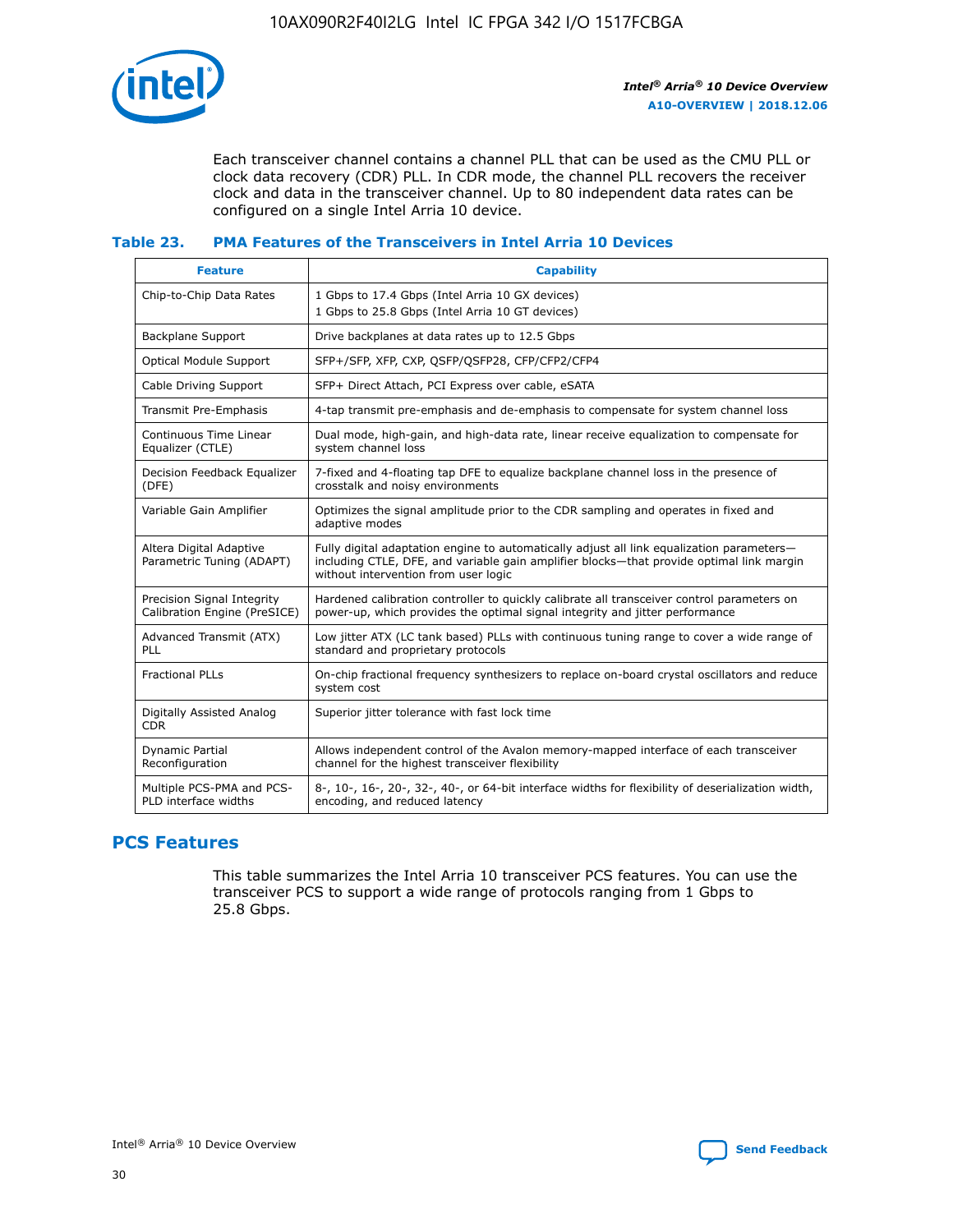

| <b>PCS</b>    | <b>Description</b>                                                                                                                                                                                                                                                                                                                                                                                             |
|---------------|----------------------------------------------------------------------------------------------------------------------------------------------------------------------------------------------------------------------------------------------------------------------------------------------------------------------------------------------------------------------------------------------------------------|
| Standard PCS  | Operates at a data rate up to 12 Gbps<br>Supports protocols such as PCI-Express, CPRI 4.2+, GigE, IEEE 1588 in Hard PCS<br>Implements other protocols using Basic/Custom (Standard PCS) transceiver<br>configuration rules.                                                                                                                                                                                    |
| Enhanced PCS  | Performs functions common to most serial data industry standards, such as word<br>alignment, encoding/decoding, and framing, before data is sent or received off-chip<br>through the PMA<br>• Handles data transfer to and from the FPGA fabric<br>Handles data transfer internally to and from the PMA<br>Provides frequency compensation<br>Performs channel bonding for multi-channel low skew applications |
| PCIe Gen3 PCS | Supports the seamless switching of Data and Clock between the Gen1, Gen2, and Gen3<br>data rates<br>Provides support for PIPE 3.0 features<br>Supports the PIPE interface with the Hard IP enabled, as well as with the Hard IP<br>bypassed                                                                                                                                                                    |

#### **Related Information**

- PCIe Gen1, Gen2, and Gen3 Hard IP on page 26
- Interlaken Support on page 26
- 10 Gbps Ethernet Support on page 26

## **PCS Protocol Support**

This table lists some of the protocols supported by the Intel Arria 10 transceiver PCS. For more information about the blocks in the transmitter and receiver data paths, refer to the related information.

| <b>Protocol</b>                                 | <b>Data Rate</b><br>(Gbps) | <b>Transceiver IP</b>       | <b>PCS Support</b>                      |
|-------------------------------------------------|----------------------------|-----------------------------|-----------------------------------------|
| PCIe Gen3 x1, x2, x4, x8                        | 8.0                        | Native PHY (PIPE)           | Standard PCS and PCIe<br>Gen3 PCS       |
| PCIe Gen2 x1, x2, x4, x8                        | 5.0                        | Native PHY (PIPE)           | <b>Standard PCS</b>                     |
| PCIe Gen1 x1, x2, x4, x8                        | 2.5                        | Native PHY (PIPE)           | Standard PCS                            |
| 1000BASE-X Gigabit Ethernet                     | 1.25                       | Native PHY                  | <b>Standard PCS</b>                     |
| 1000BASE-X Gigabit Ethernet with<br>IEEE 1588v2 | 1.25                       | Native PHY                  | Standard PCS                            |
| 10GBASE-R                                       | 10.3125                    | Native PHY                  | <b>Enhanced PCS</b>                     |
| 10GBASE-R with IEEE 1588v2                      | 10.3125                    | Native PHY                  | <b>Enhanced PCS</b>                     |
| 10GBASE-R with KR FEC                           | 10.3125                    | Native PHY                  | <b>Enhanced PCS</b>                     |
| 10GBASE-KR and 1000BASE-X                       | 10.3125                    | 1G/10GbE and 10GBASE-KR PHY | Standard PCS and<br><b>Enhanced PCS</b> |
| Interlaken (CEI-6G/11G)                         | 3.125 to 17.4              | Native PHY                  | <b>Enhanced PCS</b>                     |
| SFI-S/SFI-5.2                                   | 11.2                       | Native PHY                  | <b>Enhanced PCS</b>                     |
| $10G$ SDI                                       | 10.692                     | Native PHY                  | <b>Enhanced PCS</b>                     |
|                                                 |                            |                             | continued                               |

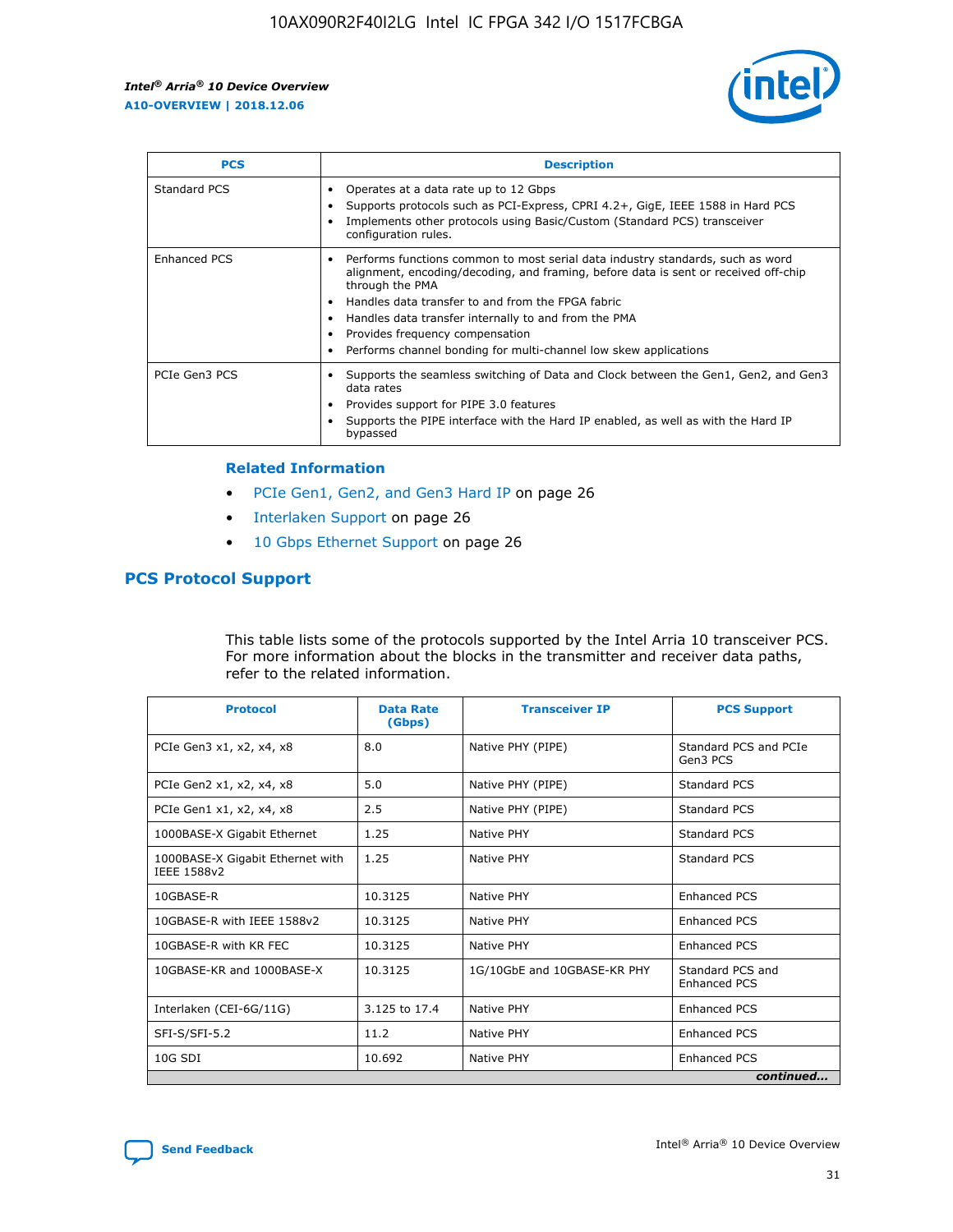

| <b>Protocol</b>      | <b>Data Rate</b><br>(Gbps) | <b>Transceiver IP</b> | <b>PCS Support</b> |
|----------------------|----------------------------|-----------------------|--------------------|
| CPRI 6.0 (64B/66B)   | 0.6144 to<br>10.1376       | Native PHY            | Enhanced PCS       |
| CPRI 4.2 (8B/10B)    | 0.6144 to<br>9.8304        | Native PHY            | Standard PCS       |
| OBSAI RP3 v4.2       | 0.6144 to 6.144            | Native PHY            | Standard PCS       |
| SD-SDI/HD-SDI/3G-SDI | $0.143(12)$ to<br>2.97     | Native PHY            | Standard PCS       |

## **Related Information**

#### [Intel Arria 10 Transceiver PHY User Guide](https://www.intel.com/content/www/us/en/programmable/documentation/nik1398707230472.html#nik1398707091164)

Provides more information about the supported transceiver protocols and PHY IP, the PMA architecture, and the standard, enhanced, and PCIe Gen3 PCS architecture.

## **SoC with Hard Processor System**

Each SoC device combines an FPGA fabric and a hard processor system (HPS) in a single device. This combination delivers the flexibility of programmable logic with the power and cost savings of hard IP in these ways:

- Reduces board space, system power, and bill of materials cost by eliminating a discrete embedded processor
- Allows you to differentiate the end product in both hardware and software, and to support virtually any interface standard
- Extends the product life and revenue through in-field hardware and software updates

<sup>(12)</sup> The 0.143 Gbps data rate is supported using oversampling of user logic that you must implement in the FPGA fabric.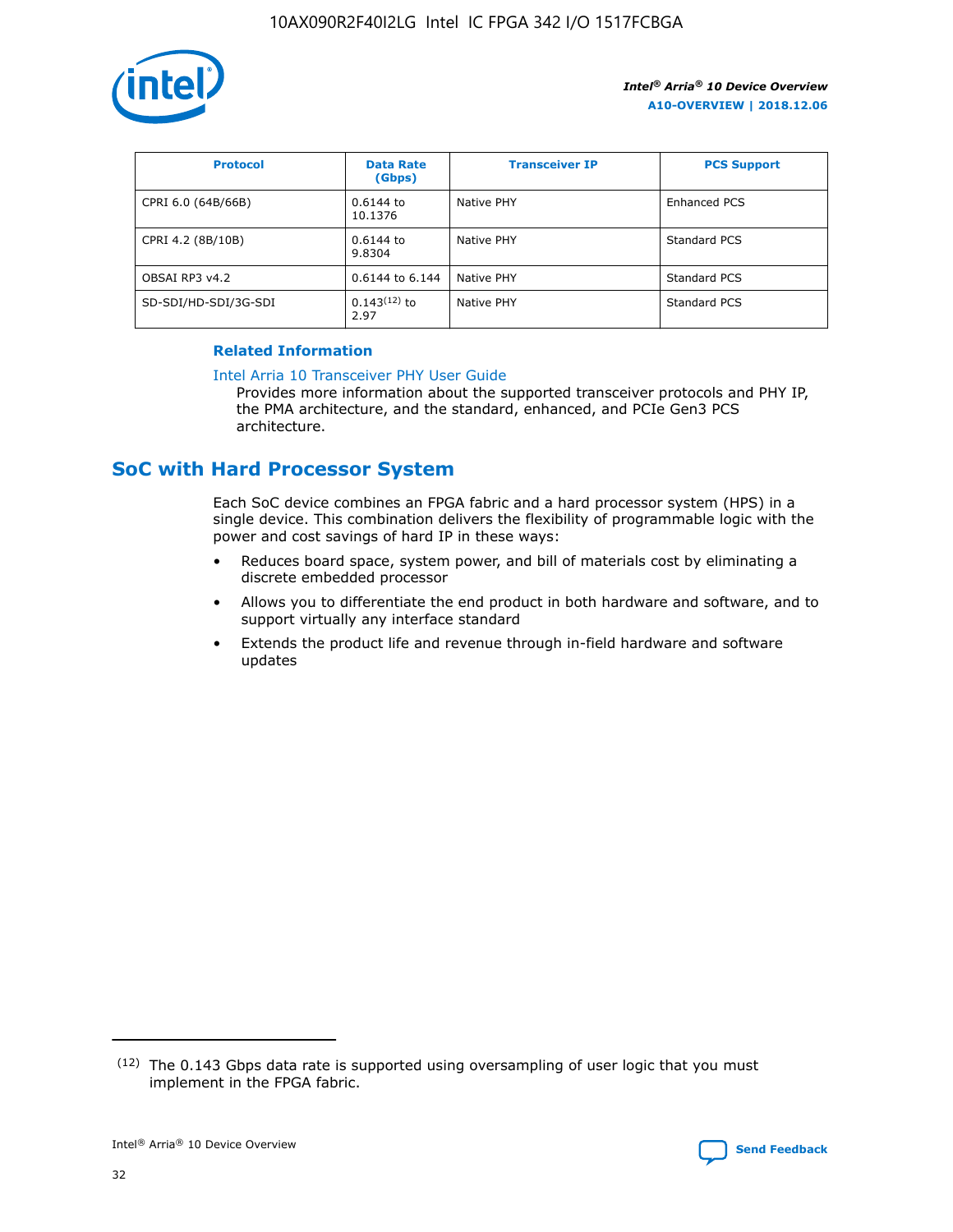

#### **Figure 9. HPS Block Diagram**

This figure shows a block diagram of the HPS with the dual ARM Cortex-A9 MPCore processor.



## **Key Advantages of 20-nm HPS**

The 20-nm HPS strikes a balance between enabling maximum software compatibility with 28-nm SoCs while still improving upon the 28-nm HPS architecture. These improvements address the requirements of the next generation target markets such as wireless and wireline communications, compute and storage equipment, broadcast and military in terms of performance, memory bandwidth, connectivity via backplane and security.

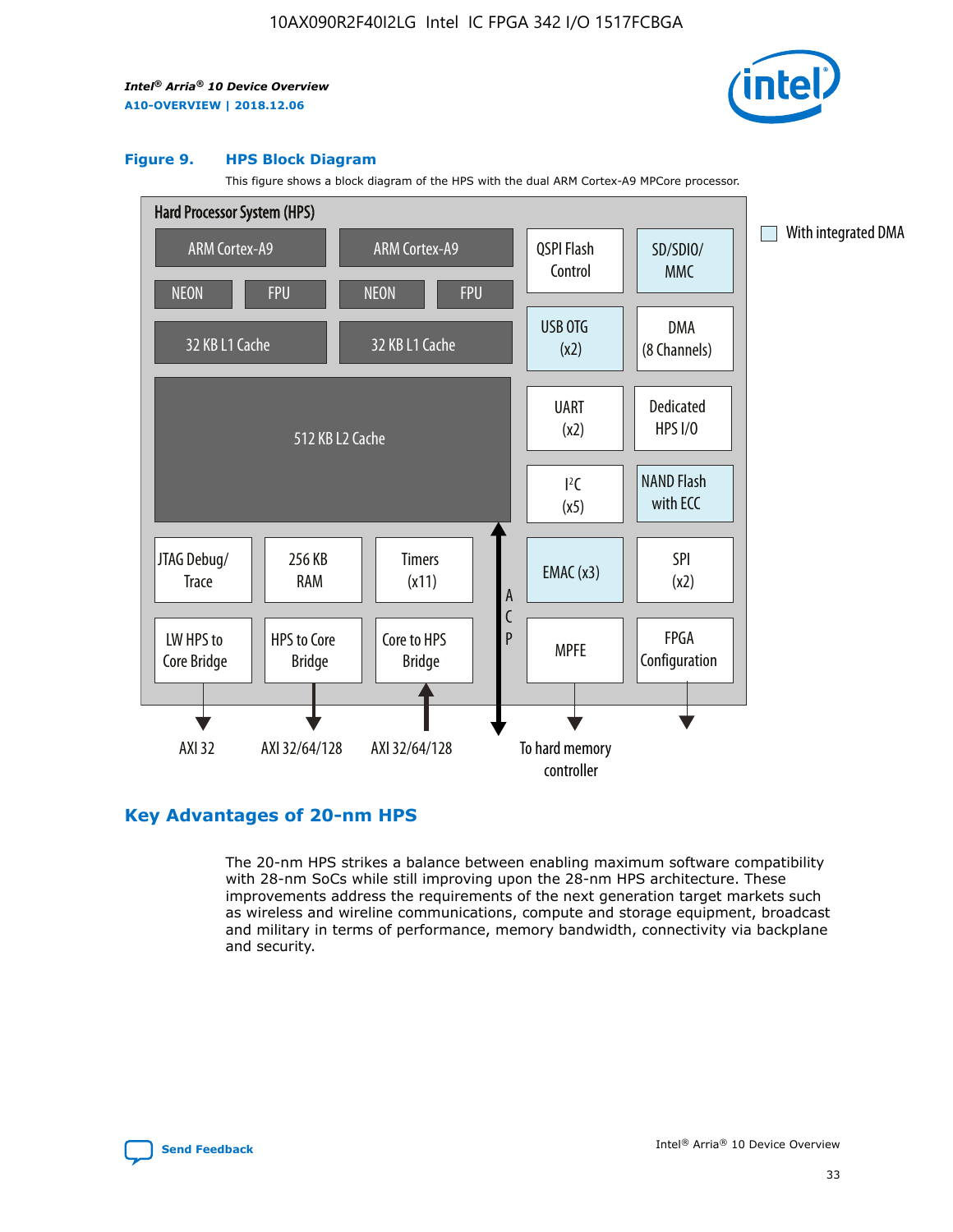

## **Table 24. Improvements in 20 nm HPS**

This table lists the key improvements of the 20 nm HPS compared to the 28 nm HPS.

| Advantages/<br><b>Improvements</b>                          | <b>Description</b>                                                                                                                                                                                                                                                                                                                                                                                                                                                                                                                                                                                                                                                                                                                                                                                                                                                                                                                   |
|-------------------------------------------------------------|--------------------------------------------------------------------------------------------------------------------------------------------------------------------------------------------------------------------------------------------------------------------------------------------------------------------------------------------------------------------------------------------------------------------------------------------------------------------------------------------------------------------------------------------------------------------------------------------------------------------------------------------------------------------------------------------------------------------------------------------------------------------------------------------------------------------------------------------------------------------------------------------------------------------------------------|
| Increased performance and<br>overdrive capability           | While the nominal processor frequency is 1.2 GHz, the 20 nm HPS offers an "overdrive"<br>feature which enables a higher processor operating frequency. This requires a higher supply<br>voltage value that is unique to the HPS and may require a separate requlator.                                                                                                                                                                                                                                                                                                                                                                                                                                                                                                                                                                                                                                                                |
| Increased processor memory<br>bandwidth and DDR4<br>support | Up to 64-bit DDR4 memory at 2,400 Mbps support is available for the processor. The hard<br>memory controller for the HPS comprises a multi-port front end that manages connections<br>to a single port memory controller. The multi-port front end allows logic core and the HPS<br>to share ports and thereby the available bandwidth of the memory controller.                                                                                                                                                                                                                                                                                                                                                                                                                                                                                                                                                                     |
| Flexible I/O sharing                                        | An advanced I/O pin muxing scheme allows improved sharing of I/O between the HPS and<br>the core logic. The following types of I/O are available for SoC:<br>17 dedicated I/Os-physically located inside the HPS block and are not accessible to<br>logic within the core. The 17 dedicated I/Os are used for HPS clock, resets, and<br>interfacing with boot devices, QSPI, and SD/MMC.<br>48 direct shared I/O-located closest to the HPS block and are ideal for high speed HPS<br>peripherals such as EMAC, USB, and others. There is one bank of 48 I/Os that supports<br>direct sharing where the 48 I/Os can be shared 12 I/Os at a time.<br>Standard (shared) I/O-all standard I/Os can be shared by the HPS peripherals and any<br>$\bullet$<br>logic within the core. For designs where more than 48 I/Os are required to fully use all<br>the peripherals in the HPS, these I/Os can be connected through the core logic. |
| <b>EMAC</b> core                                            | Three EMAC cores are available in the HPS. The EMAC cores enable an application to<br>support two redundant Ethernet connections; for example, backplane, or two EMAC cores<br>for managing IEEE 1588 time stamp information while allowing a third EMAC core for debug<br>and configuration. All three EMACs can potentially share the same time stamps, simplifying<br>the 1588 time stamping implementation. A new serial time stamp interface allows core<br>logic to access and read the time stamp values. The integrated EMAC controllers can be<br>connected to external Ethernet PHY through the provided MDIO or I <sup>2</sup> C interface.                                                                                                                                                                                                                                                                               |
| On-chip memory                                              | The on-chip memory is updated to 256 KB support and can support larger data sets and<br>real time algorithms.                                                                                                                                                                                                                                                                                                                                                                                                                                                                                                                                                                                                                                                                                                                                                                                                                        |
| <b>ECC</b> enhancements                                     | Improvements in L2 Cache ECC management allow identification of errors down to the<br>address level. ECC enhancements also enable improved error injection and status reporting<br>via the introduction of new memory mapped access to syndrome and data signals.                                                                                                                                                                                                                                                                                                                                                                                                                                                                                                                                                                                                                                                                    |
| HPS to FPGA Interconnect<br><b>Backbone</b>                 | Although the HPS and the Logic Core can operate independently, they are tightly coupled<br>via a high-bandwidth system interconnect built from high-performance ARM AMBA AXI bus<br>bridges. IP bus masters in the FPGA fabric have access to HPS bus slaves via the FPGA-to-<br>HPS interconnect. Similarly, HPS bus masters have access to bus slaves in the core fabric<br>via the HPS-to-FPGA bridge. Both bridges are AMBA AXI-3 compliant and support<br>simultaneous read and write transactions. Up to three masters within the core fabric can<br>share the HPS SDRAM controller with the processor. Additionally, the processor can be used<br>to configure the core fabric under program control via a dedicated 32-bit configuration port.                                                                                                                                                                               |
| FPGA configuration and HPS<br>booting                       | The FPGA fabric and HPS in the SoCs are powered independently. You can reduce the clock<br>frequencies or gate the clocks to reduce dynamic power.<br>You can configure the FPGA fabric and boot the HPS independently, in any order, providing<br>you with more design flexibility.                                                                                                                                                                                                                                                                                                                                                                                                                                                                                                                                                                                                                                                 |
| Security                                                    | New security features have been introduced for anti-tamper management, secure boot,<br>encryption (AES), and authentication (SHA).                                                                                                                                                                                                                                                                                                                                                                                                                                                                                                                                                                                                                                                                                                                                                                                                   |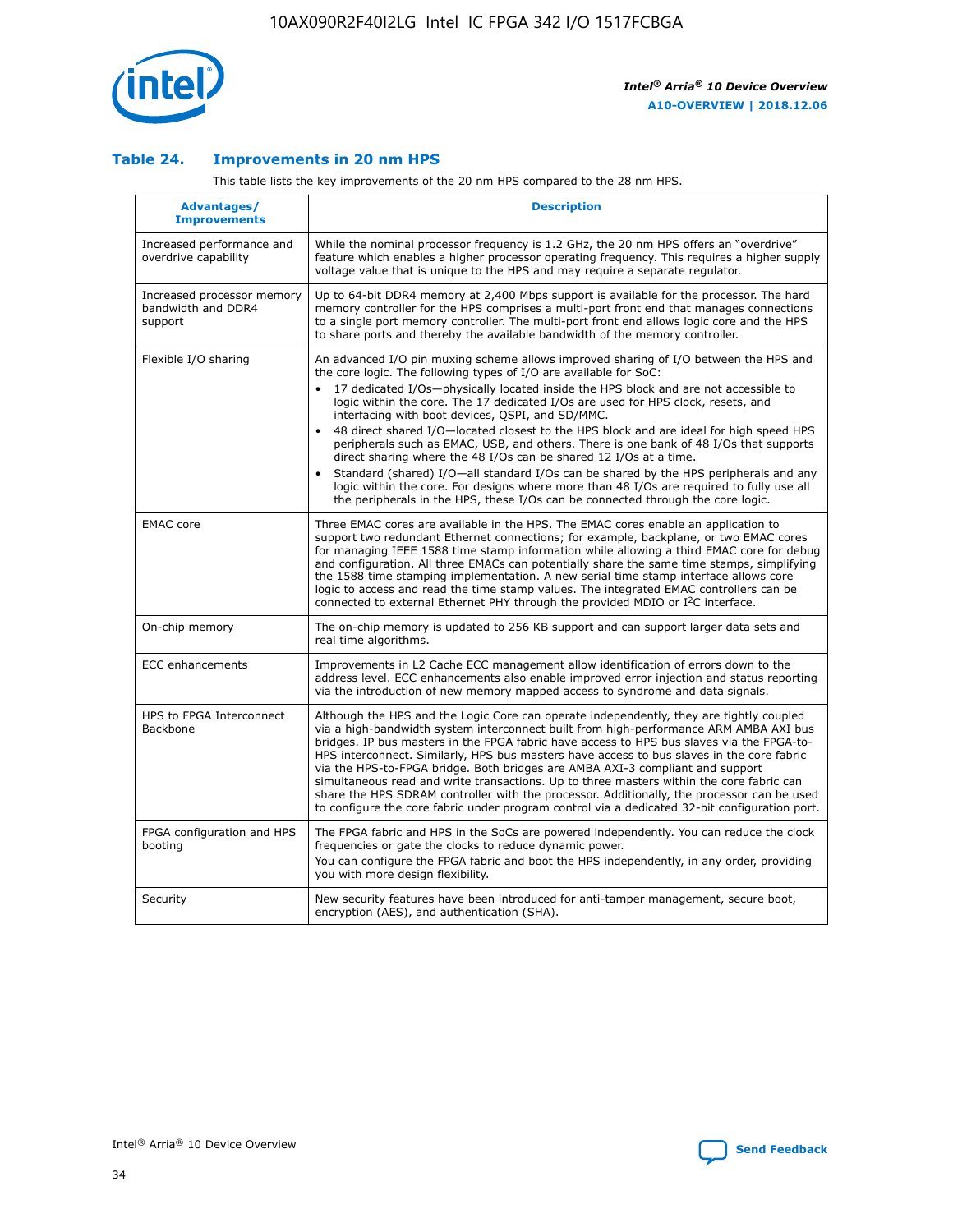

## **Features of the HPS**

The HPS has the following features:

- 1.2-GHz, dual-core ARM Cortex-A9 MPCore processor with up to 1.5-GHz via overdrive
	- ARMv7-A architecture that runs 32-bit ARM instructions, 16-bit and 32-bit Thumb instructions, and 8-bit Java byte codes in Jazelle style
	- Superscalar, variable length, out-of-order pipeline with dynamic branch prediction
	- Instruction Efficiency 2.5 MIPS/MHz, which provides total performance of 7500 MIPS at 1.5 GHz
- Each processor core includes:
	- 32 KB of L1 instruction cache, 32 KB of L1 data cache
	- Single- and double-precision floating-point unit and NEON media engine
	- CoreSight debug and trace technology
	- Snoop Control Unit (SCU) and Acceleration Coherency Port (ACP)
- 512 KB of shared L2 cache
- 256 KB of scratch RAM
- Hard memory controller with support for DDR3, DDR4 and optional error correction code (ECC) support
- Multiport Front End (MPFE) Scheduler interface to the hard memory controller
- 8-channel direct memory access (DMA) controller
- QSPI flash controller with SIO, DIO, QIO SPI Flash support
- NAND flash controller (ONFI 1.0 or later) with DMA and ECC support, updated to support 8 and 16-bit Flash devices and new command DMA to offload CPU for fast power down recovery
- Updated SD/SDIO/MMC controller to eMMC 4.5 with DMA with CE-ATA digital command support
- 3 10/100/1000 Ethernet media access control (MAC) with DMA
- 2 USB On-the-Go (OTG) controllers with DMA
- $\bullet$  5 I<sup>2</sup>C controllers (3 can be used by EMAC for MIO to external PHY)
- 2 UART 16550 Compatible controllers
- 4 serial peripheral interfaces (SPI) (2 Master, 2 Slaves)
- 62 programmable general-purpose I/Os, which includes 48 direct share I/Os that allows the HPS peripherals to connect directly to the FPGA I/Os
- 7 general-purpose timers
- 4 watchdog timers
- Anti-tamper, Secure Boot, Encryption (AES) and Authentication (SHA)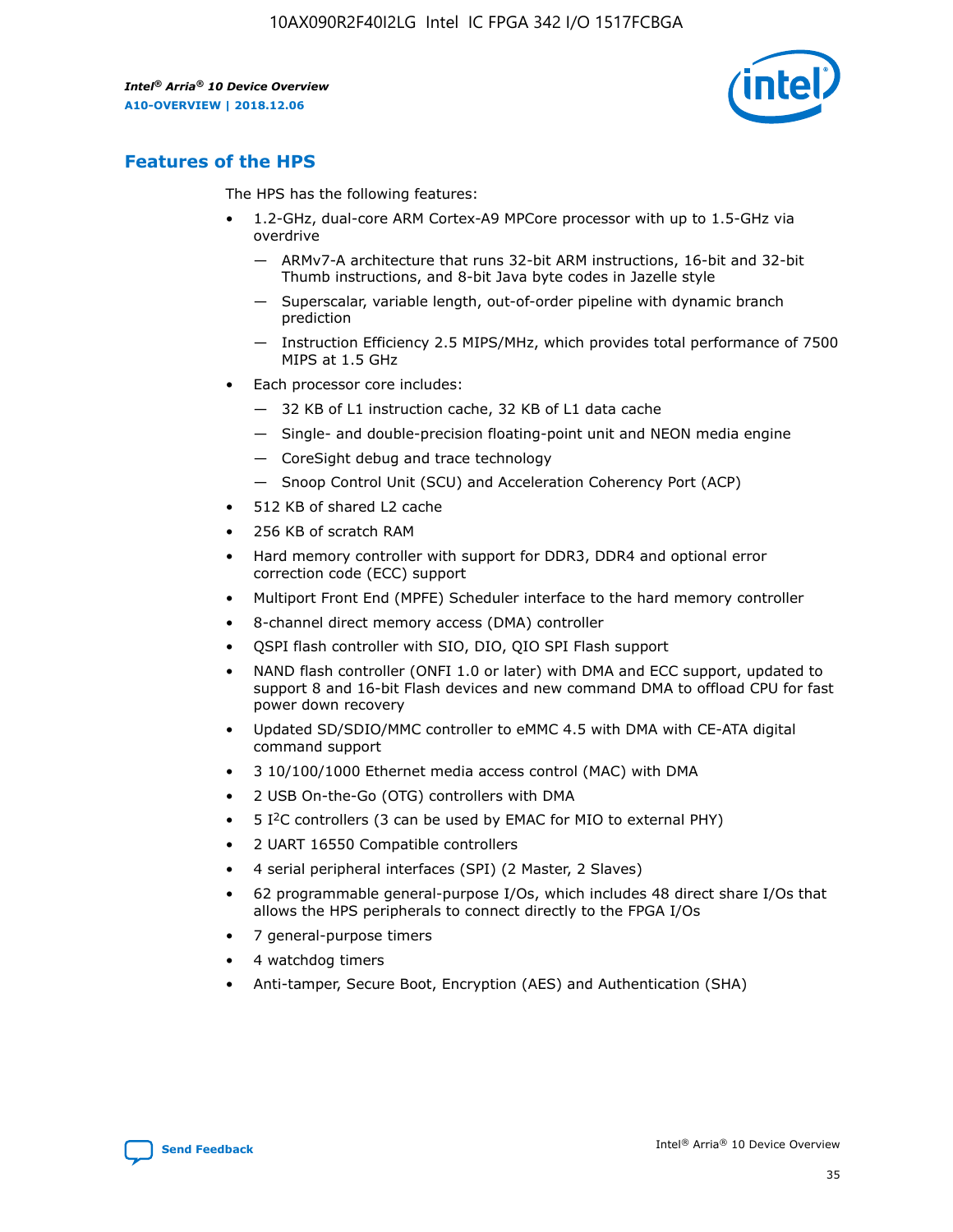

## **System Peripherals and Debug Access Port**

Each Ethernet MAC, USB OTG, NAND flash controller, and SD/MMC controller module has an integrated DMA controller. For modules without an integrated DMA controller, an additional DMA controller module provides up to eight channels of high-bandwidth data transfers. Peripherals that communicate off-chip are multiplexed with other peripherals at the HPS pin level. This allows you to choose which peripherals interface with other devices on your PCB.

The debug access port provides interfaces to industry standard JTAG debug probes and supports ARM CoreSight debug and core traces to facilitate software development.

### **HPS–FPGA AXI Bridges**

The HPS–FPGA bridges, which support the Advanced Microcontroller Bus Architecture (AMBA) Advanced eXtensible Interface (AXI™) specifications, consist of the following bridges:

- FPGA-to-HPS AMBA AXI bridge—a high-performance bus supporting 32, 64, and 128 bit data widths that allows the FPGA fabric to issue transactions to slaves in the HPS.
- HPS-to-FPGA Avalon/AMBA AXI bridge—a high-performance bus supporting 32, 64, and 128 bit data widths that allows the HPS to issue transactions to slaves in the FPGA fabric.
- Lightweight HPS-to-FPGA AXI bridge—a lower latency 32 bit width bus that allows the HPS to issue transactions to soft peripherals in the FPGA fabric. This bridge is primarily used for control and status register (CSR) accesses to peripherals in the FPGA fabric.

The HPS–FPGA AXI bridges allow masters in the FPGA fabric to communicate with slaves in the HPS logic, and vice versa. For example, the HPS-to-FPGA AXI bridge allows you to share memories instantiated in the FPGA fabric with one or both microprocessors in the HPS, while the FPGA-to-HPS AXI bridge allows logic in the FPGA fabric to access the memory and peripherals in the HPS.

Each HPS–FPGA bridge also provides asynchronous clock crossing for data transferred between the FPGA fabric and the HPS.

#### **HPS SDRAM Controller Subsystem**

The HPS SDRAM controller subsystem contains a multiport SDRAM controller and DDR PHY that are shared between the FPGA fabric (through the FPGA-to-HPS SDRAM interface), the level 2 (L2) cache, and the level 3 (L3) system interconnect. The FPGA-to-HPS SDRAM interface supports AMBA AXI and Avalon® Memory-Mapped (Avalon-MM) interface standards, and provides up to six individual ports for access by masters implemented in the FPGA fabric.

The HPS SDRAM controller supports up to 3 masters (command ports), 3x 64-bit read data ports and 3x 64-bit write data ports.

To maximize memory performance, the SDRAM controller subsystem supports command and data reordering, deficit round-robin arbitration with aging, and high-priority bypass features.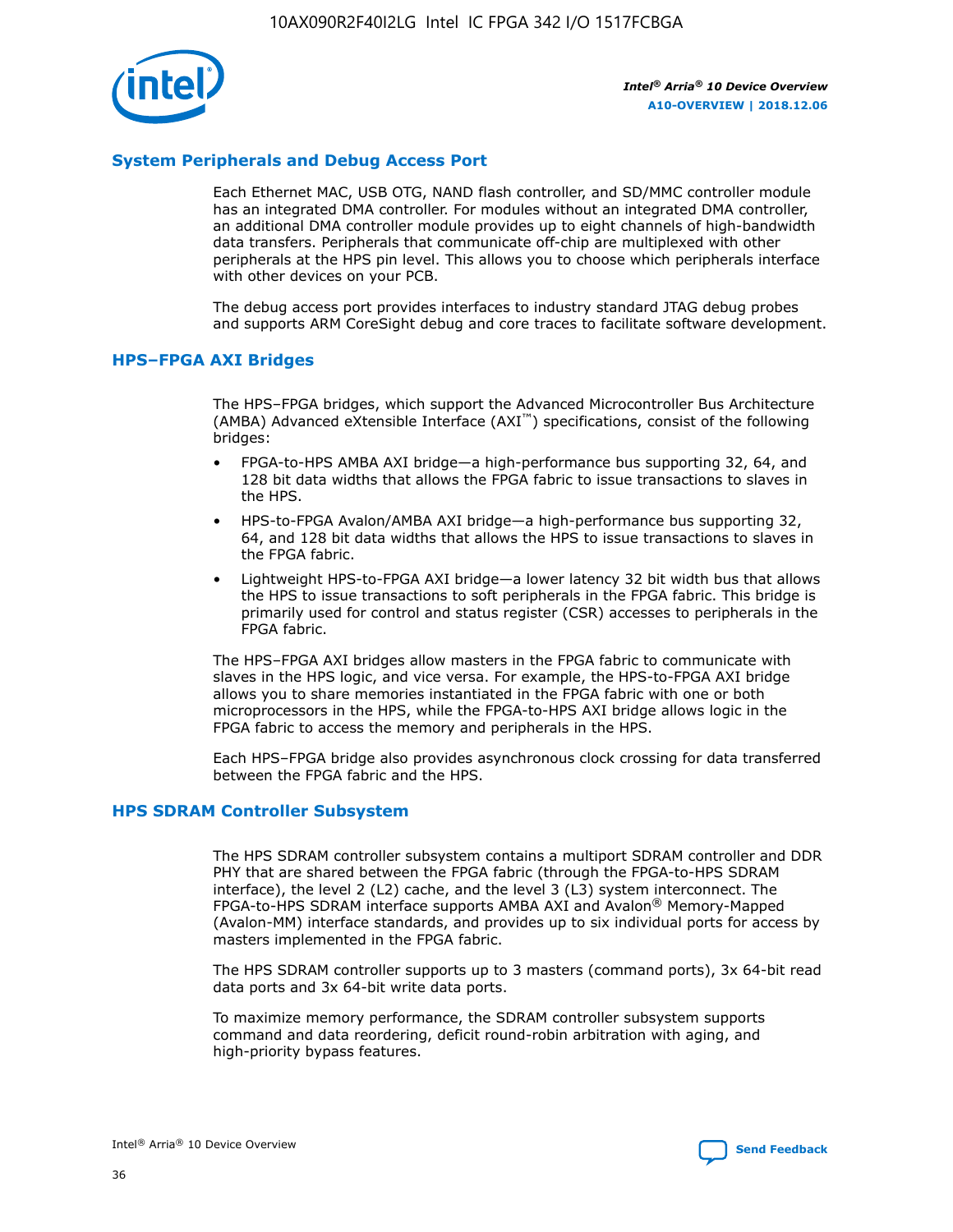

## **FPGA Configuration and HPS Booting**

The FPGA fabric and HPS in the SoC FPGA must be powered at the same time. You can reduce the clock frequencies or gate the clocks to reduce dynamic power.

Once powered, the FPGA fabric and HPS can be configured independently thus providing you with more design flexibility:

- You can boot the HPS independently. After the HPS is running, the HPS can fully or partially reconfigure the FPGA fabric at any time under software control. The HPS can also configure other FPGAs on the board through the FPGA configuration controller.
- Configure the FPGA fabric first, and then boot the HPS from memory accessible to the FPGA fabric.

## **Hardware and Software Development**

For hardware development, you can configure the HPS and connect your soft logic in the FPGA fabric to the HPS interfaces using the Platform Designer system integration tool in the Intel Quartus Prime software.

For software development, the ARM-based SoC FPGA devices inherit the rich software development ecosystem available for the ARM Cortex-A9 MPCore processor. The software development process for Intel SoC FPGAs follows the same steps as those for other SoC devices from other manufacturers. Support for Linux\*, VxWorks\*, and other operating systems are available for the SoC FPGAs. For more information on the operating systems support availability, contact the Intel FPGA sales team.

You can begin device-specific firmware and software development on the Intel SoC FPGA Virtual Target. The Virtual Target is a fast PC-based functional simulation of a target development system—a model of a complete development board. The Virtual Target enables the development of device-specific production software that can run unmodified on actual hardware.

## **Dynamic and Partial Reconfiguration**

The Intel Arria 10 devices support dynamic and partial reconfiguration. You can use dynamic and partial reconfiguration simultaneously to enable seamless reconfiguration of both the device core and transceivers.

## **Dynamic Reconfiguration**

You can reconfigure the PMA and PCS blocks while the device continues to operate. This feature allows you to change the data rates, protocol, and analog settings of a channel in a transceiver bank without affecting on-going data transfer in other transceiver banks. This feature is ideal for applications that require dynamic multiprotocol or multirate support.

## **Partial Reconfiguration**

Using partial reconfiguration, you can reconfigure some parts of the device while keeping the device in operation.

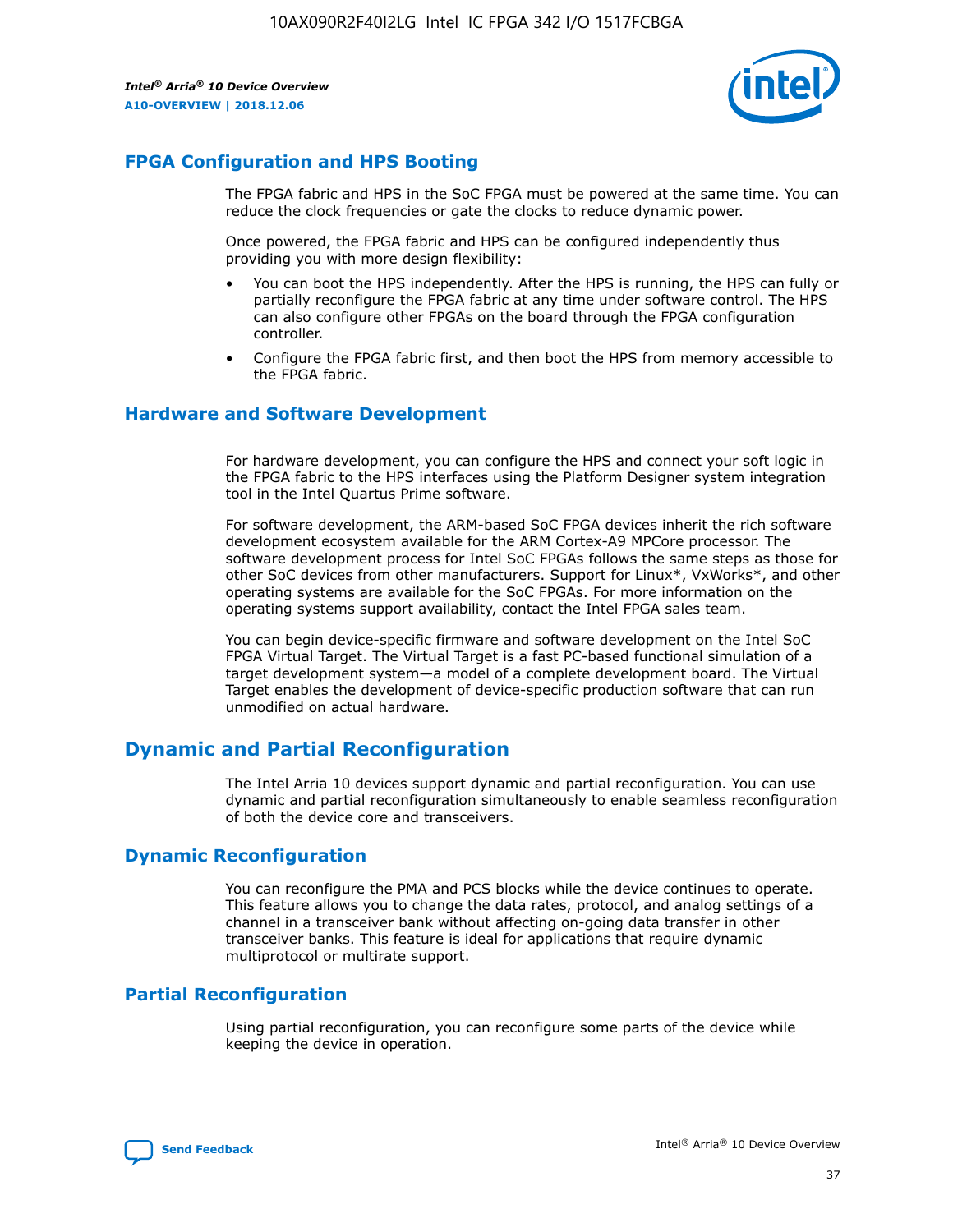

Instead of placing all device functions in the FPGA fabric, you can store some functions that do not run simultaneously in external memory and load them only when required. This capability increases the effective logic density of the device, and lowers cost and power consumption.

In the Intel solution, you do not have to worry about intricate device architecture to perform a partial reconfiguration. The partial reconfiguration capability is built into the Intel Quartus Prime design software, making such time-intensive task simple.

Intel Arria 10 devices support partial reconfiguration in the following configuration options:

- Using an internal host:
	- All supported configuration modes where the FPGA has access to external memory devices such as serial and parallel flash memory.
	- Configuration via Protocol [CvP (PCIe)]
- Using an external host—passive serial (PS), fast passive parallel (FPP) x8, FPP x16, and FPP x32 I/O interface.

# **Enhanced Configuration and Configuration via Protocol**

## **Table 25. Configuration Schemes and Features of Intel Arria 10 Devices**

Intel Arria 10 devices support 1.8 V programming voltage and several configuration schemes.

| <b>Scheme</b>                                                          | <b>Data</b><br><b>Width</b> | <b>Max Clock</b><br>Rate<br>(MHz) | <b>Max Data</b><br>Rate<br>(Mbps)<br>(13) | <b>Decompression</b> | <b>Design</b><br>Security <sup>(1</sup><br>4) | <b>Partial</b><br><b>Reconfiguration</b><br>(15) | <b>Remote</b><br><b>System</b><br><b>Update</b> |
|------------------------------------------------------------------------|-----------------------------|-----------------------------------|-------------------------------------------|----------------------|-----------------------------------------------|--------------------------------------------------|-------------------------------------------------|
| <b>JTAG</b>                                                            | 1 bit                       | 33                                | 33                                        |                      |                                               | Yes(16)                                          |                                                 |
| Active Serial (AS)<br>through the<br>EPCO-L<br>configuration<br>device | 1 bit,<br>4 bits            | 100                               | 400                                       | Yes                  | Yes                                           | $Y_{PS}(16)$                                     | Yes                                             |
| Passive serial (PS)<br>through CPLD or<br>external<br>microcontroller  | 1 bit                       | 100                               | 100                                       | Yes                  | Yes                                           | Yes(16)                                          | Parallel<br>Flash<br>Loader<br>(PFL) IP<br>core |
|                                                                        |                             |                                   |                                           |                      |                                               |                                                  | continued                                       |

<sup>(13)</sup> Enabling either compression or design security features affects the maximum data rate. Refer to the Intel Arria 10 Device Datasheet for more information.

<sup>(14)</sup> Encryption and compression cannot be used simultaneously.

 $(15)$  Partial reconfiguration is an advanced feature of the device family. If you are interested in using partial reconfiguration, contact Intel for support.

 $(16)$  Partial configuration can be performed only when it is configured as internal host.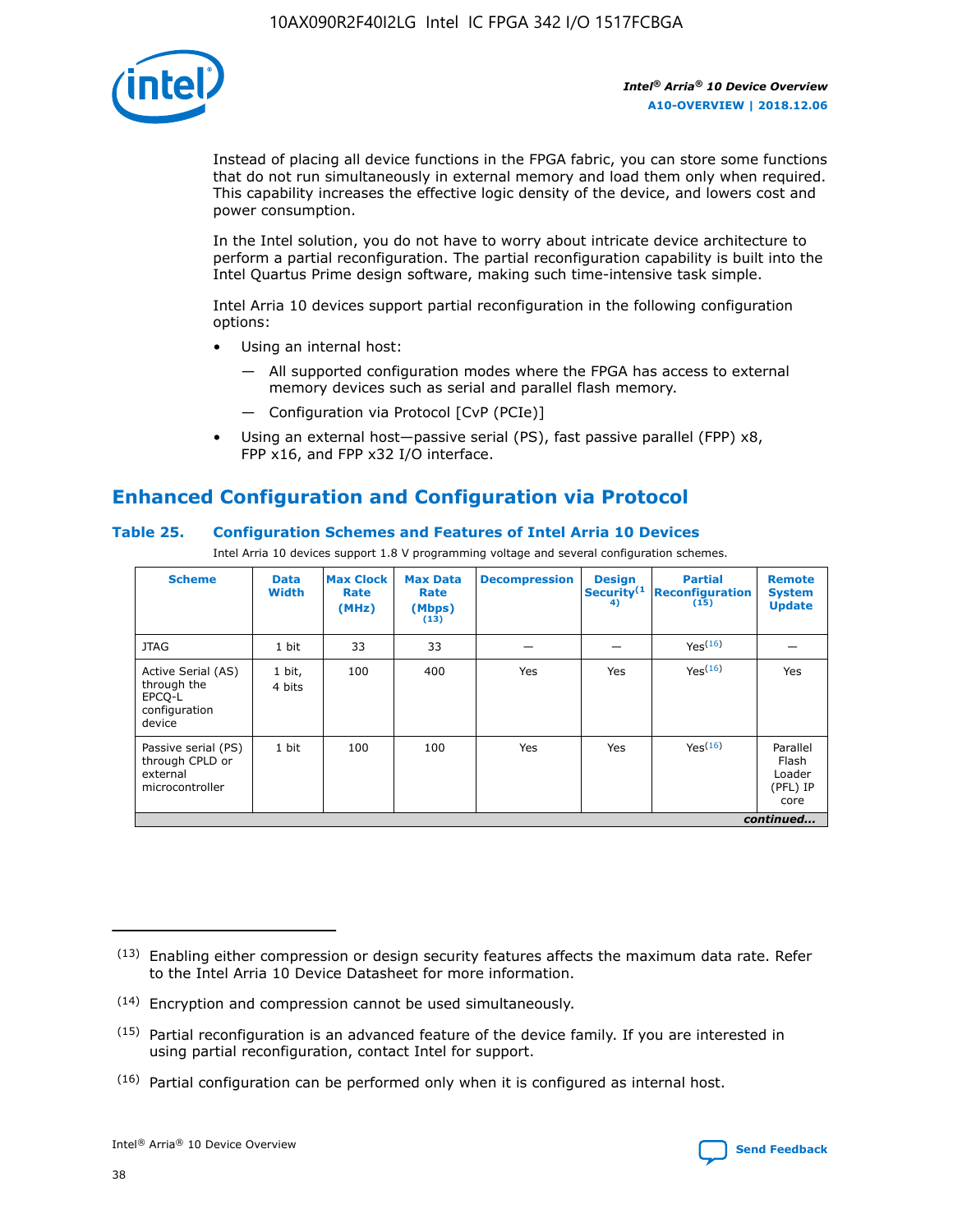

| <b>Scheme</b>                                   | <b>Data</b><br><b>Width</b> | <b>Max Clock</b><br>Rate<br>(MHz) | <b>Max Data</b><br>Rate<br>(Mbps)<br>(13) | <b>Decompression</b> | <b>Design</b><br>Security <sup>(1</sup><br>4) | <b>Partial</b><br><b>Reconfiguration</b><br>(15) | <b>Remote</b><br><b>System</b><br><b>Update</b> |
|-------------------------------------------------|-----------------------------|-----------------------------------|-------------------------------------------|----------------------|-----------------------------------------------|--------------------------------------------------|-------------------------------------------------|
| Fast passive                                    | 8 bits                      | 100                               | 3200                                      | Yes                  | Yes                                           | Yes(17)                                          | PFL IP                                          |
| parallel (FPP)<br>through CPLD or               | 16 bits                     |                                   |                                           | Yes                  | Yes                                           |                                                  | core                                            |
| external<br>microcontroller                     | 32 bits                     |                                   |                                           | Yes                  | Yes                                           |                                                  |                                                 |
| Configuration via                               | 16 bits                     | 100                               | 3200                                      | Yes                  | Yes                                           | Yes <sup>(17)</sup>                              |                                                 |
| <b>HPS</b>                                      | 32 bits                     |                                   |                                           | Yes                  | Yes                                           |                                                  |                                                 |
| Configuration via<br>Protocol [CvP<br>$(PCIe*)$ | x1, x2,<br>x4, x8<br>lanes  |                                   | 8000                                      | Yes                  | Yes                                           | Yes(16)                                          |                                                 |

You can configure Intel Arria 10 devices through PCIe using Configuration via Protocol (CvP). The Intel Arria 10 CvP implementation conforms to the PCIe 100 ms power-up-to-active time requirement.

#### **Related Information**

[Configuration via Protocol \(CvP\) Implementation in Intel FPGAs User Guide](https://www.intel.com/content/www/us/en/programmable/documentation/dsu1441819344145.html#dsu1442269728522) Provides more information about the CvP configuration scheme.

## **SEU Error Detection and Correction**

Intel Arria 10 devices offer robust and easy-to-use single-event upset (SEU) error detection and correction circuitry.

The detection and correction circuitry includes protection for Configuration RAM (CRAM) programming bits and user memories. The CRAM is protected by a continuously running CRC error detection circuit with integrated ECC that automatically corrects one or two errors and detects higher order multi-bit errors. When more than two errors occur, correction is available through reloading of the core programming file, providing a complete design refresh while the FPGA continues to operate.

The physical layout of the Intel Arria 10 CRAM array is optimized to make the majority of multi-bit upsets appear as independent single-bit or double-bit errors which are automatically corrected by the integrated CRAM ECC circuitry. In addition to the CRAM protection, the M20K memory blocks also include integrated ECC circuitry and are layout-optimized for error detection and correction. The MLAB does not have ECC.

<sup>(17)</sup> Supported at a maximum clock rate of 100 MHz.



 $(13)$  Enabling either compression or design security features affects the maximum data rate. Refer to the Intel Arria 10 Device Datasheet for more information.

<sup>(14)</sup> Encryption and compression cannot be used simultaneously.

 $(15)$  Partial reconfiguration is an advanced feature of the device family. If you are interested in using partial reconfiguration, contact Intel for support.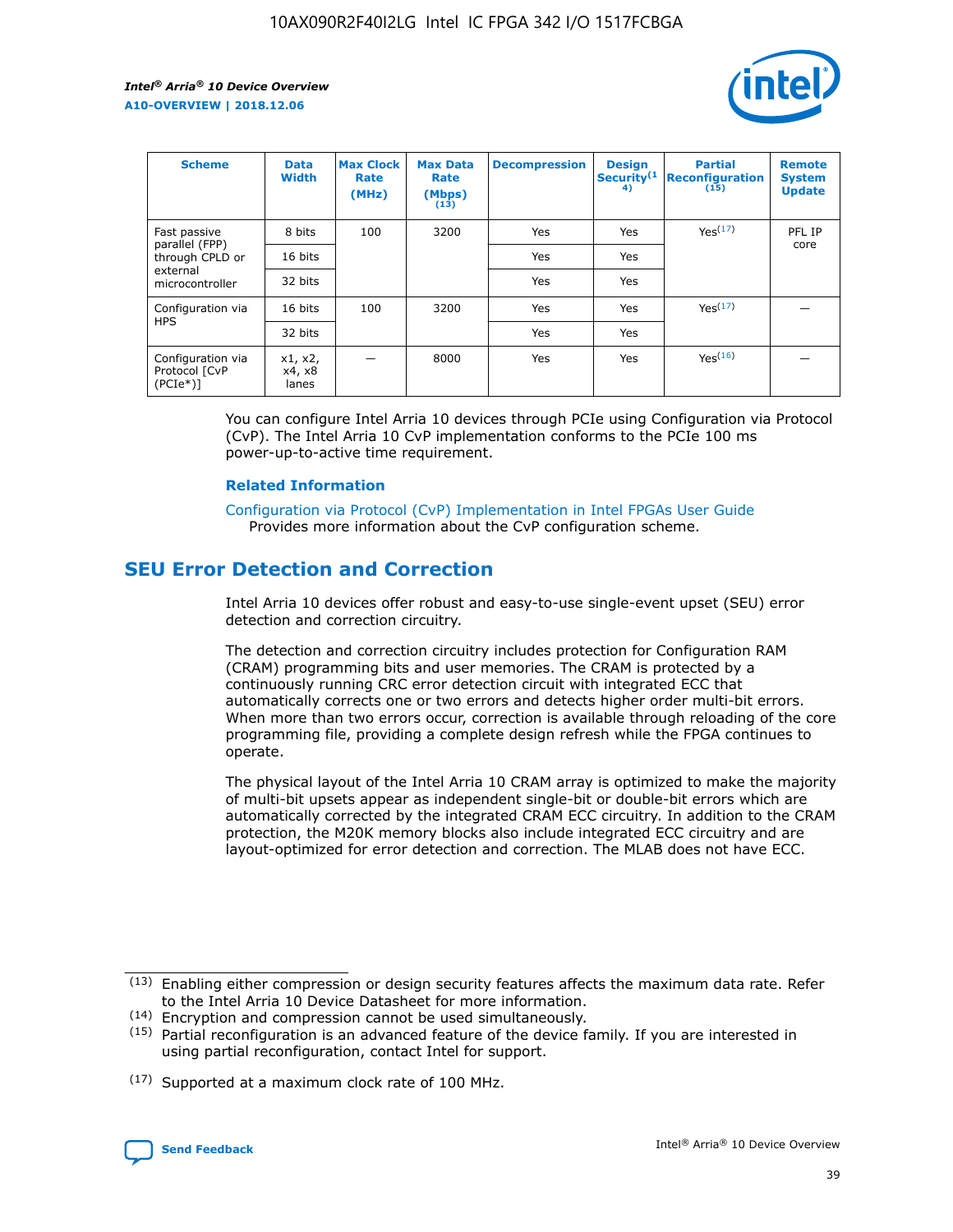

## **Power Management**

Intel Arria 10 devices leverage the advanced 20 nm process technology, a low 0.9 V core power supply, an enhanced core architecture, and several optional power reduction techniques to reduce total power consumption by as much as 40% compared to Arria V devices and as much as 60% compared to Stratix V devices.

The optional power reduction techniques in Intel Arria 10 devices include:

- **SmartVID**—a code is programmed into each device during manufacturing that allows a smart regulator to operate the device at lower core  $V_{CC}$  while maintaining performance
- **Programmable Power Technology**—non-critical timing paths are identified by the Intel Quartus Prime software and the logic in these paths is biased for low power instead of high performance
- **Low Static Power Options**—devices are available with either standard static power or low static power while maintaining performance

Furthermore, Intel Arria 10 devices feature Intel's industry-leading low power transceivers and include a number of hard IP blocks that not only reduce logic resources but also deliver substantial power savings compared to soft implementations. In general, hard IP blocks consume up to 90% less power than the equivalent soft logic implementations.

## **Incremental Compilation**

The Intel Quartus Prime software incremental compilation feature reduces compilation time and helps preserve performance to ease timing closure. The incremental compilation feature enables the partial reconfiguration flow for Intel Arria 10 devices.

Incremental compilation supports top-down, bottom-up, and team-based design flows. This feature facilitates modular, hierarchical, and team-based design flows where different designers compile their respective design sections in parallel. Furthermore, different designers or IP providers can develop and optimize different blocks of the design independently. These blocks can then be imported into the top level project.

# **Document Revision History for Intel Arria 10 Device Overview**

| <b>Document</b><br><b>Version</b> | <b>Changes</b>                                                                                                                                                                                                                                                              |
|-----------------------------------|-----------------------------------------------------------------------------------------------------------------------------------------------------------------------------------------------------------------------------------------------------------------------------|
| 2018.12.06                        | Added links to Intel Arria 10 device errata documents.<br>Removed automotive temperature option from the Intel Arria 10 GX devices.<br>Removed -3 fabric speed grade from the Intel Arria 10 GT devices.<br>Updated power options for the Intel Arria 10 GX and GT devices. |
| 2018.04.09                        | Updated the lowest $V_{CC}$ from 0.83 V to 0.82 V in the topic listing a summary of the device features.                                                                                                                                                                    |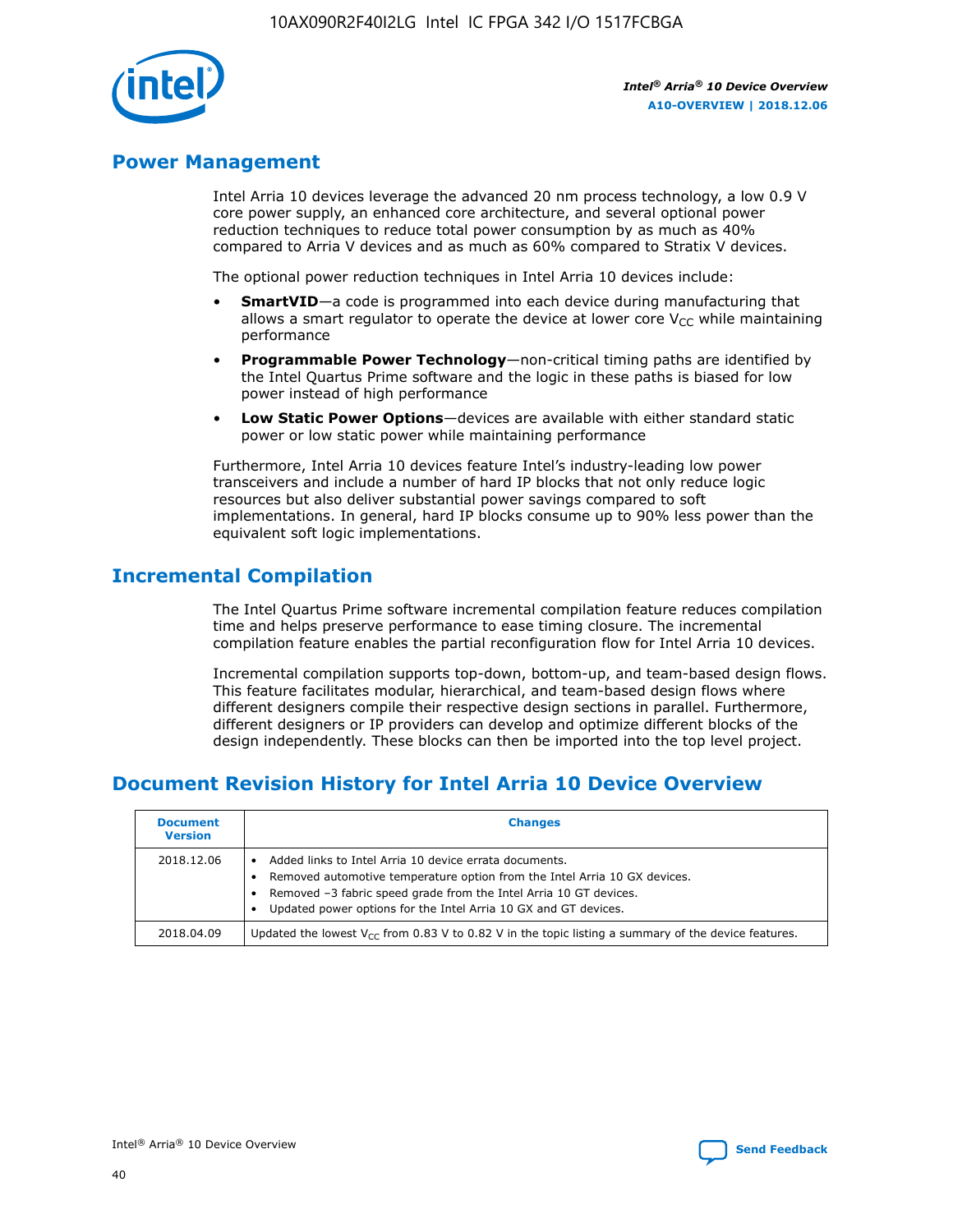*Intel® Arria® 10 Device Overview* **A10-OVERVIEW | 2018.12.06**



| <b>Date</b>    | <b>Version</b> | <b>Changes</b>                                                                                                                                                                                                                                                                                                                                                                                                                                                                                                                                                                                                                                                                                                                                                                                                                                                                                                                                                            |
|----------------|----------------|---------------------------------------------------------------------------------------------------------------------------------------------------------------------------------------------------------------------------------------------------------------------------------------------------------------------------------------------------------------------------------------------------------------------------------------------------------------------------------------------------------------------------------------------------------------------------------------------------------------------------------------------------------------------------------------------------------------------------------------------------------------------------------------------------------------------------------------------------------------------------------------------------------------------------------------------------------------------------|
| January 2018   | 2018.01.17     | Updated the maximum data rate for HPS (Intel Arria 10 SX devices<br>external memory interface DDR3 controller from 2,166 Mbps to 2,133<br>Mbps.<br>Updated maximum frequency supported for half rate QDRII and QDRII<br>+ SRAM to 633 MHz in Memory Standards Supported by the Soft<br>Memory Controller table.<br>Updated transceiver backplane capability to 12.5 Gbps.<br>$\bullet$<br>Removed transceiver speed grade 5 in Sample Ordering Core and<br>Available Options for Intel Arria 10 GX Devices figure.<br>Removed package code 40, low static power, SmartVID, industrial, and<br>military operating temperature support from Sample Ordering Core and<br>Available Options for Intel Arria 10 GT Devices figure.<br>Updated short reach transceiver rate for Intel Arria 10 GT devices to<br>25.8 Gbps.<br>Removed On-Die Instrumentation - EyeQ and Jitter Margin Tool<br>support from PMA Features of the Transceivers in Intel Arria 10 Devices<br>table. |
| September 2017 | 2017.09.20     | Updated the maximum speed of the DDR4 external memory interface from<br>1,333 MHz/2,666 Mbps to 1,200 MHz/2,400 Mbps.                                                                                                                                                                                                                                                                                                                                                                                                                                                                                                                                                                                                                                                                                                                                                                                                                                                     |
| July 2017      | 2017.07.13     | Corrected the automotive temperature range in the figure showing the<br>available options for the Intel Arria 10 GX devices from "-40°C to 100°C"<br>to "-40°C to 125°C".                                                                                                                                                                                                                                                                                                                                                                                                                                                                                                                                                                                                                                                                                                                                                                                                 |
| July 2017      | 2017.07.06     | Added automotive temperature option to Intel Arria 10 GX device family.                                                                                                                                                                                                                                                                                                                                                                                                                                                                                                                                                                                                                                                                                                                                                                                                                                                                                                   |
| May 2017       | 2017.05.08     | Corrected protocol names with "1588" to "IEEE 1588v2".<br>Updated the vertical migration table to remove vertical migration<br>between Intel Arria 10 GX and Intel Arria 10 SX device variants.<br>Removed all "Preliminary" marks.                                                                                                                                                                                                                                                                                                                                                                                                                                                                                                                                                                                                                                                                                                                                       |
| March 2017     | 2017.03.15     | Removed the topic about migration from Intel Arria 10 to Intel Stratix<br>10 devices.<br>Rebranded as Intel.<br>$\bullet$                                                                                                                                                                                                                                                                                                                                                                                                                                                                                                                                                                                                                                                                                                                                                                                                                                                 |
| October 2016   | 2016.10.31     | Removed package F36 from Intel Arria 10 GX devices.<br>Updated Intel Arria 10 GT sample ordering code and maximum GX<br>$\bullet$<br>transceiver count. Intel Arria 10 GT devices are available only in the<br>SF45 package option with a maximum of 72 transceivers.                                                                                                                                                                                                                                                                                                                                                                                                                                                                                                                                                                                                                                                                                                     |
| May 2016       | 2016.05.02     | Updated the FPGA Configuration and HPS Booting topic.<br>Remove V <sub>CC</sub> PowerManager from the Summary of Features, Power<br>Management and Arria 10 Device Variants and packages topics. This<br>feature is no longer supported in Arria 10 devices.<br>Removed LPDDR3 from the Memory Standards Supported by the HPS<br>Hard Memory Controller table in the Memory Standards Supported by<br>Intel Arria 10 Devices topic. This standard is only supported by the<br>FPGA.<br>Removed transceiver speed grade 5 from the Device Variants and<br>Packages topic for Arria 10 GX and SX devices.                                                                                                                                                                                                                                                                                                                                                                   |
| February 2016  | 2016.02.11     | Changed the maximum Arria 10 GT datarate to 25.8 Gbps and the<br>minimum datarate to 1 Gbps globally.<br>Revised the state for Core clock networks in the Summary of Features<br>$\bullet$<br>topic.<br>Changed the transceiver parameters in the "Summary of Features for<br>Arria 10 Devices" table.<br>• Changed the transceiver parameters in the "Maximum Resource Counts<br>for Arria 10 GT Devices" table.<br>• Changed the package availability for GT devices in the "Package Plan<br>for Arria 10 GT Devices" table.<br>Changed the package configurations for GT devices in the "Migration"<br>Capability Across Arria 10 Product Lines" figure.<br>continued                                                                                                                                                                                                                                                                                                  |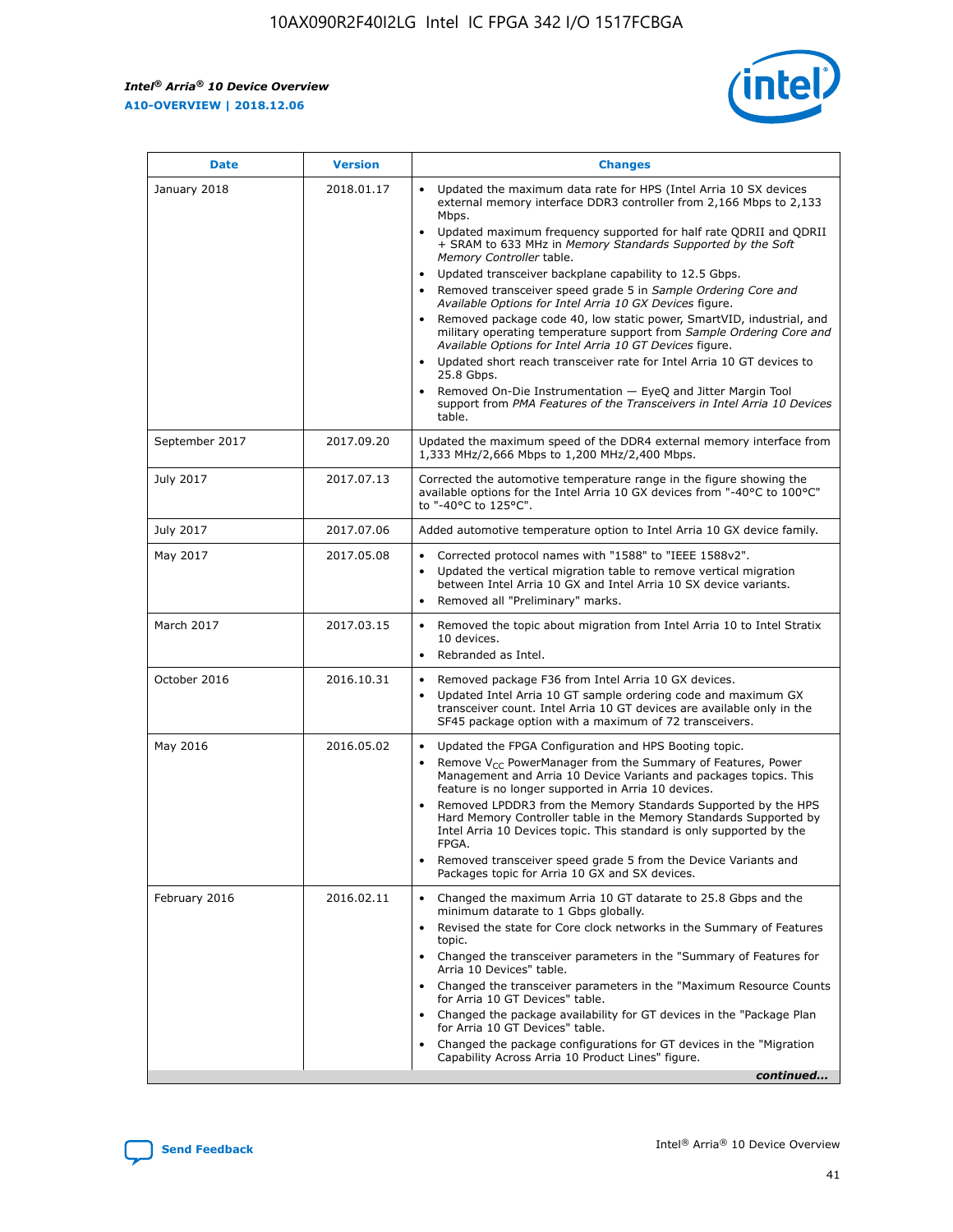

| <b>Date</b>   | <b>Version</b> | <b>Changes</b>                                                                                                                                                               |
|---------------|----------------|------------------------------------------------------------------------------------------------------------------------------------------------------------------------------|
|               |                | • Changed transceiver parameters in the "Low Power Serial Transceivers"<br>section.                                                                                          |
|               |                | • Changed the transceiver descriptions in the "Device Variants for the<br>Arria 10 Device Family" table.                                                                     |
|               |                | Changed the "Sample Ordering Code and Available Options for Arria 10<br>$\bullet$<br>GT Devices" figure.                                                                     |
|               |                | Changed the datarates for GT devices in the "PMA Features" section.                                                                                                          |
|               |                | Changed the datarates for GT devices in the "PCS Features" section.<br>$\bullet$                                                                                             |
| December 2015 | 2015.12.14     | Updated the number of M20K memory blocks for Arria 10 GX 660 from<br>2133 to 2131 and corrected the total RAM bit from 48,448 Kb to<br>48,408 Kb.                            |
|               |                | Corrected the number of DSP blocks for Arria 10 GX 660 from 1688 to<br>1687 in the table listing floating-point arithmetic resources.                                        |
| November 2015 | 2015.11.02     | Updated the maximum resources for Arria 10 GX 220, GX 320, GX 480,<br>$\bullet$<br>GX 660, SX 220, SX 320, SX 480, and SX 660.                                               |
|               |                | • Updated resource count for Arria 10 GX 320, GX 480, GX 660, SX 320,<br>SX 480, a SX 660 devices in Number of Multipliers in Intel Arria 10<br><b>Devices</b> table.        |
|               |                | Updated the available options for Arria 10 GX, GT, and SX.                                                                                                                   |
|               |                | Changed instances of Quartus II to Quartus Prime.<br>$\bullet$                                                                                                               |
| June 2015     | 2015.06.15     | Corrected label for Intel Arria 10 GT product lines in the vertical migration<br>figure.                                                                                     |
| May 2015      | 2015.05.15     | Corrected the DDR3 half rate and quarter rate maximum frequencies in the<br>table that lists the memory standards supported by the Intel Arria 10 hard<br>memory controller. |
| May 2015      | 2015.05.04     | • Added support for 13.5G JESD204b in the Summary of Features table.<br>• Added a link to Arria 10 GT Channel Usage in the Arria 10 GT Package<br>Plan topic.                |
|               |                | • Added a note to the table, Maximum Resource Counts for Arria 10 GT<br>devices.                                                                                             |
|               |                | • Updated the power requirements of the transceivers in the Low Power<br>Serial Transceivers topic.                                                                          |
| January 2015  | 2015.01.23     | • Added floating point arithmetic features in the Summary of Features<br>table.                                                                                              |
|               |                | • Updated the total embedded memory from 38.38 megabits (Mb) to<br>65.6 Mb.                                                                                                  |
|               |                | • Updated the table that lists the memory standards supported by Intel<br>Arria 10 devices.                                                                                  |
|               |                | Removed support for DDR3U, LPDDR3 SDRAM, RLDRAM 2, and DDR2.                                                                                                                 |
|               |                | Moved RLDRAM 3 support from hard memory controller to soft memory<br>controller. RLDRAM 3 support uses hard PHY with soft memory<br>controller.                              |
|               |                | Added soft memory controller support for QDR IV.<br>٠                                                                                                                        |
|               |                | Updated the maximum resource count table to include the number of<br>hard memory controllers available in each device variant.                                               |
|               |                | Updated the transceiver PCS data rate from 12.5 Gbps to 12 Gbps.<br>$\bullet$                                                                                                |
|               |                | Updated the max clock rate of PS, FPP x8, FPP x16, and Configuration<br>via HPS from 125 MHz to 100 MHz.                                                                     |
|               |                | Added a feature for fractional synthesis PLLs: PLL cascading.                                                                                                                |
|               |                | Updated the HPS programmable general-purpose I/Os from 54 to 62.<br>$\bullet$<br>continued                                                                                   |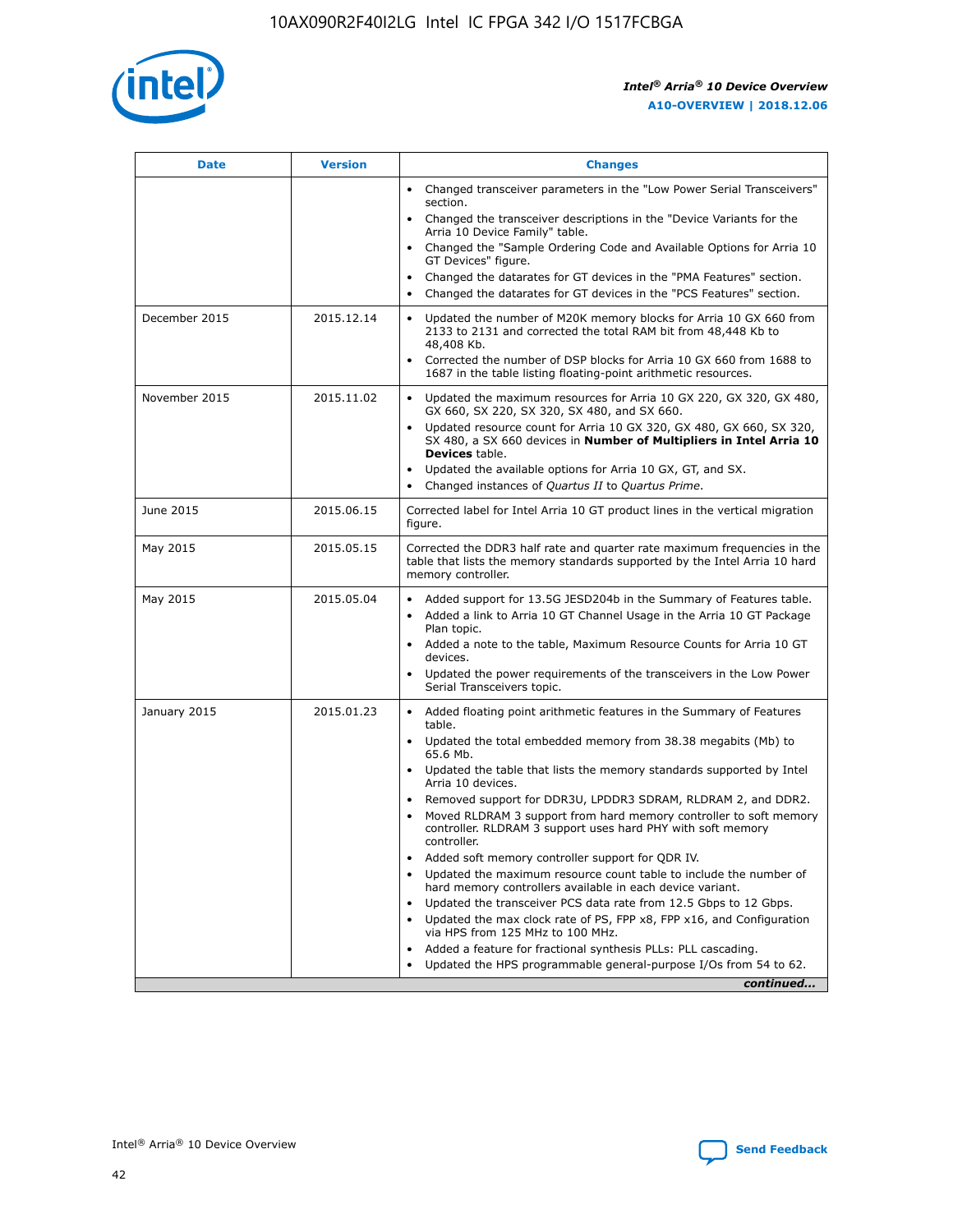r



| <b>Date</b>    | <b>Version</b> | <b>Changes</b>                                                                                                                                                                                                                                                                                                                                                                                                                                                                                                                                      |
|----------------|----------------|-----------------------------------------------------------------------------------------------------------------------------------------------------------------------------------------------------------------------------------------------------------------------------------------------------------------------------------------------------------------------------------------------------------------------------------------------------------------------------------------------------------------------------------------------------|
| September 2014 | 2014.09.30     | Corrected the 3 V I/O and LVDS I/O counts for F35 and F36 packages<br>$\bullet$<br>of Arria 10 GX.<br>Corrected the 3 V I/O, LVDS I/O, and transceiver counts for the NF40<br>$\bullet$<br>package of the Arria GX 570 and 660.<br>Removed 3 V I/O, LVDS I/O, and transceiver counts for the NF40<br>$\bullet$<br>package of the Arria GX 900 and 1150. The NF40 package is not<br>available for Arria 10 GX 900 and 1150.                                                                                                                          |
| August 2014    | 2014.08.18     | Updated Memory (Kb) M20K maximum resources for Arria 10 GX 660<br>devices from 42,660 to 42,620.<br>Added GPIO columns consisting of LVDS I/O Bank and 3V I/O Bank in<br>$\bullet$<br>the Package Plan table.<br>Added how to use memory interface clock frequency higher than 533<br>$\bullet$<br>MHz in the I/O vertical migration.<br>Added information to clarify that RLDRAM3 support uses hard PHY with<br>$\bullet$<br>soft memory controller.<br>Added variable precision DSP blocks support for floating-point<br>$\bullet$<br>arithmetic. |
| June 2014      | 2014.06.19     | Updated number of dedicated I/Os in the HPS block to 17.                                                                                                                                                                                                                                                                                                                                                                                                                                                                                            |
| February 2014  | 2014.02.21     | Updated transceiver speed grade options for GT devices in Figure 2.                                                                                                                                                                                                                                                                                                                                                                                                                                                                                 |
| February 2014  | 2014.02.06     | Updated data rate for Arria 10 GT devices from 28.1 Gbps to 28.3 Gbps.                                                                                                                                                                                                                                                                                                                                                                                                                                                                              |
| December 2013  | 2013.12.10     | Updated the HPS memory standards support from LPDDR2 to LPDDR3.<br>Updated HPS block diagram to include dedicated HPS I/O and FPGA<br>$\bullet$<br>Configuration blocks as well as repositioned SD/SDIO/MMC, DMA, SPI<br>and NAND Flash with ECC blocks.                                                                                                                                                                                                                                                                                            |
| December 2013  | 2013.12.02     | Initial release.                                                                                                                                                                                                                                                                                                                                                                                                                                                                                                                                    |